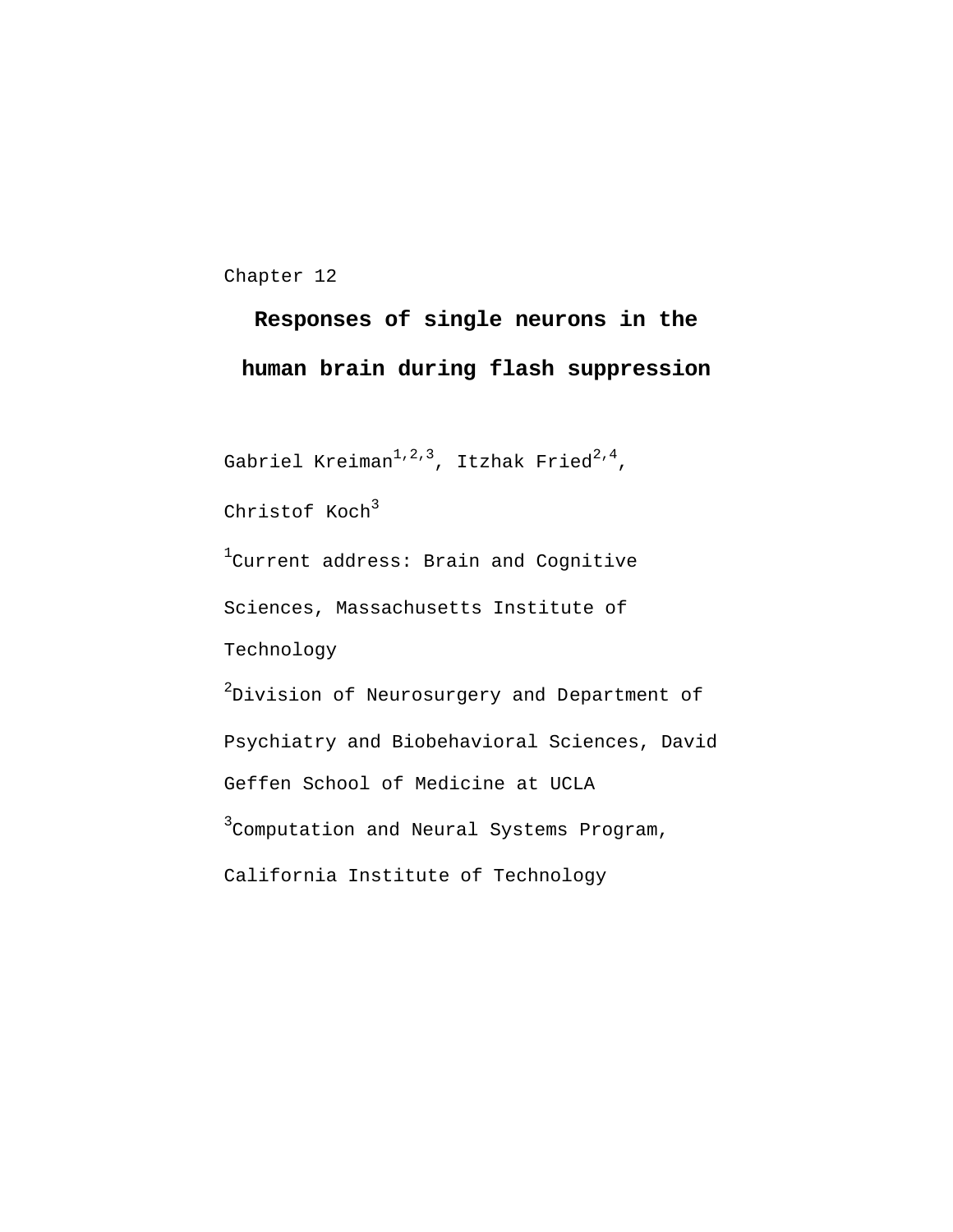4 Functional Neurosurgery Unit, Tel-Aviv Medical Center and Sackler School of Medicine, Tel-Aviv University

45 Carleton Street, MIT E25-201.

Cambridge, MA 02142

617-253-0547 (voice)

617-253-2964 (fax)

kreiman@mit.edu

Number of words: 4616 Number of references: 42 Figures: 6

Keywords: human electrophysiology, single cell recordings, medial temporal lobe, flash suppression, visual awareness, NCC, neuronal correlate of bistable percept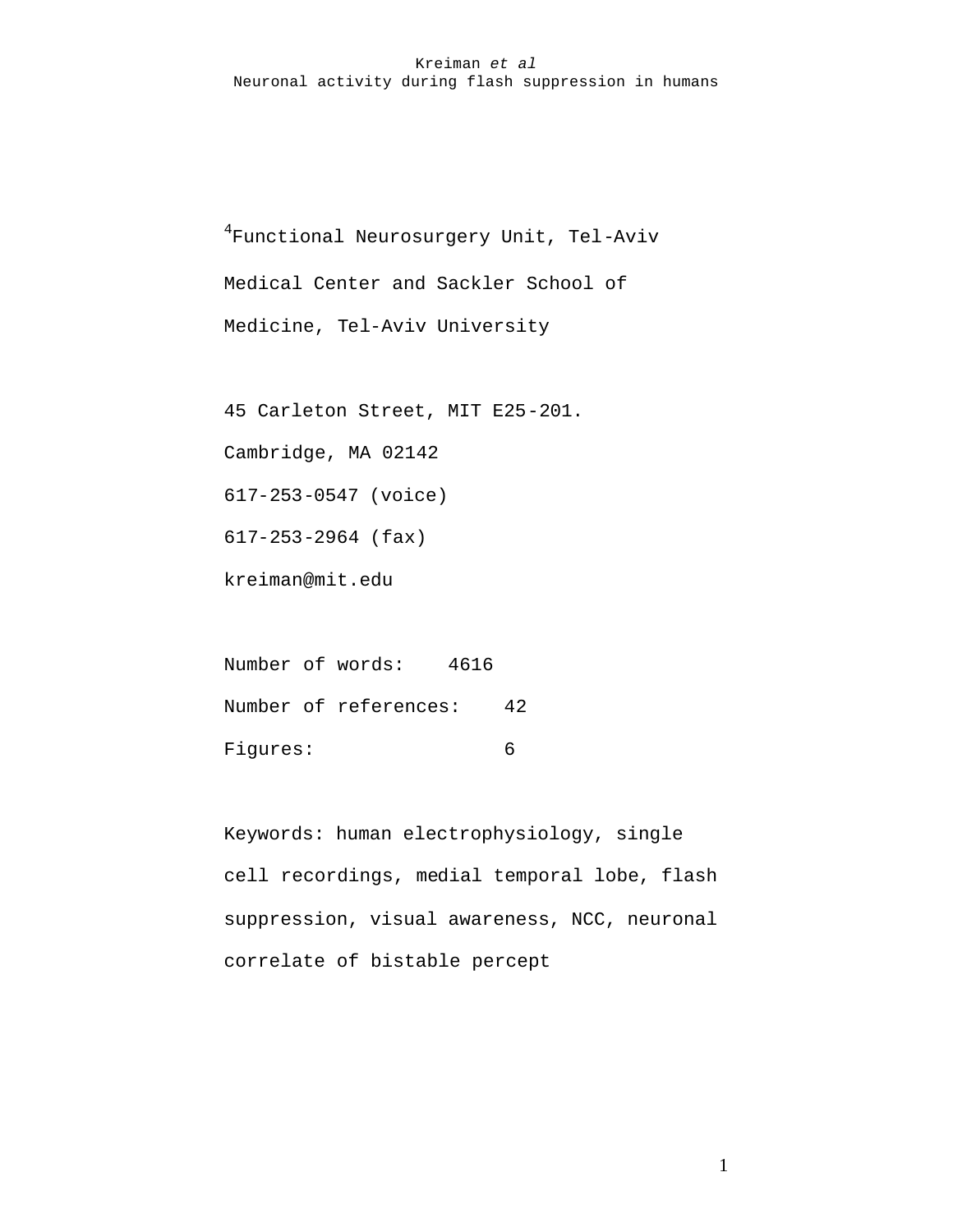# **12.1. Single neuron recordings in the human brain to explore conscious vision**

Patterns of visual information imaged on the two retinae are transformed into perceptual experiences through multiple hierarchical stages of neuronal processing. A large body of electrophysiological recordings has been concerned with correlating the neuronal responses with the visual input. However, psychophysical investigations have shown that our percepts can be dissociated from the incoming visual signal. The mechanisms of neuronal coding for conscious perception, as well as the whereabouts of the representation of percepts along the visual pathway, remain unclear. Assuming a hierarchical structure for the visual system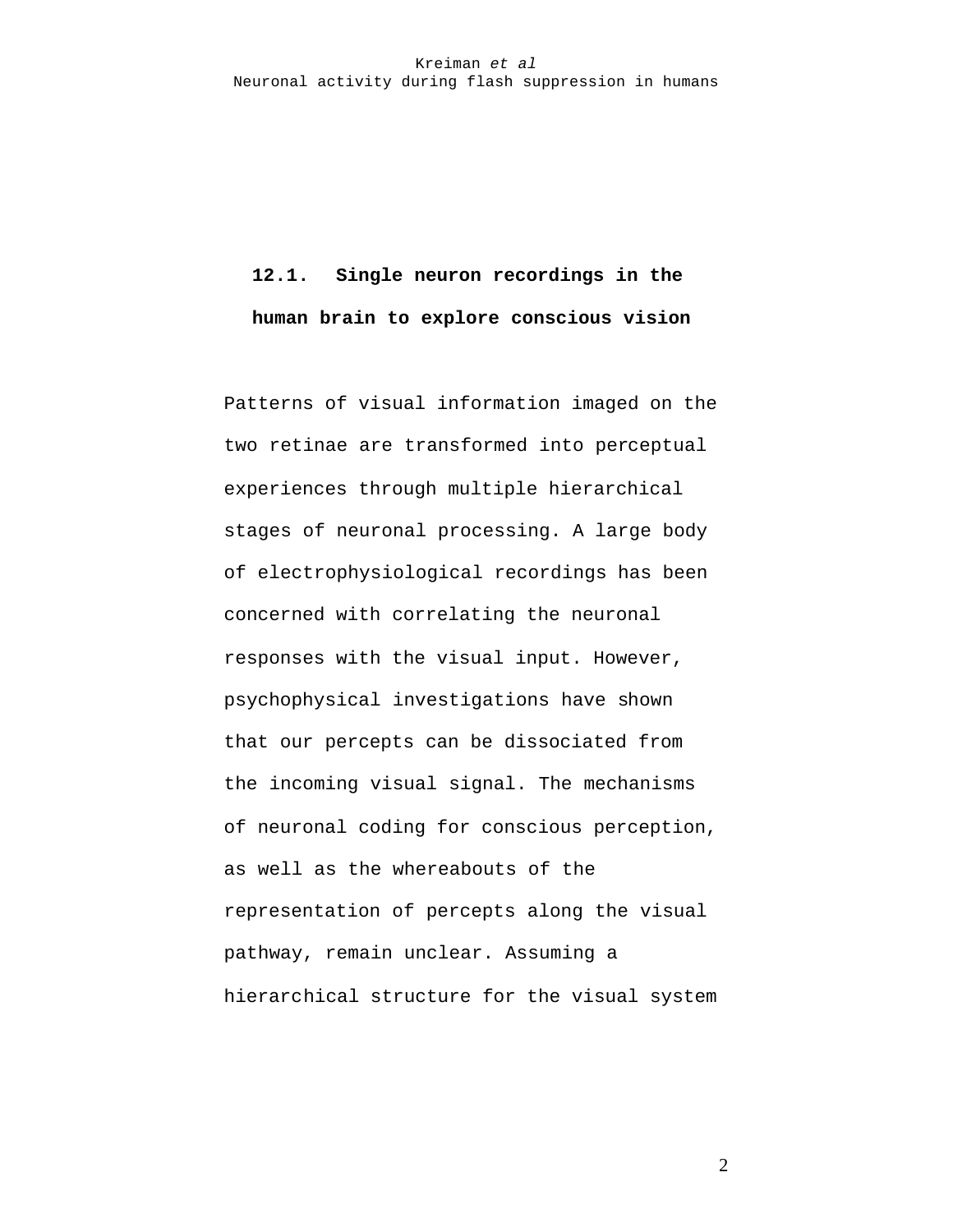(Felleman and Van Essen, 1991), the neuronal responses in early visual areas may reflect the incoming visual input, while the activity in at least some higher parts of cortex should strongly correlate with the subjective, perceptual experience.

We have taken a unique opportunity to record the firing responses of neurons in the human brain and the relation of those responses to perception. Subjects were patients with pharmacologically intractable epilepsy implanted with depth electrodes to localize the seizure onset focus (Fried et al., 1999; Kreiman et al., 2000). The location as well as the number of recording electrodes is based exclusively on clinical criteria. The electrodes are implanted during surgery and cannot be moved by the investigator until they are removed.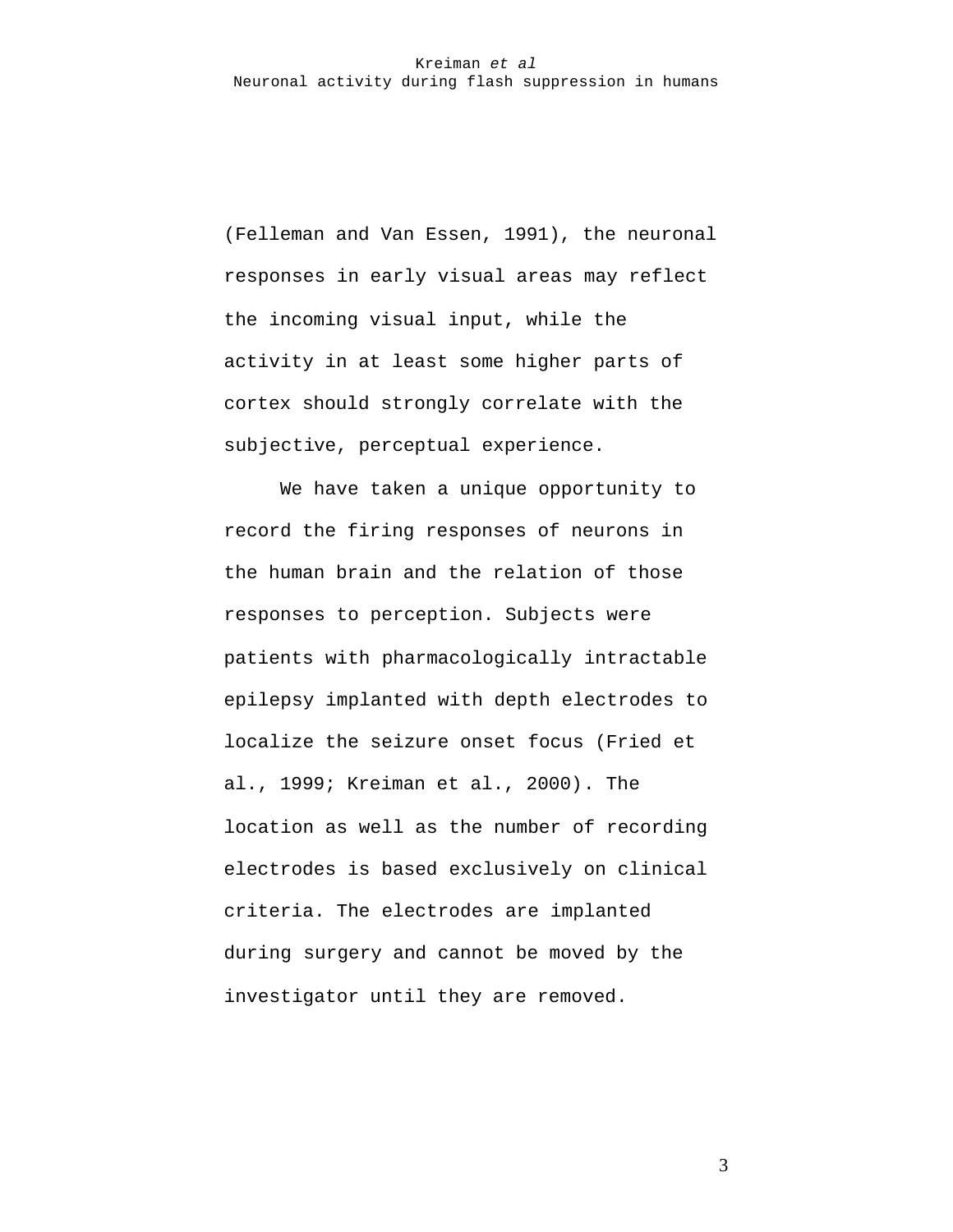Patients stay in the hospital ward, typically for a period of approximately one week $1$ .

A schematic representation of the electrodes we use is shown in Figure 12-1A. Through the lumen of the electrodes, eight Pt/Ir microwires were inserted (Fried et al., 1999; Kreiman, 2002). The location of the electrodes was verified by structural magnetic resonance images obtained before removing the electrodes and post-operatively (Figure 12-1B and (Fried et al., 1997; Kreiman et al., 2000)). A sample of the data

 $\overline{a}$ 

<sup>&</sup>lt;sup>1</sup> All the experiments described here were conducted in the ward. The studies conformed to the guidelines of the Medical Institutional Review Board at UCLA and were performed with the written consent of the subjects.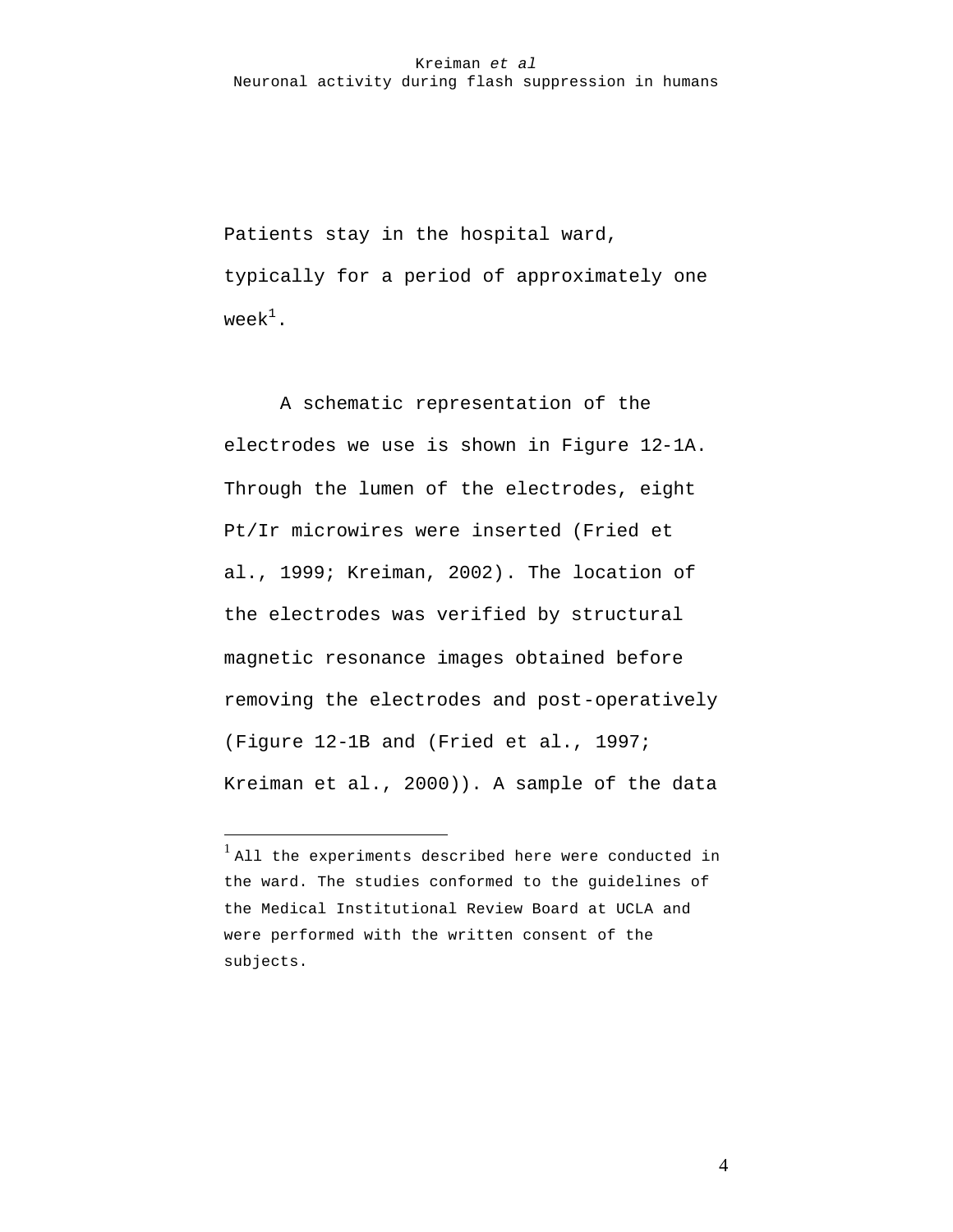thus obtained is shown in Figure 12-1C. Electrophysiological data were amplified, high-pass filtered (with a corner frequency of 300 Hz and digitally stored for off-line processing (Datawave, Denver, Colorado). Individual neurons were discriminated from the extracellular recordings based on the height, width and principal components of the waveforms (Datawave, Denver, Colorado) as shown in Figure  $12\text{--}1\text{D-E}^2$ . In those microwires with neuronal recordings (a small fraction of the total as described in (Kreiman, 2002)) we observed an average of 1.72 units per microwire. The information recorded during seizures from the depth electrodes was used to localize the seizure

 $\overline{a}$ 

 $^2$  Similar results were obtained with a custom, semiautomatic spike sorting algorithm based on a Bayesian approach (Kreiman, 2002).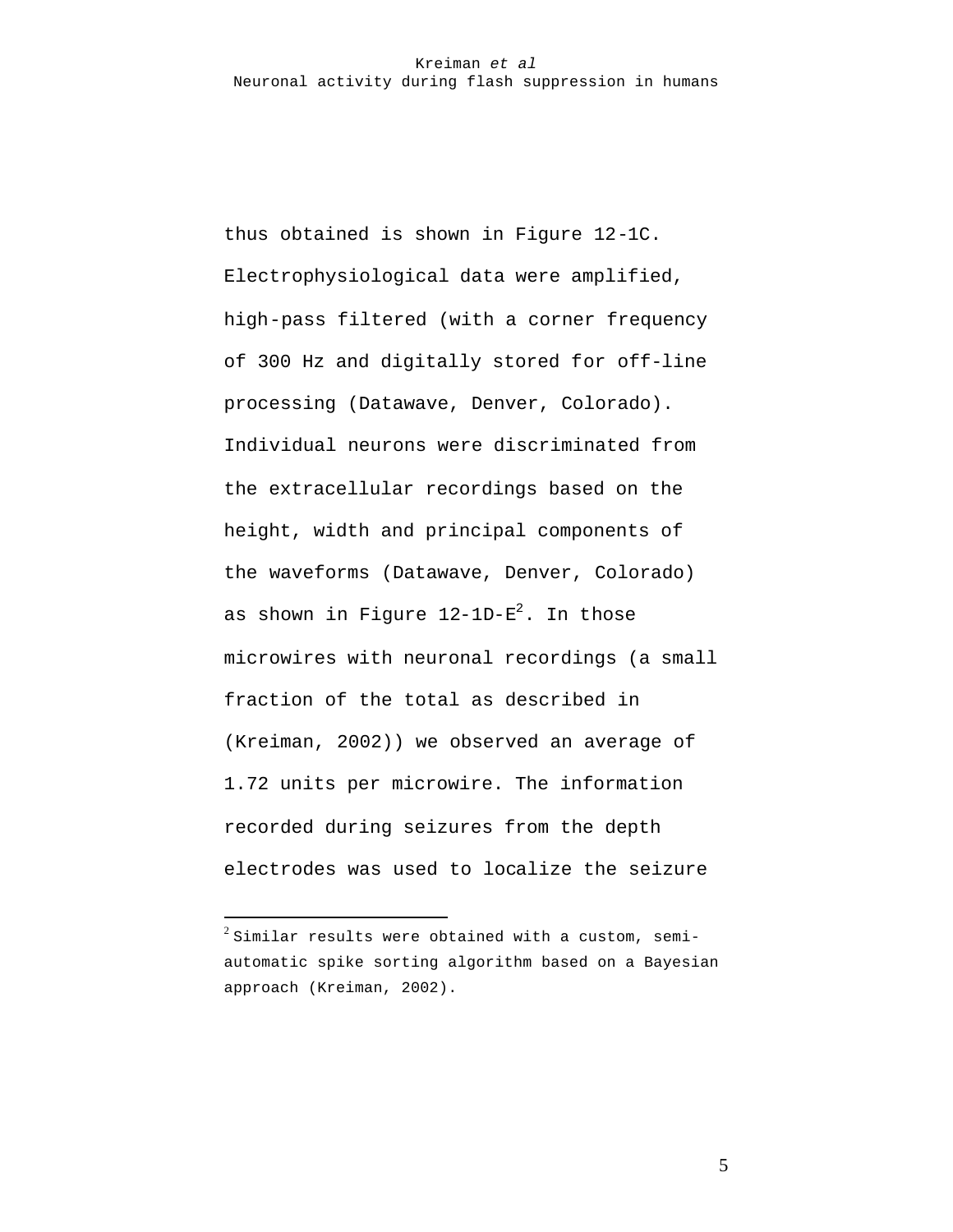focus (Ojemann, 1997). While we should note that all the data comes from epileptic patients, more than 80% of the recorded neurons were outside the areas of seizure focus. We did not observe any overall differences when comparing those units within and outside the seizure onset focus in terms of their firing rates, visual selectivity or waveform shape.

We investigated the extent to which the spiking activity from single neurons in the amygdala, hippocampus, entorhinal cortex and parahippocampal gyrus of untrained subjects reflects retinal input versus perceptual experience. We observed that the activity of two-thirds of all visually selective neurons was tightly correlated with the perceptual alternations rather than the retinal input.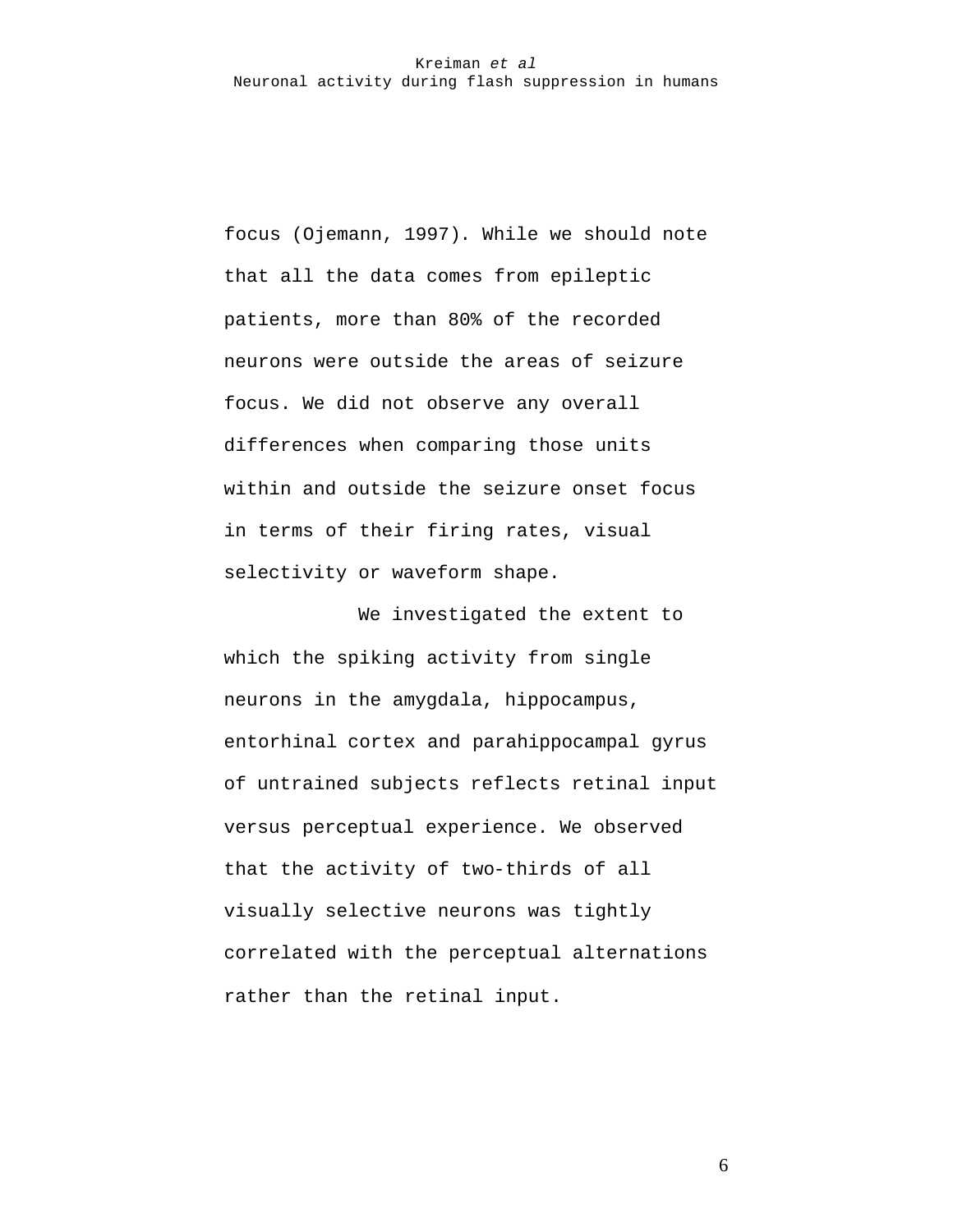### **12.2. Flash suppression phenomenon**

Flash suppression constitutes a compelling phenomenon in which the same retinal inputs can give rise to distinct perceptual experiences (Sheinberg and Logothetis, 1997; Wolfe, 1984). It was originally described by Wolfe (Wolfe, 1984) and was inspired by binocular rivalry. Flash suppression entails the perceptual suppression of a monocular image following the sudden onset of a different stimulus to the opposite eye (Figure 12-2). Although two distinct images are presented to the left and right eyes during the 'flash', subjects only see the flashed, novel stimulus. Such a dissociation provides an entry-point for studying the neuronal correlates of visual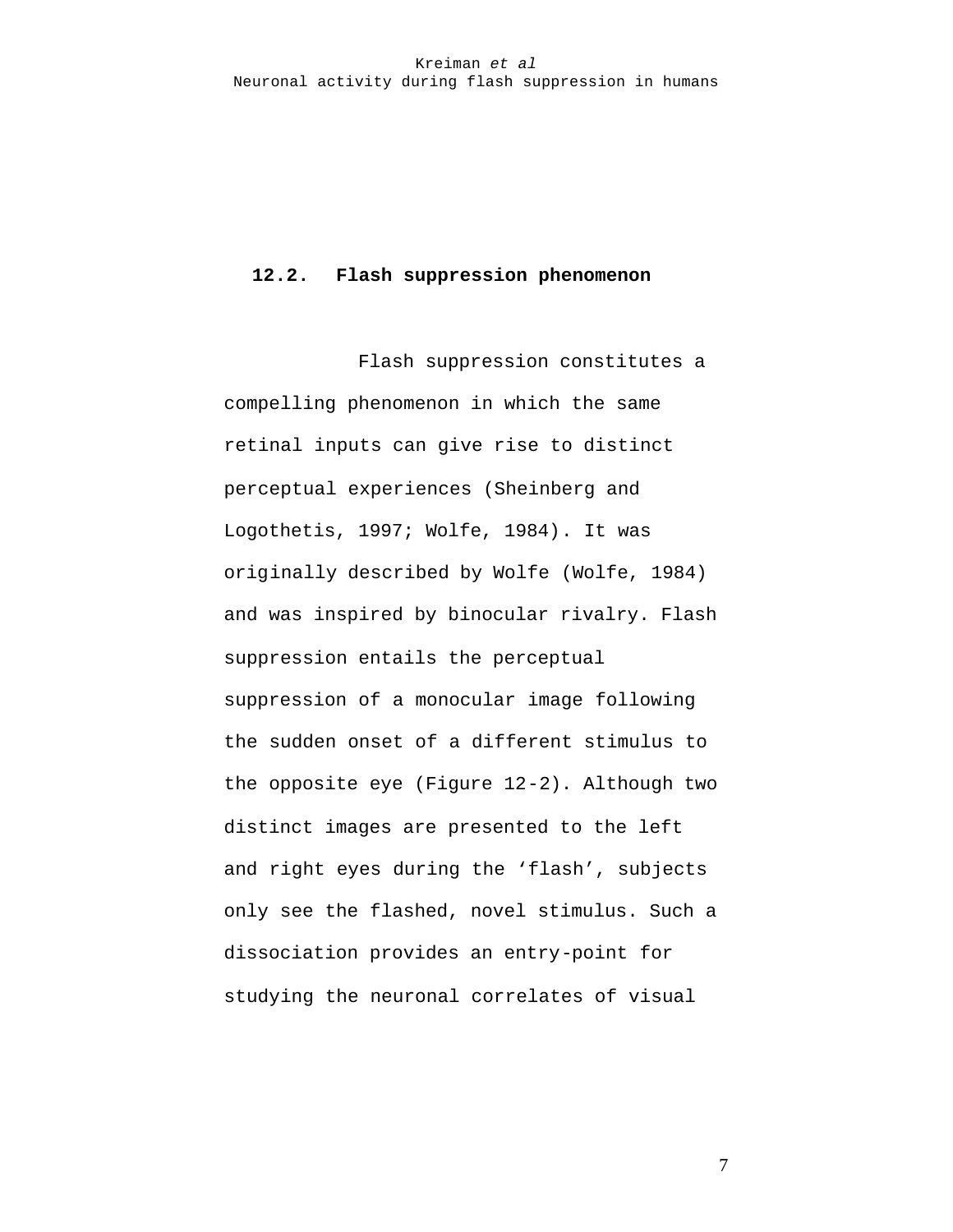consciousness (Blake and Logothetis, 2002; Crick and Koch, 1998; Logothetis, 1998; Myerson et al., 1981). The new stimulus is clearly and consistently observed, suppressing the stimulus previously shown monocularly (Figure 12-2). It is important to emphasize that the same visual input can give rise to very different percepts as can be seen by comparing Figures 12-2A and 12- 2B. In this example, during the flash period a photograph of Paul McCartney is shown to the left eye while a grating is presented to the right eye. Yet, depending on which image was already present monocularly, the subject reports seeing only Paul McCartney or only the grating during the flash.

Flash suppression is quite robust to several changes in the stimulation parameters. The monocular presentation time,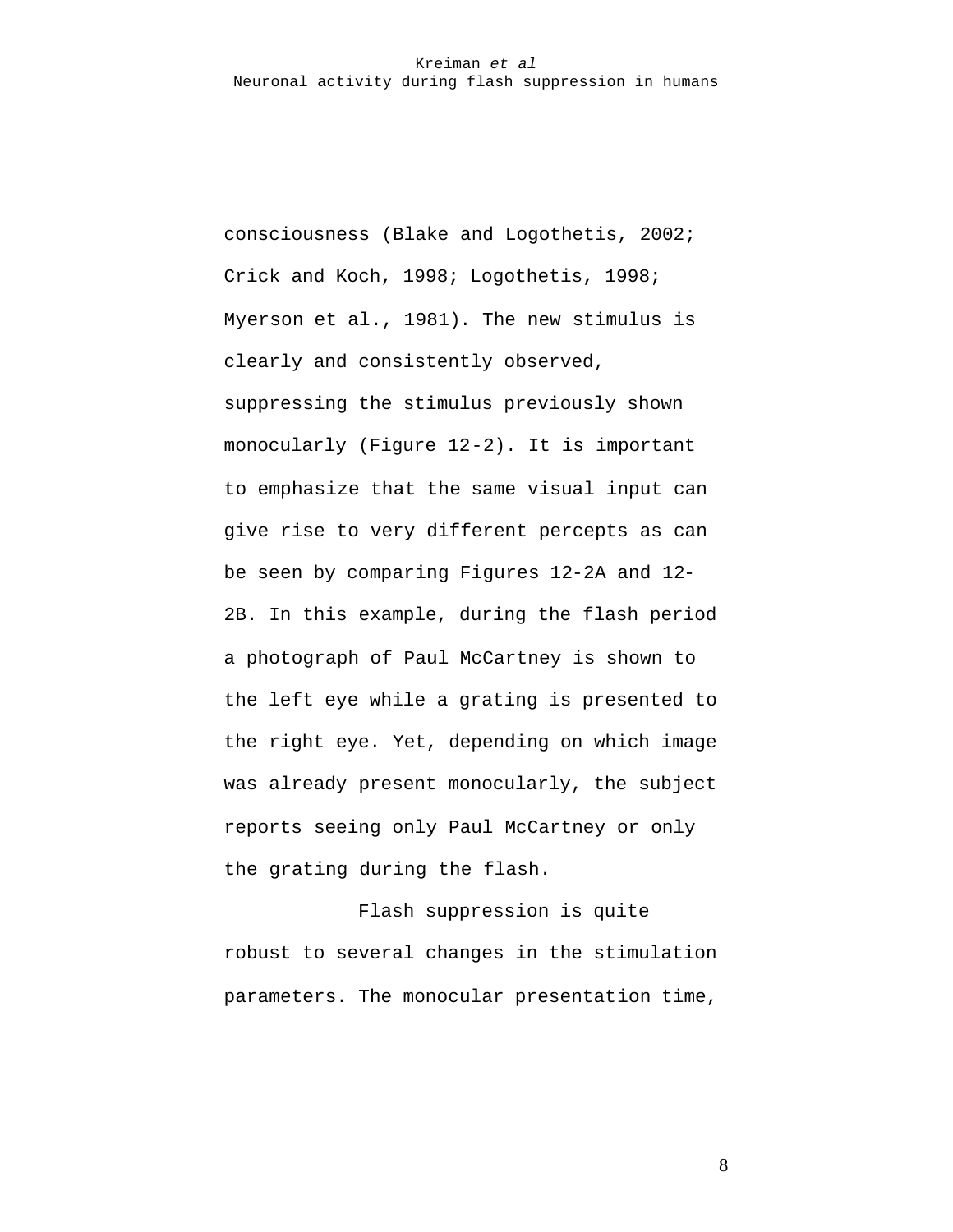*tmonoc*, can vary widely and the effect is very strong for durations above 200 ms. A possible mechanism of suppression would be that the sudden change in stimulation to one eye could bias the competition between the two percepts due to a shift in attentional focus or to a motion/change signal. However, the effect can be observed after introducing a blank interstimulus interval (ISI) between the monocular and flash presentations. The suppression effect remains equally strong for *ISIs* less than 200 ms. A strong disruption (where subjects typically report observing a mixture of the two stimuli) is evident for *ISIs* longer than 500 ms. The flash duration, *tflash*, can be as short as 10 ms. A long flash duration produces binocular rivalry (the contralateral stimulus is observed first and then alternation between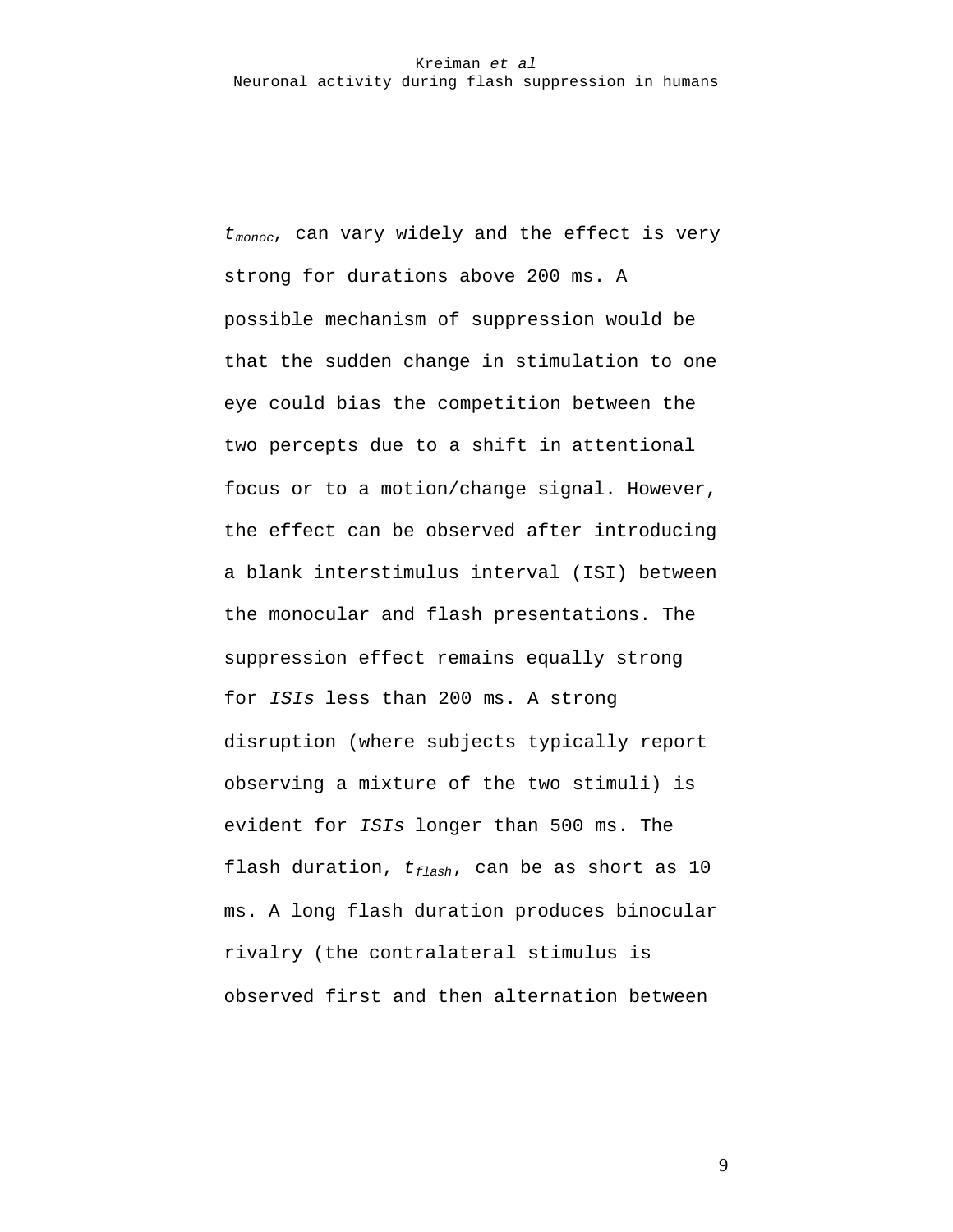the two stimuli takes place). It seems unlikely that the phenomenon can be explained as a form of forward masking or light adaptation since the luminance properties of the monocular stimulus do not affect the suppression and given the invariance of the effect to parameter changes (Kreiman and Koch, 1999; Wolfe, 1984). A recent version of flash suppression shows that the phenomenon can be generalized to elicit suppression in the absence of interocular conflict (Wilke et al., 2002).

Since the onset of perceptual transition is externally controlled, flash suppression allows finer temporal control and collection of more transitions than binocular rivalry, in which fluctuations in perception are spontaneous and, therefore, unpredictable. Given the time constraints of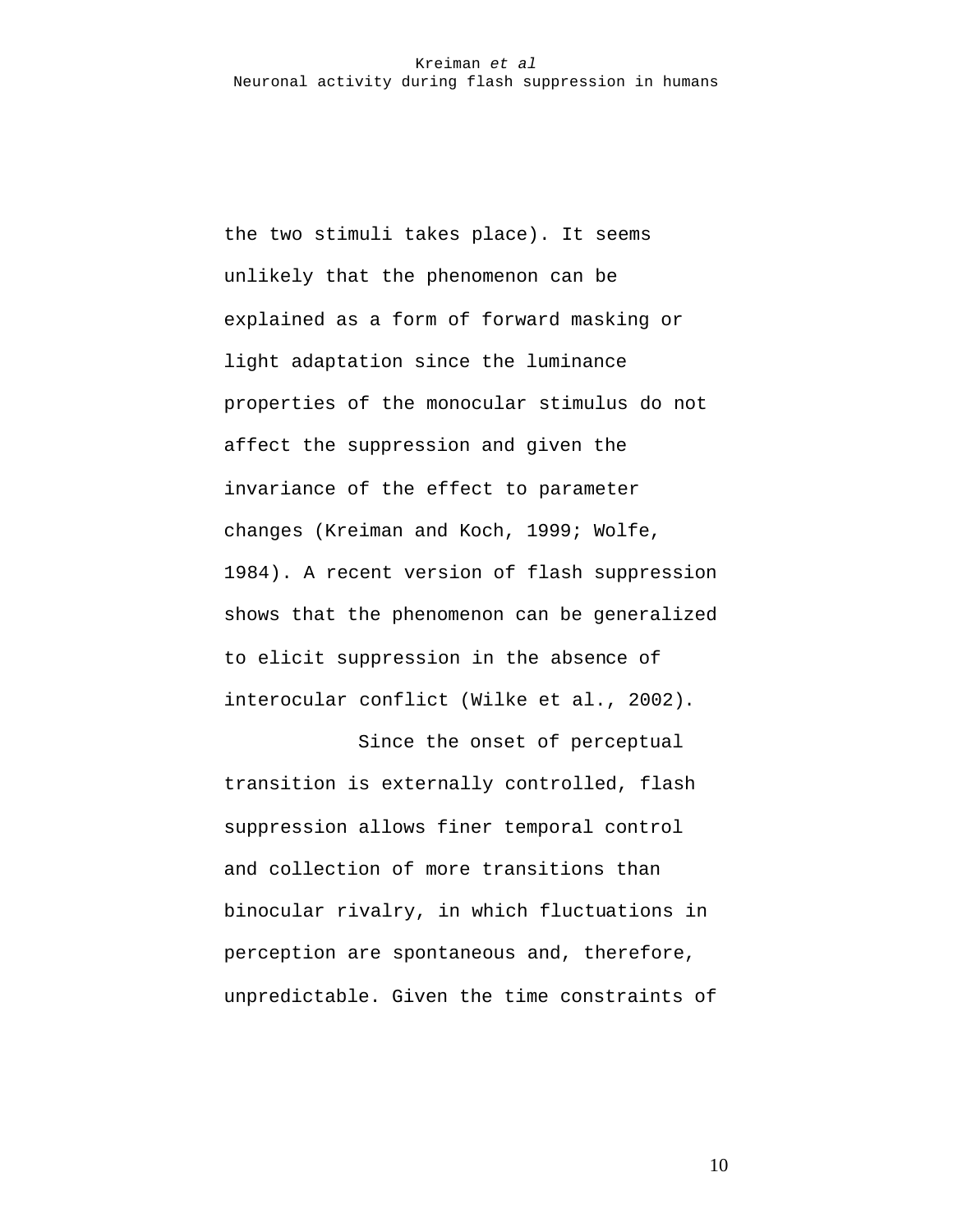the clinical environment, we focused on flash suppression. It seems legitimate to question whether the mechanisms of flash suppression coincide with those of binocular rivalry. At a global level, both binocular rivalry and flash suppression involve a competition between two alternative images. In both cases, the same visual input can give rise to two different percepts. One key difference is that the transitions are externally triggered in flash suppression, rather than internally induced as in rivalry. However, it is interesting to note that the minimum duration of *tmonoc* coincides with the amount of time required to elicit binocular rivalry upon flashing different stimuli to the two eyes (Wolfe, 1984). Furthermore, the neuronal responses in the inferotemporal cortex visual area of the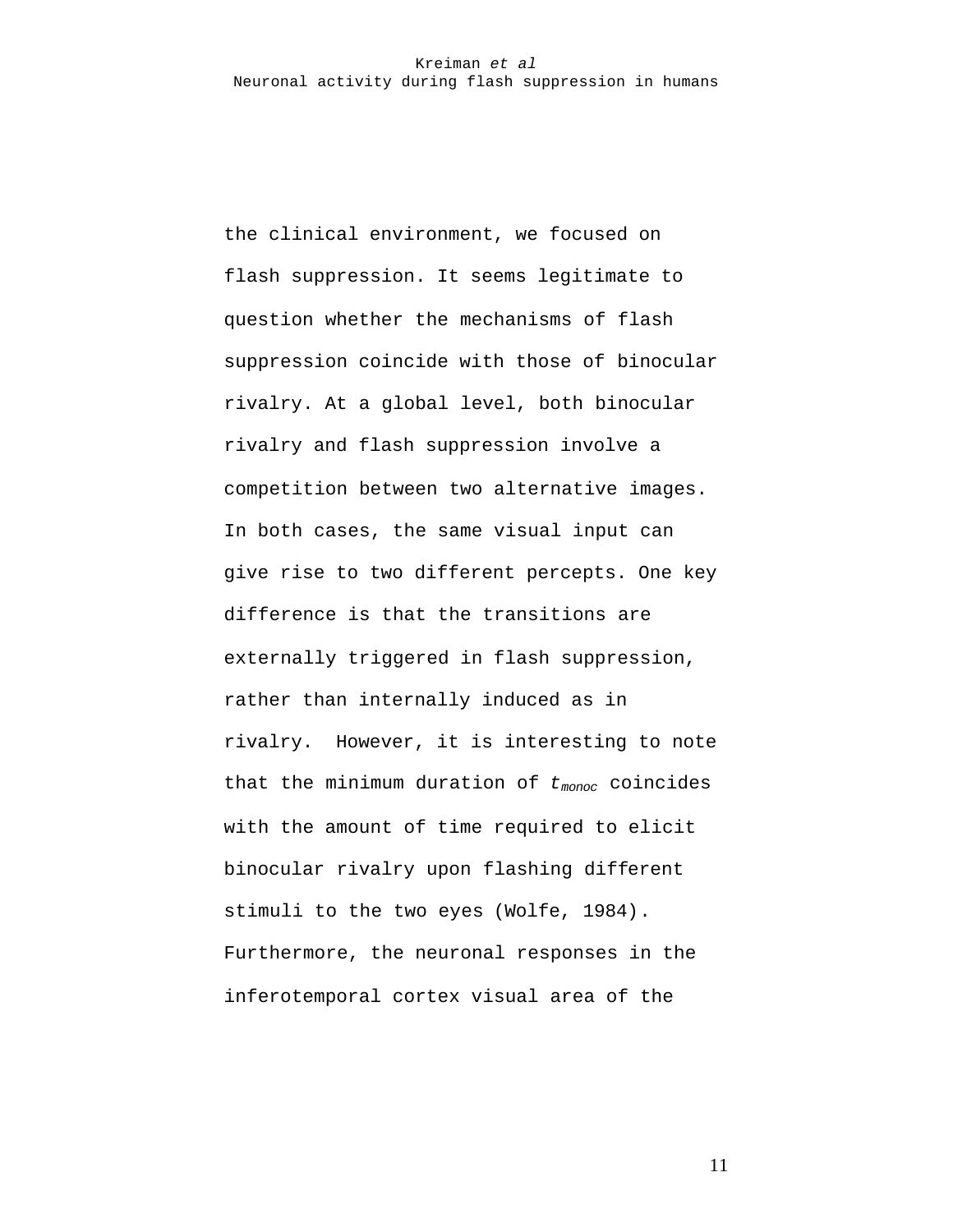macaque brain during both phenomena are very similar (Sheinberg and Logothetis, 1997).

# **12.3. Neuronal activity in the human brain during flash suppression**

*Neurons that followed the percept*

We recorded the activity of 428 single units in the human medial temporal lobe while subjects reported their percept during flash suppression. The medial temporal lobe (MTL) typically constitutes one of the potential areas suspected to be part of the seizure onset focus. The MTL receives direct input from the inferior temporal cortex, the highest purely visual area (Felleman and Van Essen, 1991; Suzuki, 1996) (Cheng et al., 1997; Saleem and Tanaka, 1996), as well as from olfactory and auditory portions of the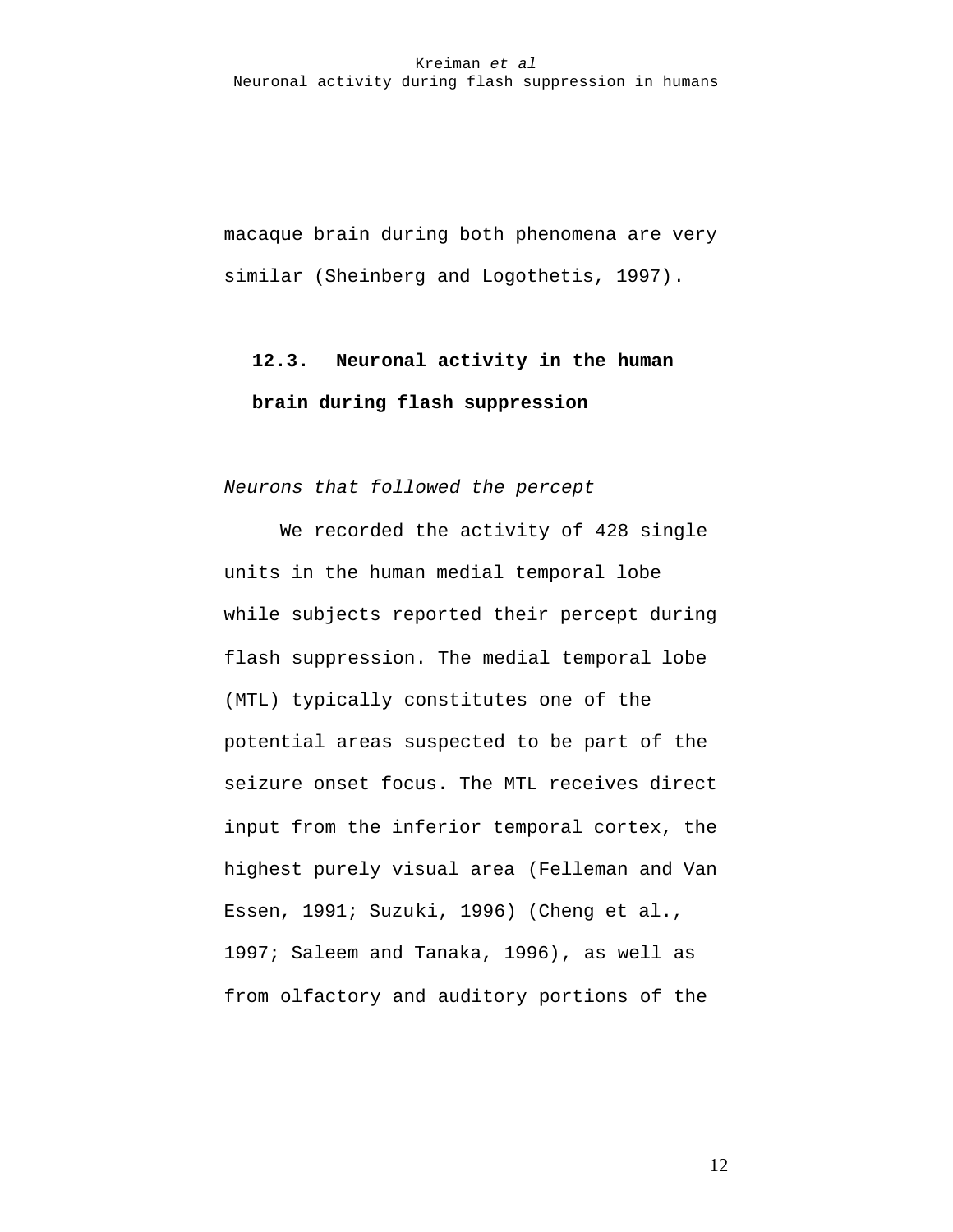nervous system (Kandel et al., 2000). The MTL plays a prominent role in several explicit memory processes including the storage and retrieval of information (Eichenbaum, 1997; Squire and Zola-Morgan, 1991; Zola-Morgan and Squire, 1993).

Of the 428 MTL neurons, 172 units were in the amygdala, 98 in the hippocampus, 130 in the entorhinal cortex and 28 in the parahippocampal gyrus. The data reported here come from 14 patients (10 right handed, 9 male, 24 to 48 years old).

Images were chosen from natural categories of stimuli and included faces of unknown actors denoting emotional expressions (Ekman, 1976), spatial layouts, famous people, animals and abstract patterns (Kreiman et al., 2000). The two pictures in each flash–suppression trial were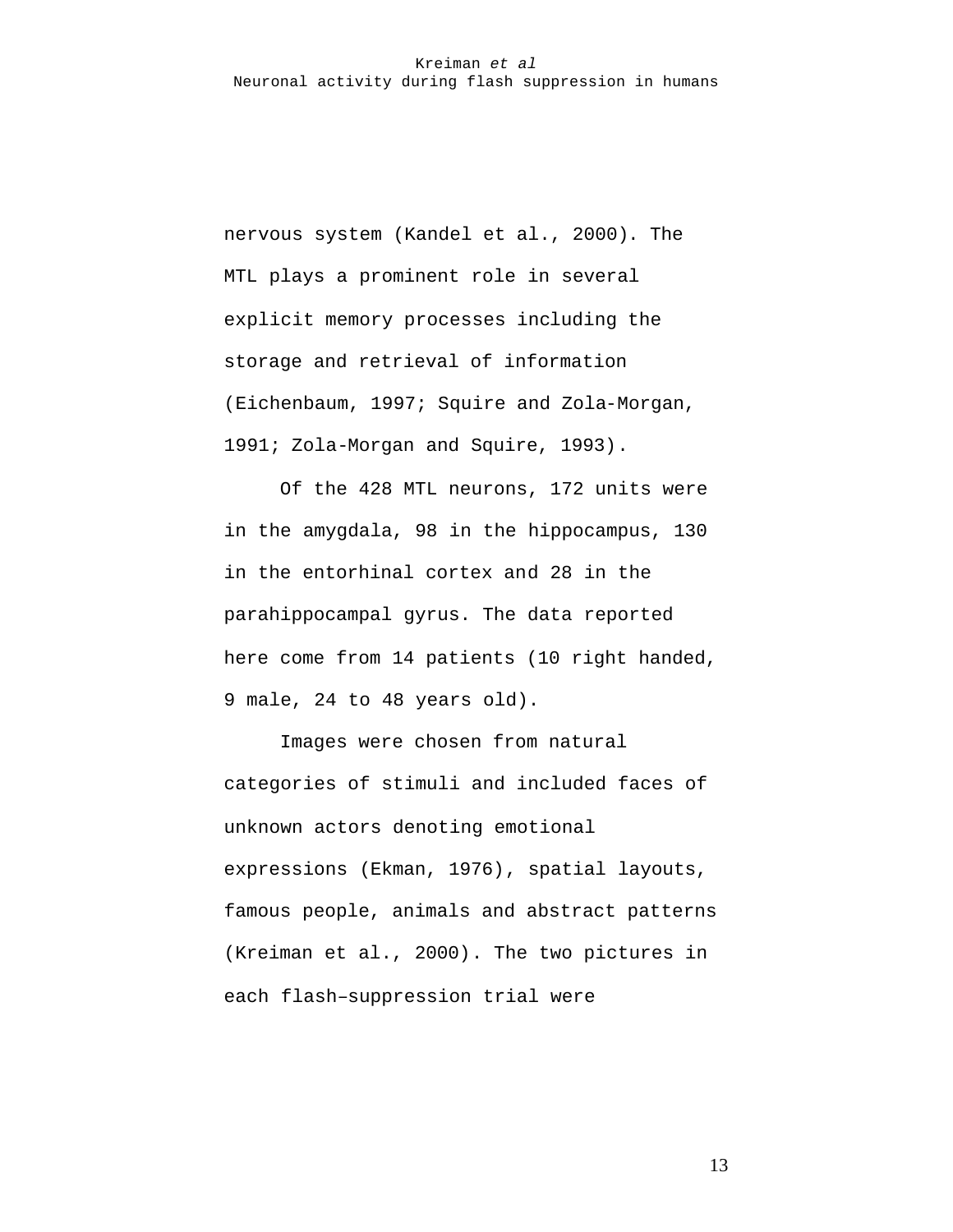constrained to belong to different categories. Stimuli subtended a visual angle of approximately 3 degrees and were presented separately to the right and left eyes by means of a pair of liquid crystal glasses that transmit light to one or the other eye in interlaced fashion (Crystal Eyes, Stereographics, San Rafael, CA). Subjects were instructed to report their percept by pressing a button to indicate that the original image changed into a different picture or another button if it did not (and by verbal debriefing in 10% of trials). In approximately 10% of the trials, we presented only the monocularly shown image and a blank screen to the other eye during the flash as a control. The monocular stimulus was randomly delivered to either the left or right eye. The suppression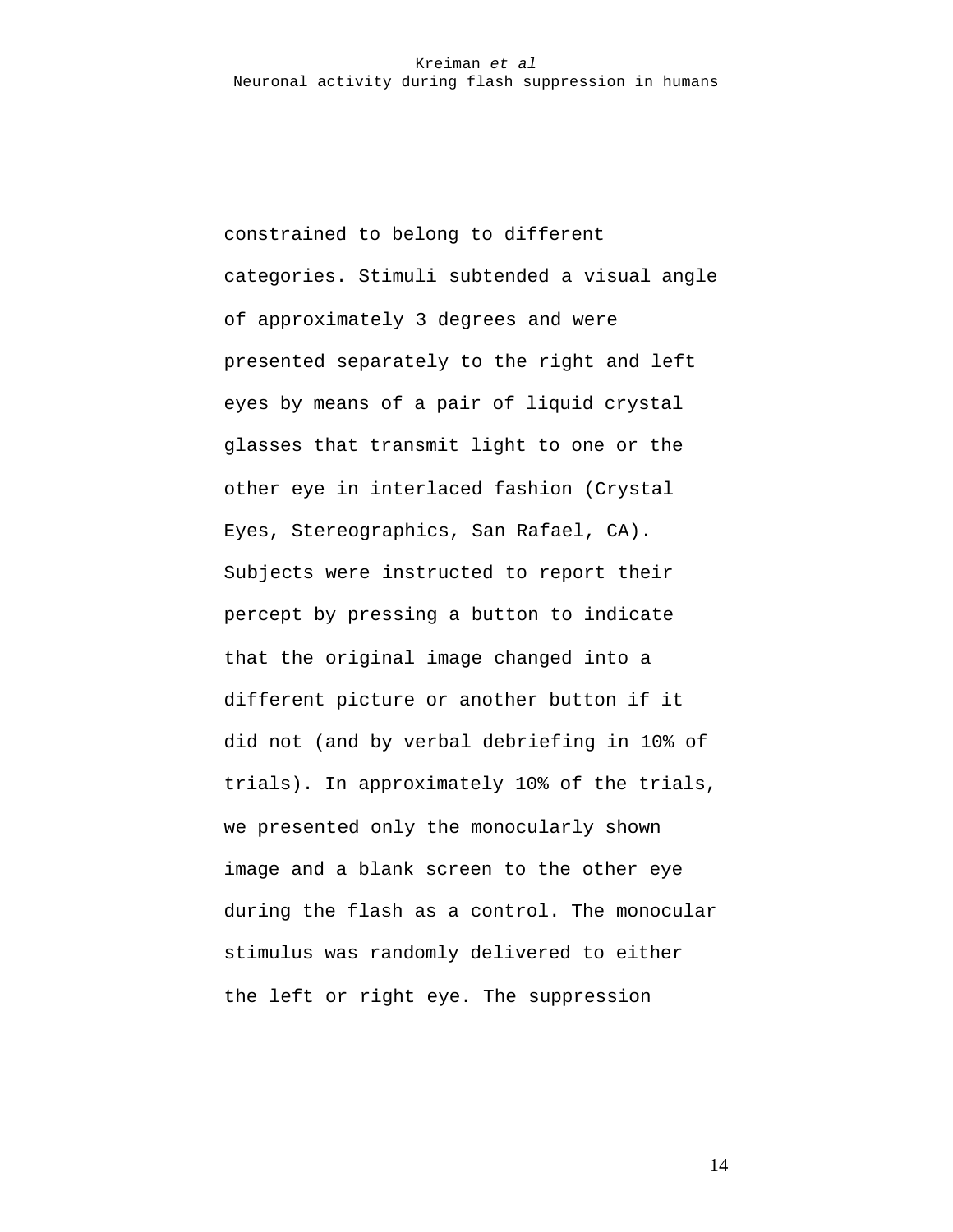phenomenon is very strong as illustrated by the behavioral results in Figure 12-2C.

The responses of a neuron located in the right amygdala showed a striking pattern of selectivity (Figure 12-3A). This unit showed increased firing rate upon presentation of a black and white drawing of Curly, one of the characters of a well-known American TV comedy. On average, the unit changed its spiking activity from a rate of 1.7 spikes/s during the baseline period to 7.9 spikes/s (two-tailed t test,  $p < 10^{-3}$ ). The neuron did not change its firing rate in response to other faces, or to other black and white drawings (we are not claiming that this is the only possible stimulus to which the neuron would respond -- it simply was the only stimulus in our set of 47 pictures that enhanced its activity.) Other neurons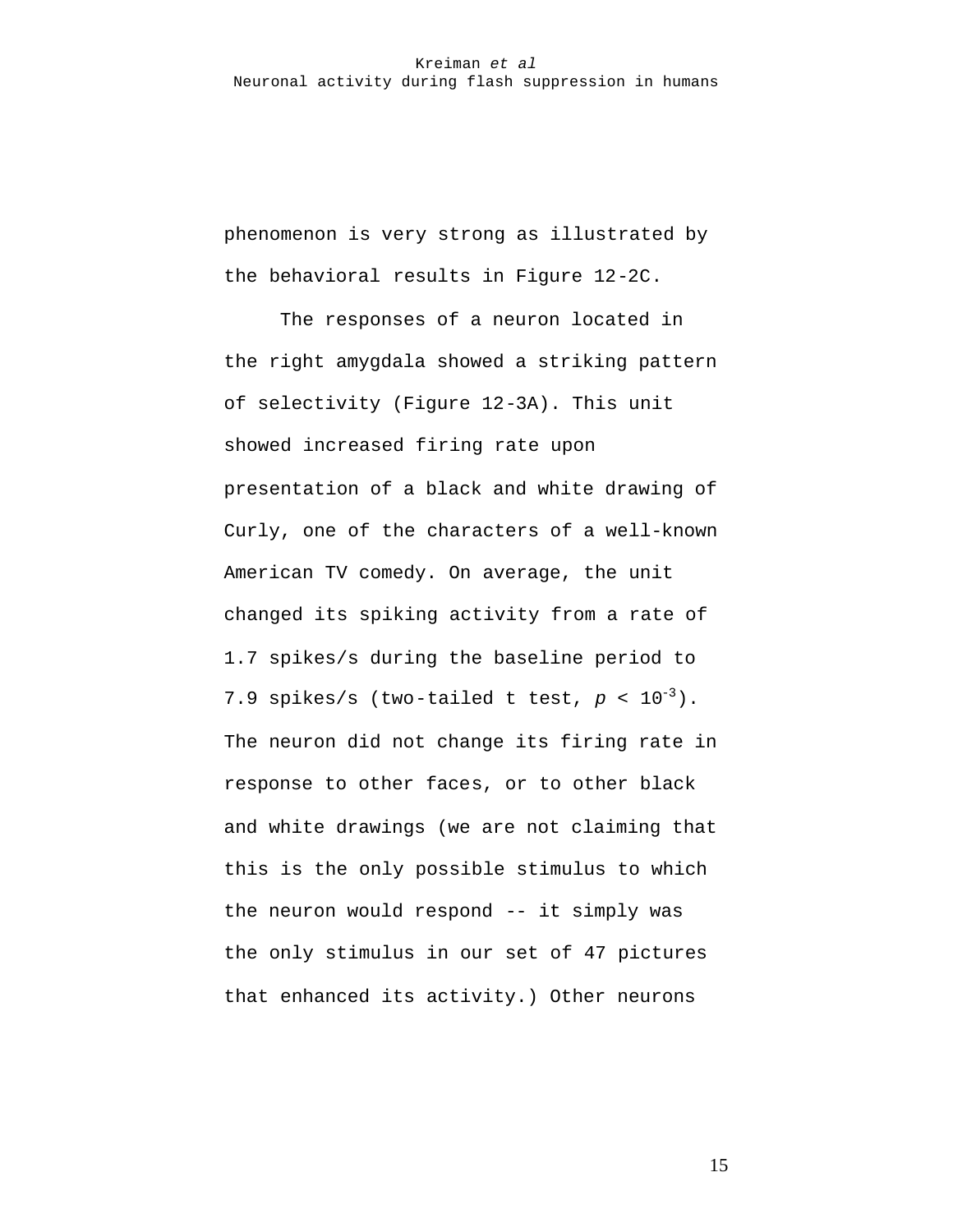changed their firing rates in response to more than one stimulus; still other neurons were broadly tuned, enhancing their activity upon presentation of several different pictures from one of the presented categories of stimuli (Kreiman, 2002; Kreiman et al., 2000).

Upon dichoptically presenting the drawing of "Curly" the neuronal response showed a strong dependence on perceptual state. When the picture of Curly was presented monocularly and an ineffective stimulus<sup>3</sup> perceptually suppressed the image of Curly during the flash, the neuron did not enhance its firing above background (Figure 12-3B, left). However, when a different image was presented monocularly and the subject was presented with Curly as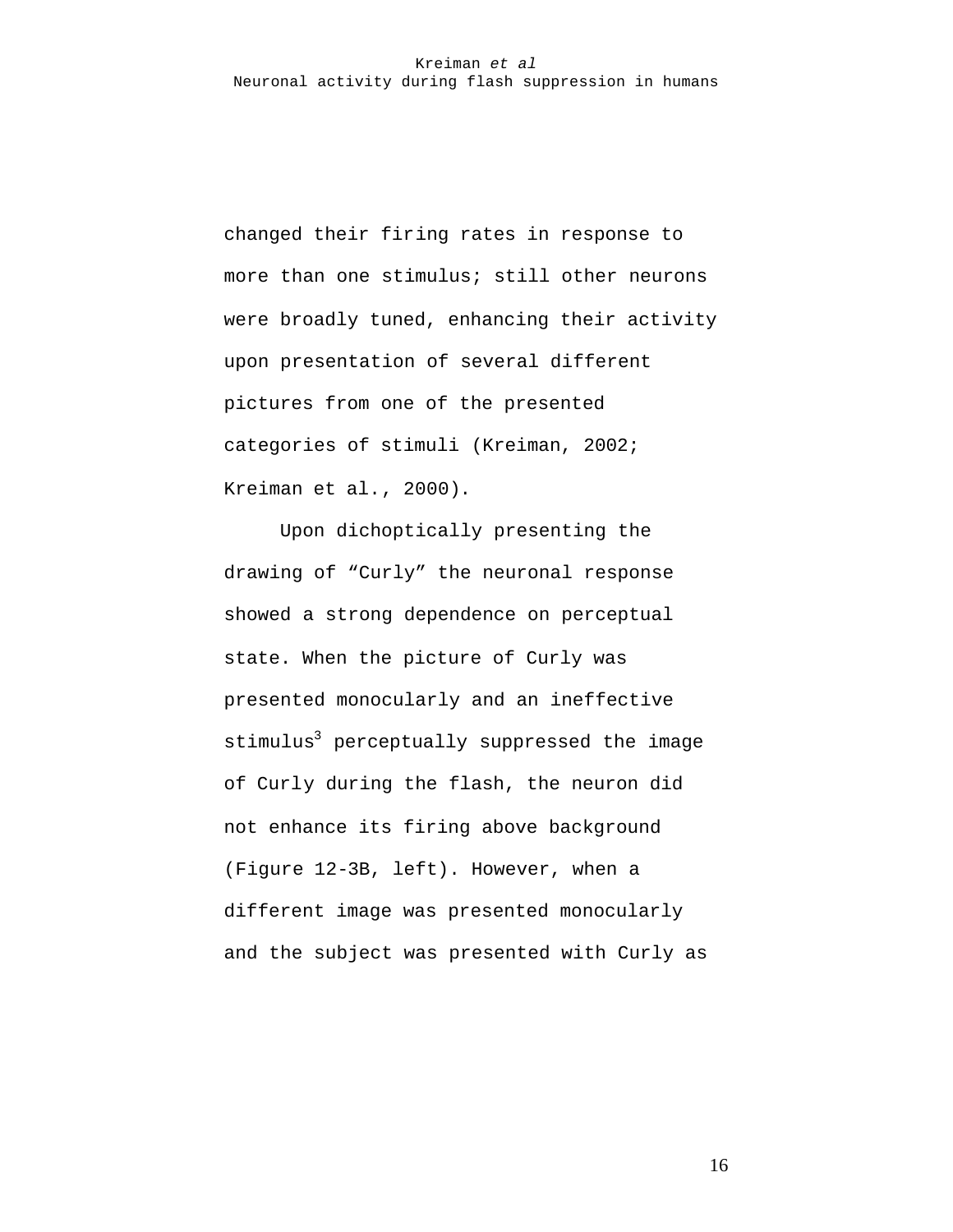the flashed stimulus, the neuron showed a strong and transient response (Figure 12-3B, right). The response during the flash, in other words, was similar to the response during the monocular presentation only when the subject reported seeing the preferred stimulus.

Figure 12-4 shows a summary of the responses of 12 neurons that responded selectively to one or a few individual images from our stimulus  $\text{set}^4$ . These units showed a marked enhancement in firing rate in response to the monocular presentation of the stimulus (Figure 12-4A); they did not respond beyond baseline during the binocular period when the effective stimulus was

 $\overline{a}$ 

 $3$  A stimulus that did not cause a change in firing rate in this amygdala cell.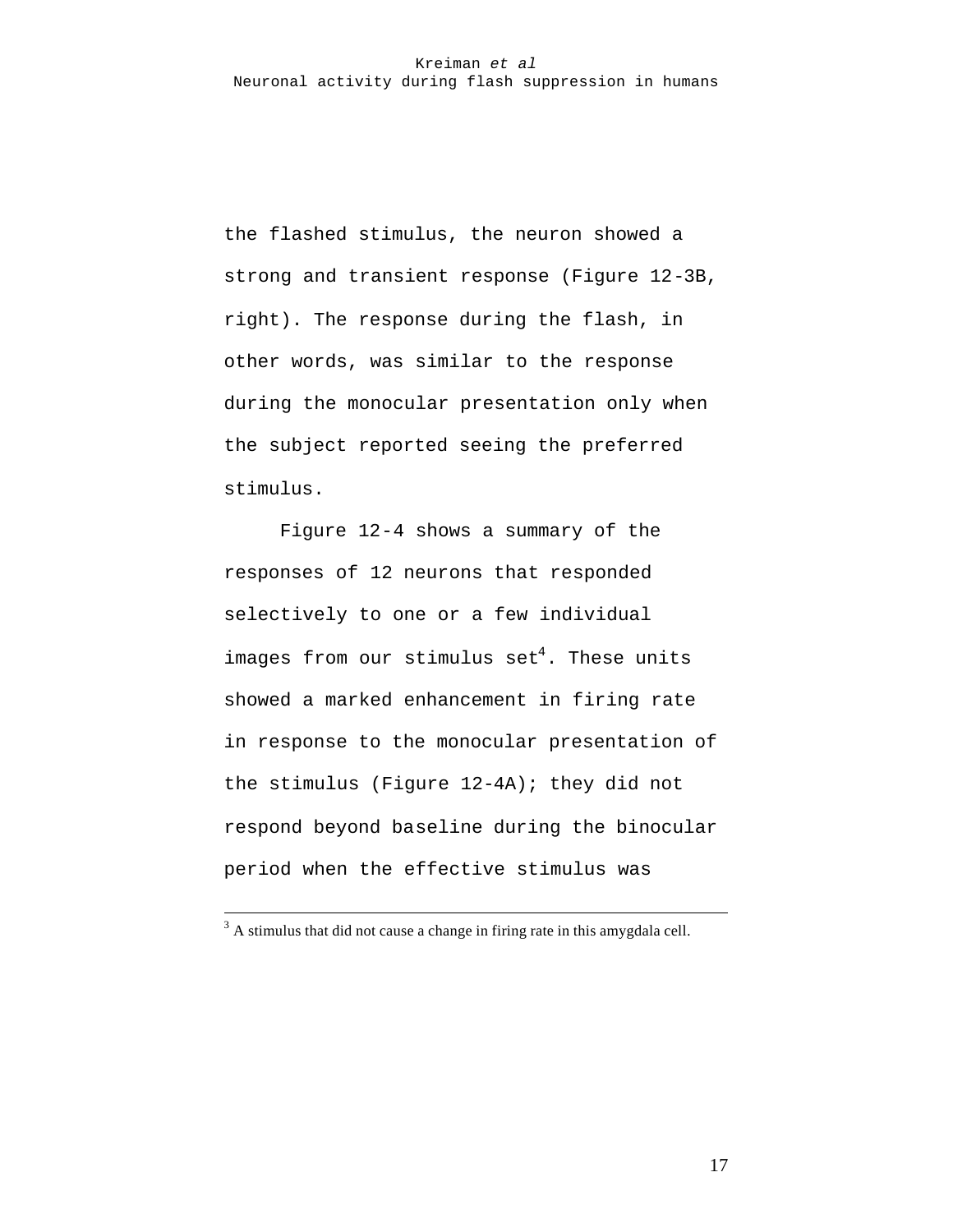perceptually suppressed (Figure 12-4A) and, finally, they showed a strong enhancement in their firing rate during the dichoptic period when the effective stimulus was consciously perceived (Figure 12-4B).

Approximately 12% (a total of 51 units) of the recorded neurons showed visual selectivity with enough stimulus repetitions during both the monocular presentation and the flash period for analysis<sup>5</sup>. The majority (69%) of these neurons followed the

4 The same conclusions apply to 23 other neurons with broad selective responses (see Kreiman et al., 2002 and Figure 12-6A).

 $\overline{a}$ 

 $^5$  As we have reported previously, the majority of recorded neurons did not show visual selectivity. A possible reason for this observation is that many of these units may be non-visual neurons. However, given that we only present a small number of stimuli in a relatively short period of time, it is possible that in many cases we simply fail to find a visual stimulus that drives the cell.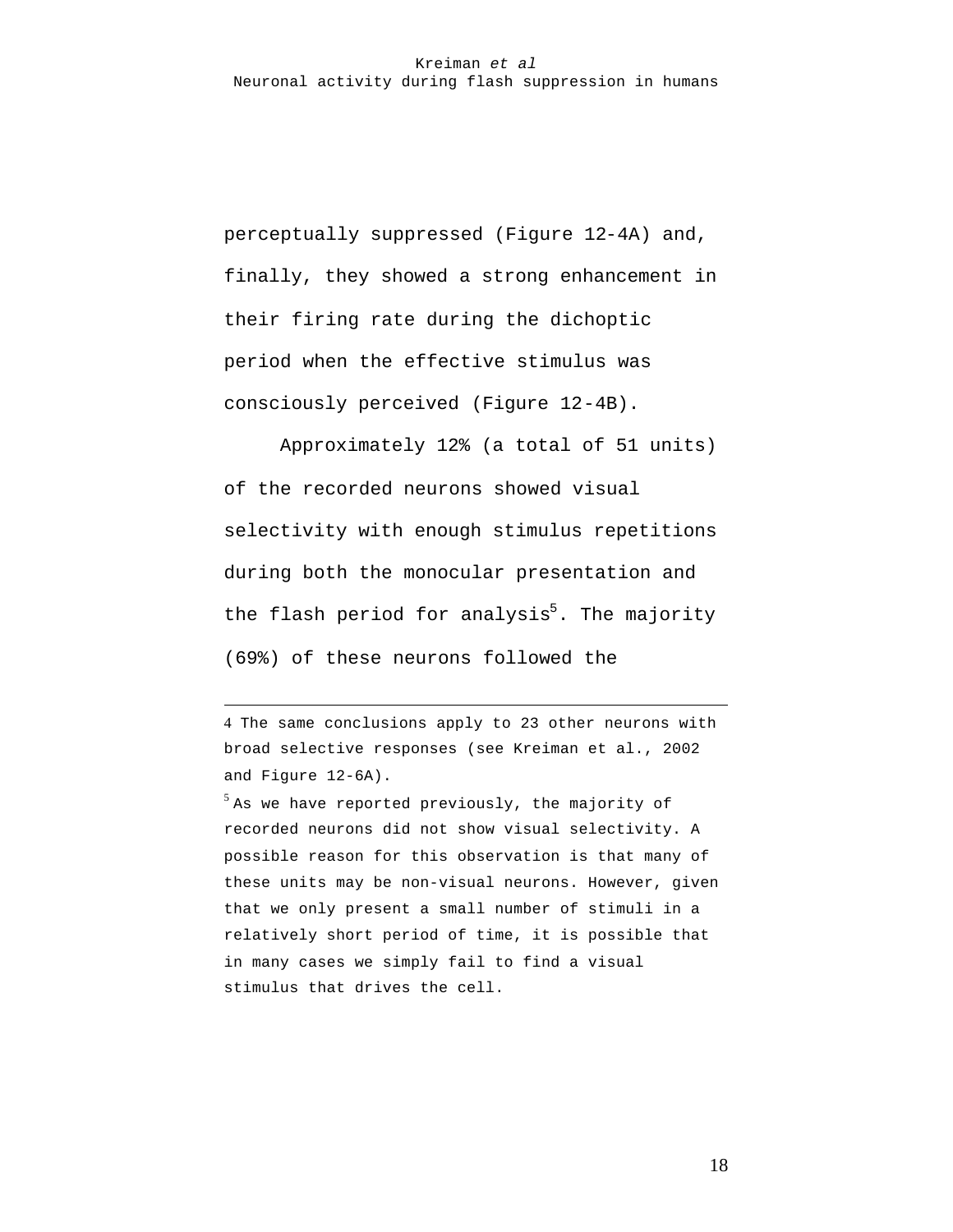perceptual report of the subjects. In other words, these neurons showed enhanced firing upon presentation of the preferred stimulus during the flash if and only if the image was consciously perceived. We observed neurons that followed the percept in all four areas of the MTL. Given the low number of neurons, it is difficult to draw any conclusion about possible distinctions across regions (the number of neurons that followed the percept ranged from 2 to 18).

The remaining one third of the selective units did not show a statistically significant response during the flash period regardless of the subject's percept (that is, in the presence of the two, conflicting, stimuli). It is unlikely that the lack of response of these neurons is due to the shorter presentation during the flash given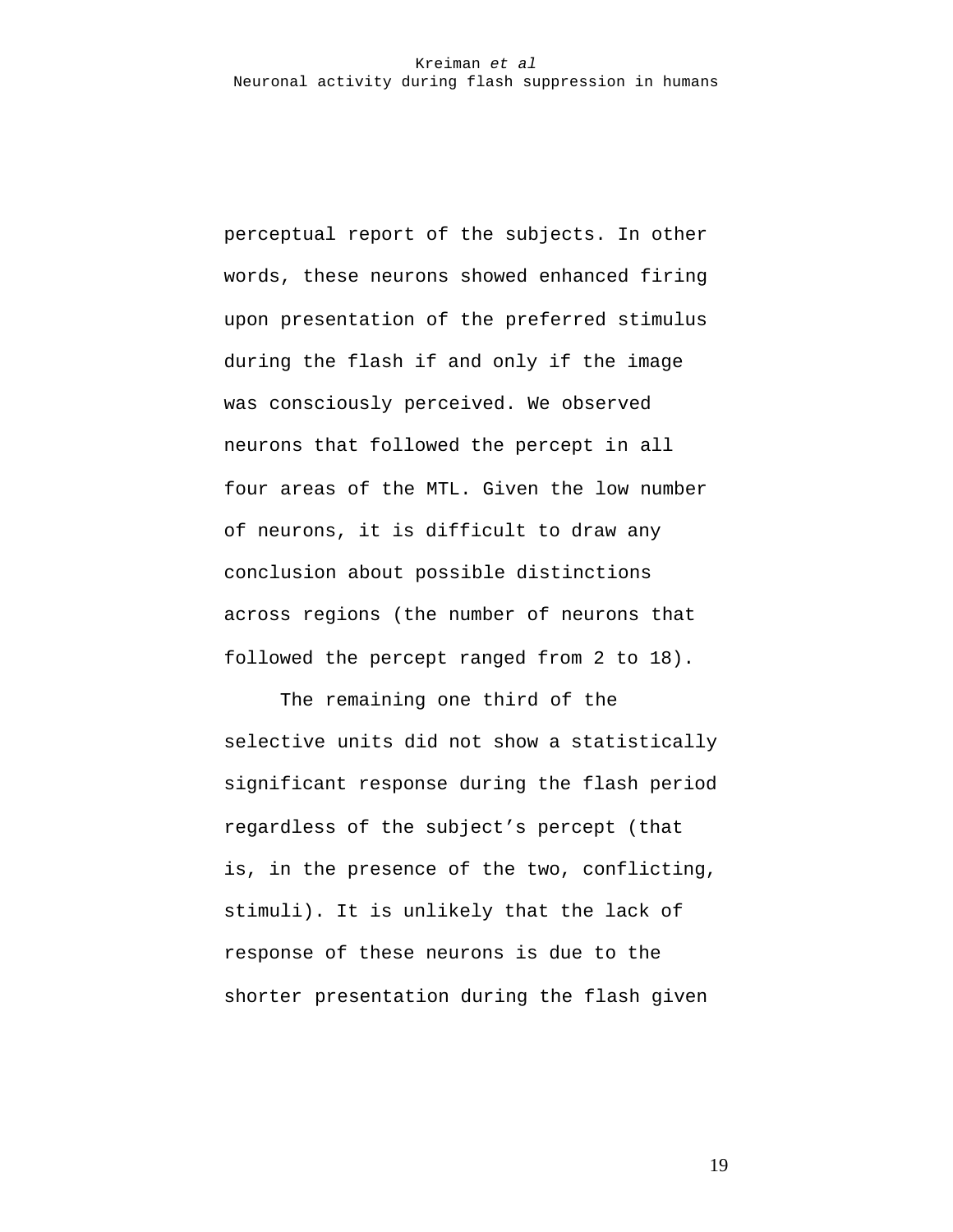that the latencies of neurons in the MTL seem to be much shorter than *tflash*= 500 ms (Kreiman et al., 2000). These neurons that did not respond during the flash showed only a weak response during the monocular presentation. It is possible that this weak response was not strong enough to be detected during the flash period. Alternatively, the conflicting presentation of two stimuli perhaps inhibited the response.

Importantly, we did not observe any neuron that responded when the preferred stimulus was not consciously perceived. Even though the preferred stimulus was physically present during the flash period, the neurons in the human medial temporal lobe were oblivious to it unless the subject actually perceived the stimulus.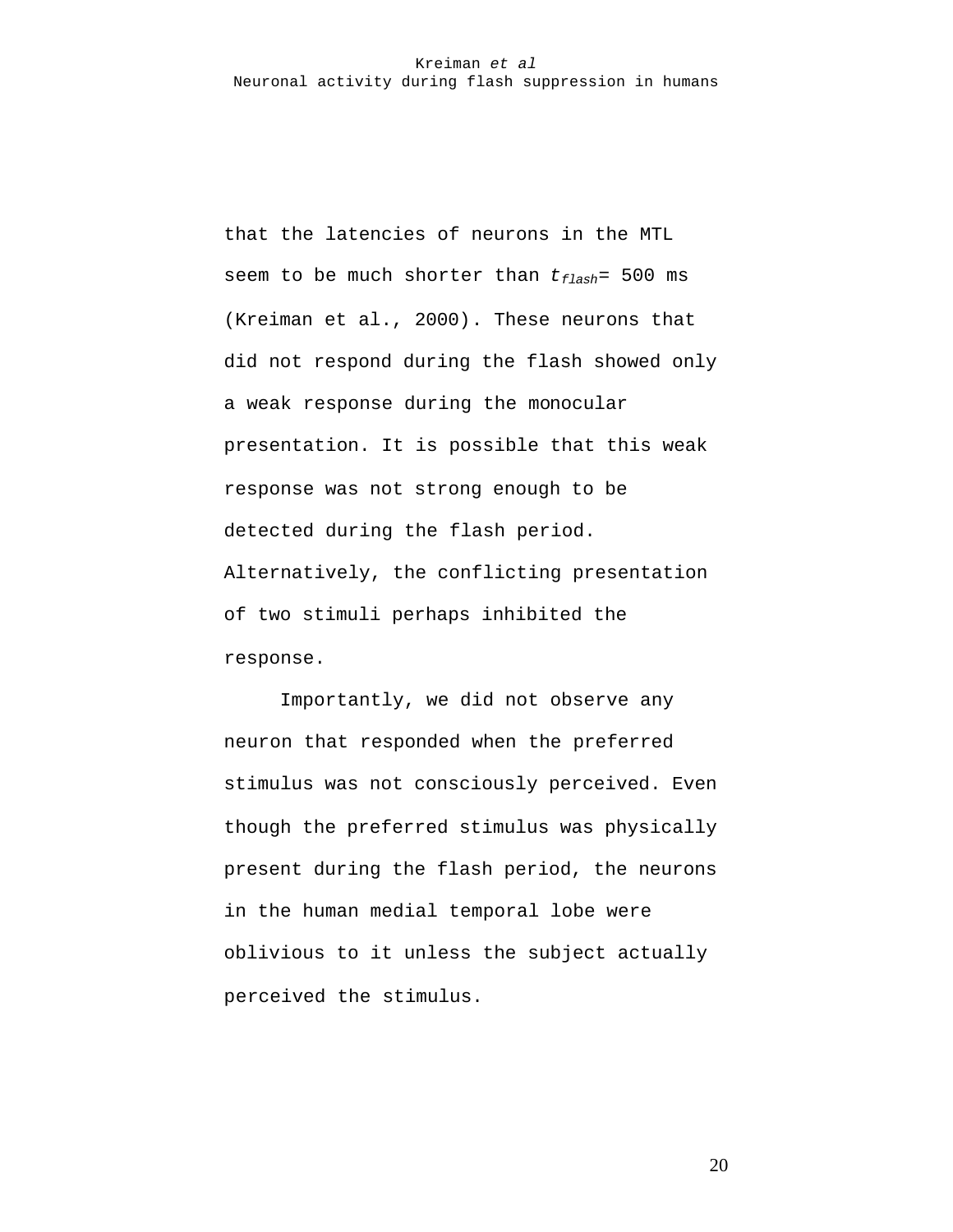*Comparison of neuronal responses between perception and suppression phases*

We directly compared the responses for those neurons that followed the percept during the two states in which the effective stimuli were subjectively perceived (i.e., when presented monocularly without contralateral stimulation and when presented and seen together with a contralateral stimulus). There was no significant difference in the distribution of the response latencies (Figure 12-4C, two-tailed t test, p>0.15), durations (Figure 12-4D, p>0.3) or magnitudes evaluated by the total number of spikes (Figure  $12-4E$ , p> $0.1$ )<sup>6</sup>.

 $\overline{a}$ 

 $^6$  In contrast, the response to the effective stimulus when it was suppressed and when it was dominant were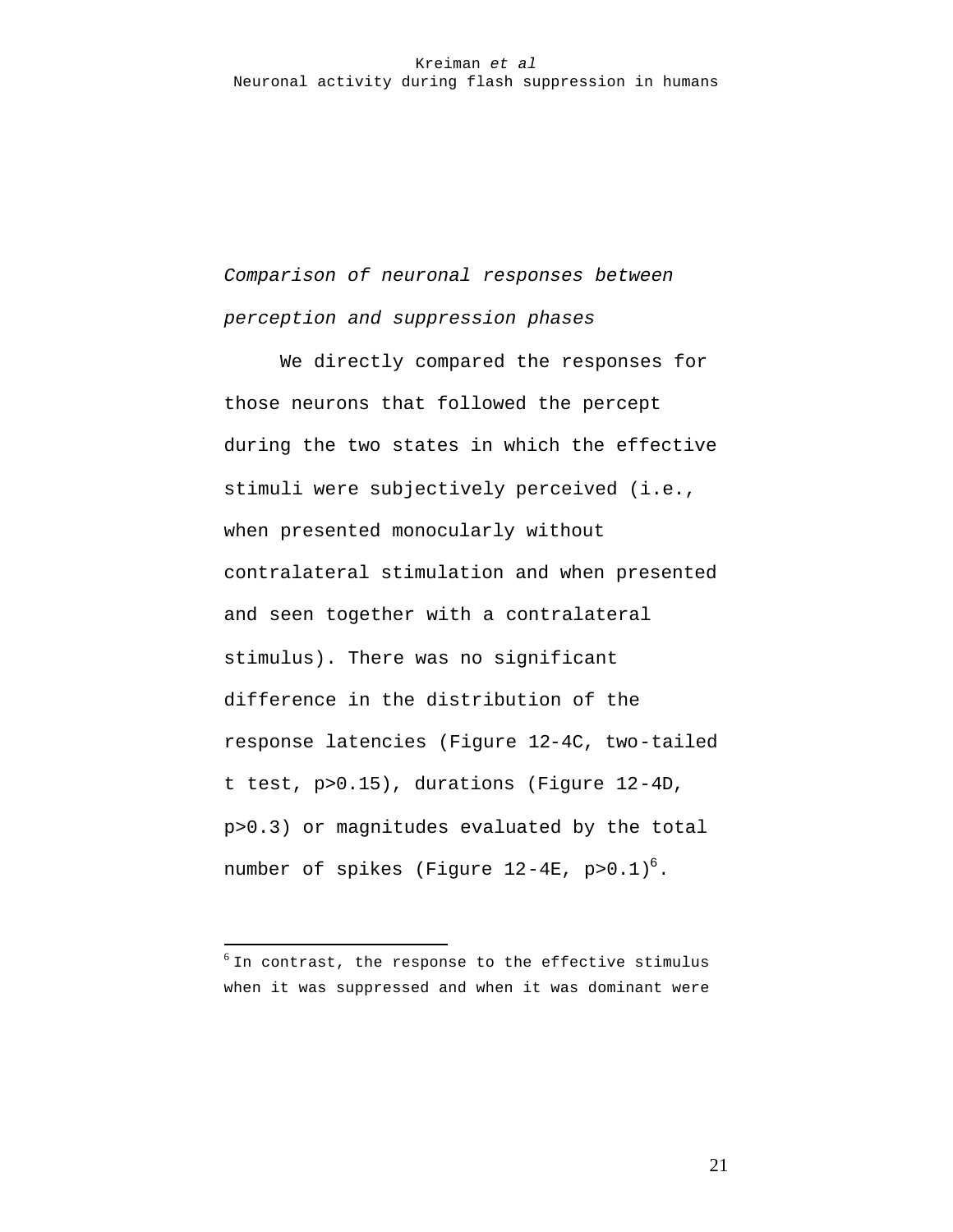Therefore, in spite of the fact that there is a completely different stimulus present on one retina during the dichoptic period, the neuronal responses of these cells are very similar to those when the effective stimulus is presented monocularly. This supports the view that the neurons in the MTL primarily represent the percept rather than the visual input *per se*.

Given that the dichoptic period followed a monocular presentation, it is reasonable to ask whether the absence of response to the suppressed stimulus is a consequence of adaptation of the neuronal response or a lack of response to consecutive presentations of the same preferred stimulus. To address this question we pooled

virtually independent, with a correlation coefficient

 $\overline{a}$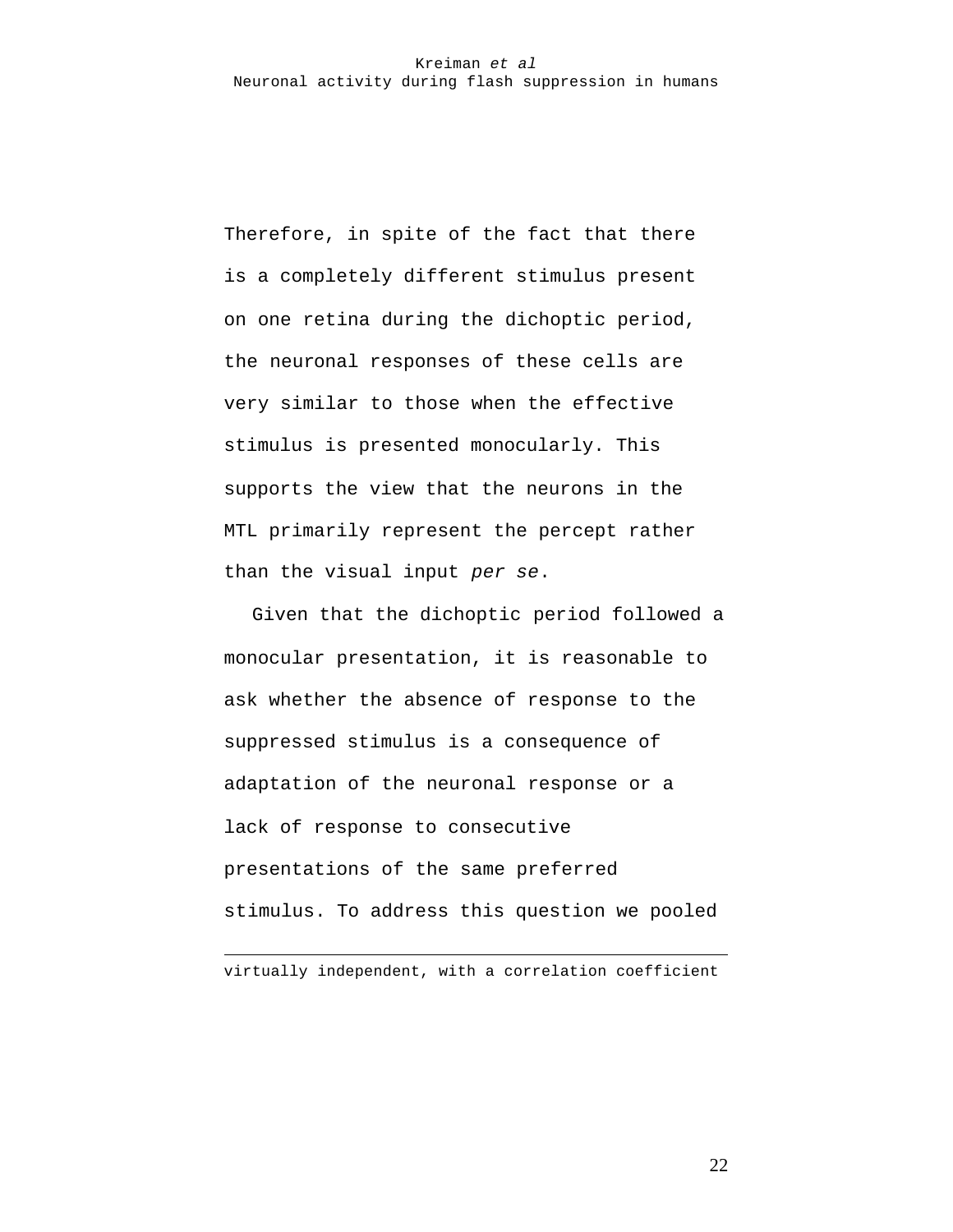the neuronal responses from all our data set (including previous experiments reported by Kreiman et al., (2000a,b) and re-analyzed all the trials in which the preferred stimulus was presented in two consecutive trials. We did not observe any overall trend indicative of a reduction (nor enhancement) in the neuronal response (Figure 12-5)<sup>7</sup>.

*Correlation between neuronal response and percept*

How strong is the correlation between the single-neuron response and the percept? We

 $\overline{a}$ 

 $^7$  It should be noted that in all these cases, the second presentation occurred at least 1000 ms after the first presentation and there was a behavioral response (button press) in between. In the present experiment, the flash period immediately followed the monocular presentation and there was no response in between these two periods.

of just 0.08.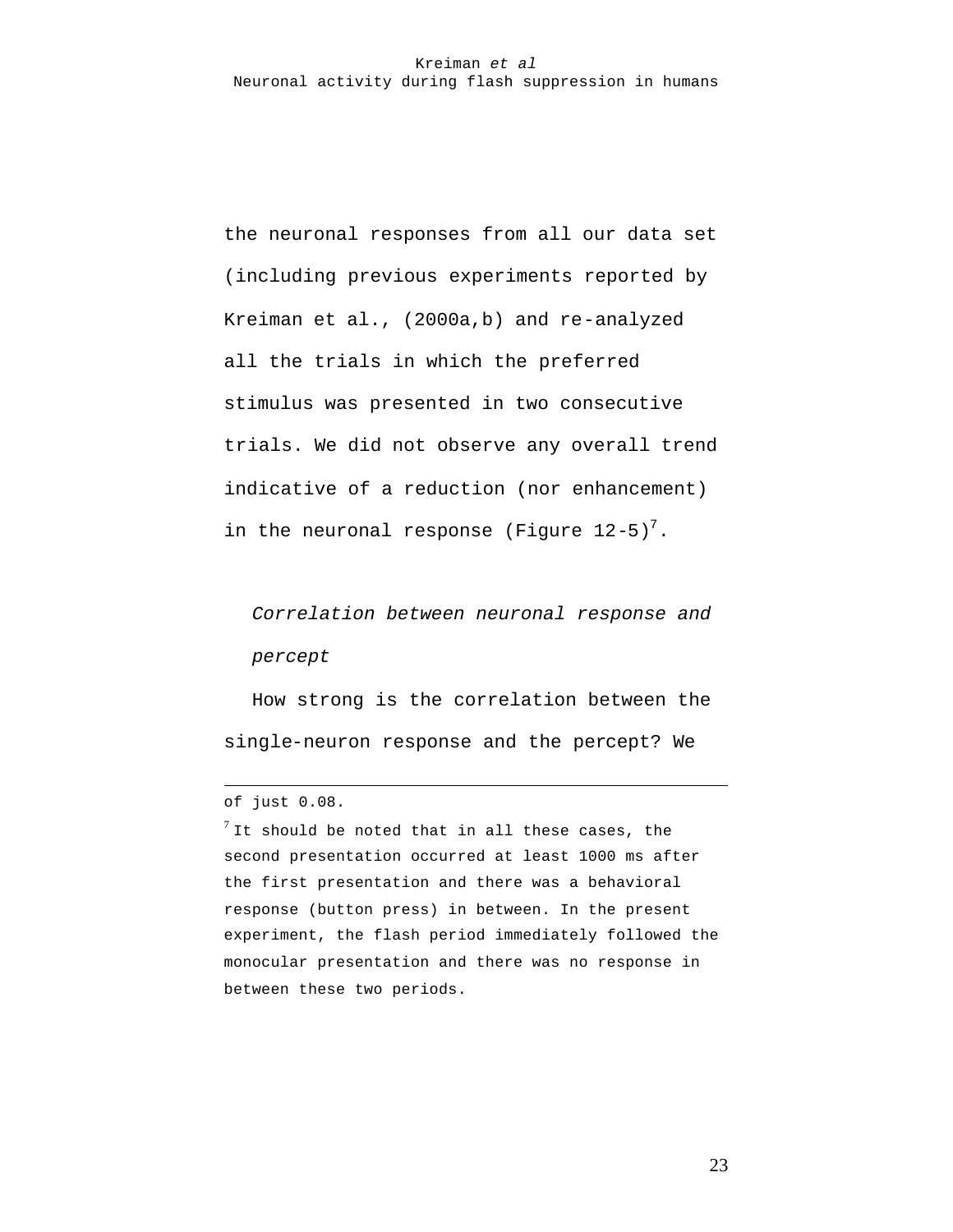analyzed whether it was possible to predict the subject's percept based on the neuronal response. We performed a ROC, signal detection analysis (Green and Swets, 1966) based on the spike counts at the singletrial level. This analysis yields a probability of misclassification of the neuron's preferred stimulus, *pe*, ranging from 0 for perfect prediction to 0.5 for chance levels (since there are two possible choices). Figure 12-6A-B shows how *p<sup>e</sup>* decreases with increasing time windows used to compute the spike counts. The probability of misclassification during the monocular presentation was very similar to that during the flash period when the preferred stimulus was perceived. In contrast, when the preferred stimulus was perceptually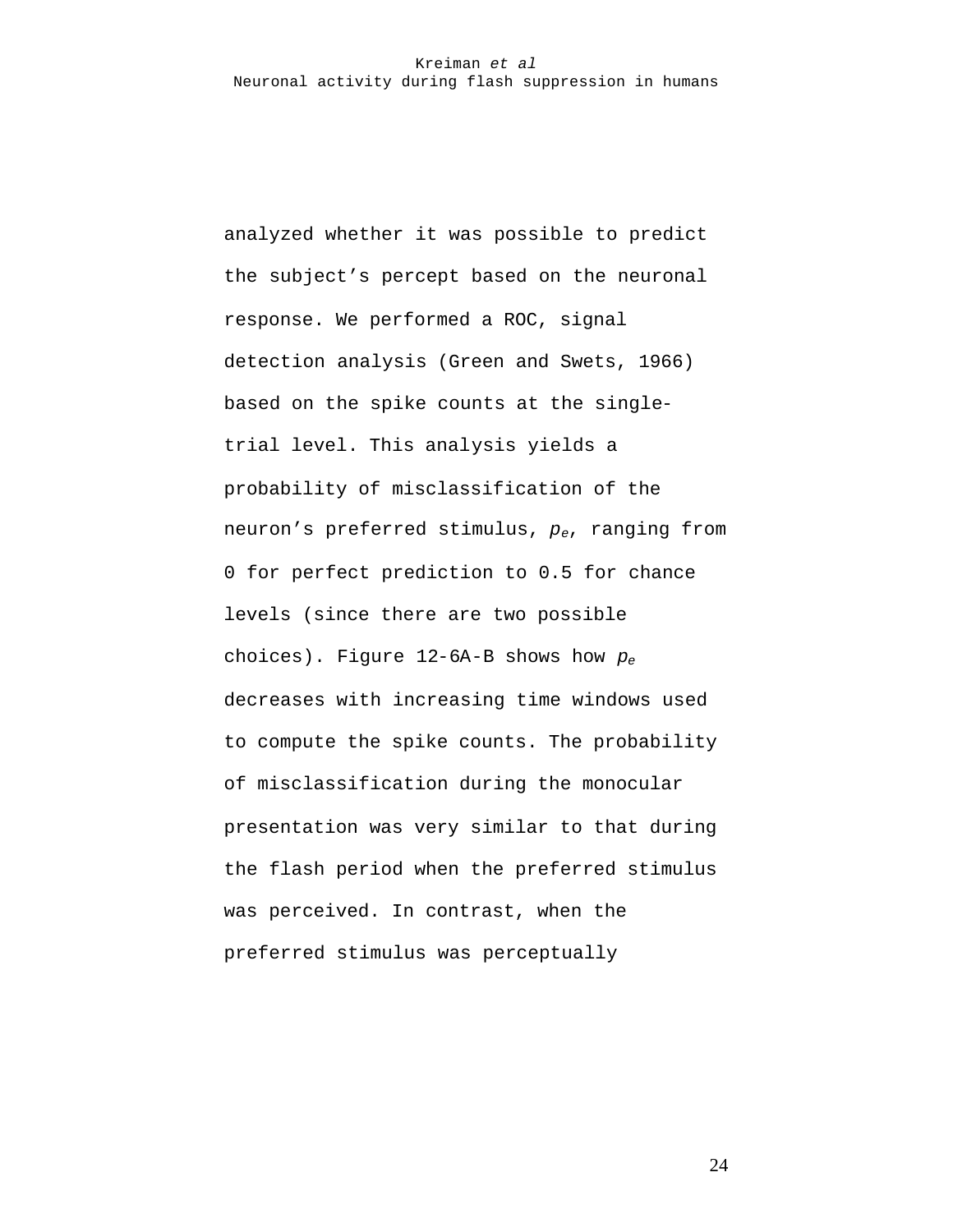suppressed, the performance of this classifier was basically at chance levels.

The number of errors of the classifier was quite high for integration windows of less than 200 ms at the level of single neurons. In order to attempt to extrapolate these results to how well small ensembles of neurons could reflect the subject's percept, we trained a Support Vector Machine (Vapnik, 1995) to classify the data into 'perceived' and 'not perceived' categories based on increasingly larger numbers of independent neurons $8$ . Figure 12-6C shows how the error

 $\overline{a}$ 

 $^8$  For this purpose, we estimated the spike density function for each neuron and normalised it to the neuron's peak response (Figure 12-4). The input to the SVM classifier with a linear kernel were the normalized neuronal response integrated over different time windows (Figure 12-6C). The class for each entry was based on the subject's perceptual report. This analysis was restricted to the 23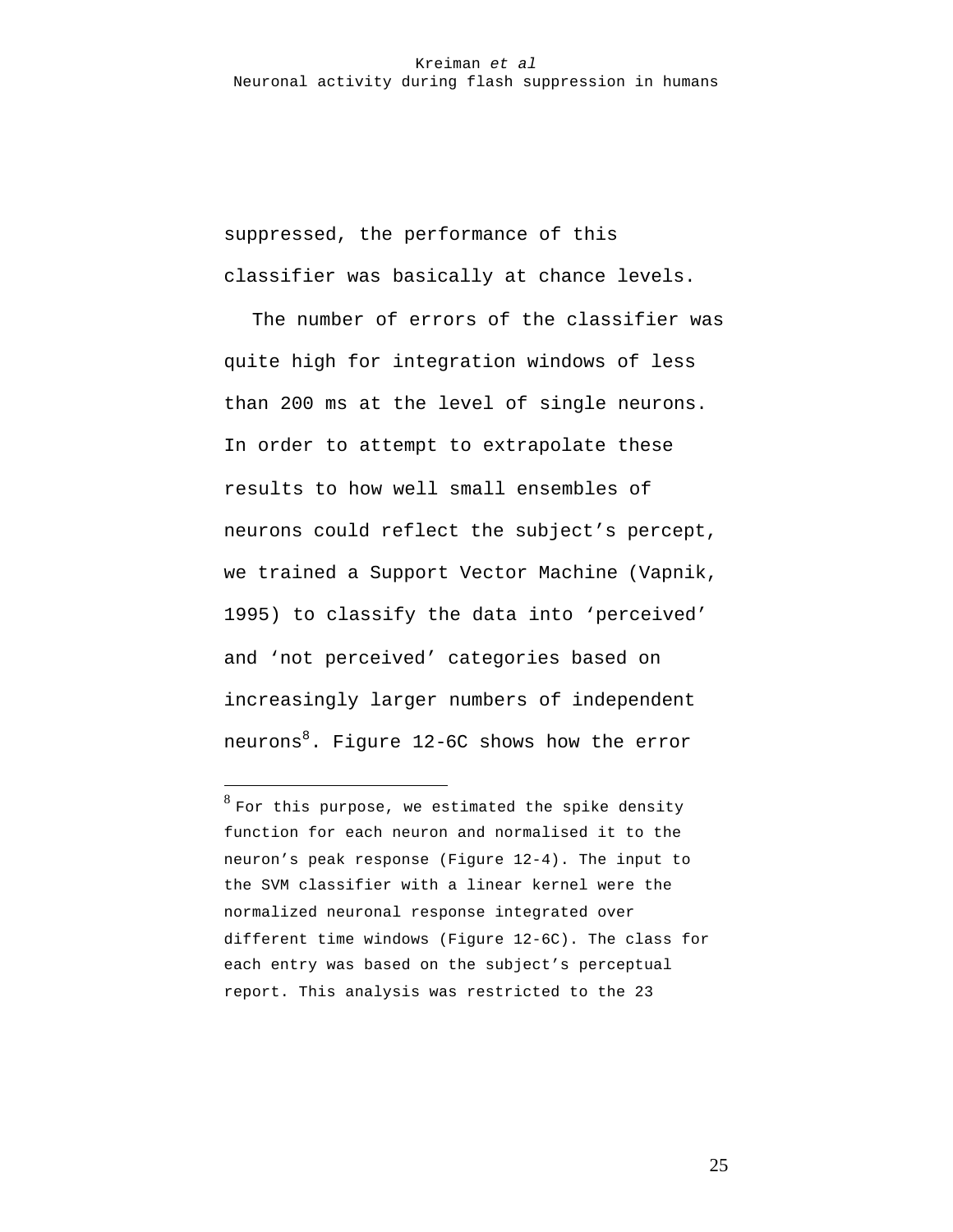rate decreased with increasing time windows and number of units. The gain in performance after offset of the flash (500 to 1000 ms after flash onset) is due to the continued response of some neurons beyond the disappearance of the stimuli. It is interesting to observe a slight saturation effect, whereby the increase in performance of the classifier decreases with time, indicating that quite accurate characterization of the percept can be obtained by analyzing 500 ms after flash onset. It should be noted that there are several assumptions here including the independence of neuronal responses. It is conceivable that interactions such as

broadly tuned neurons due to the very small number of repetitions available for training from the neurons selective to individual stimuli.

 $\overline{a}$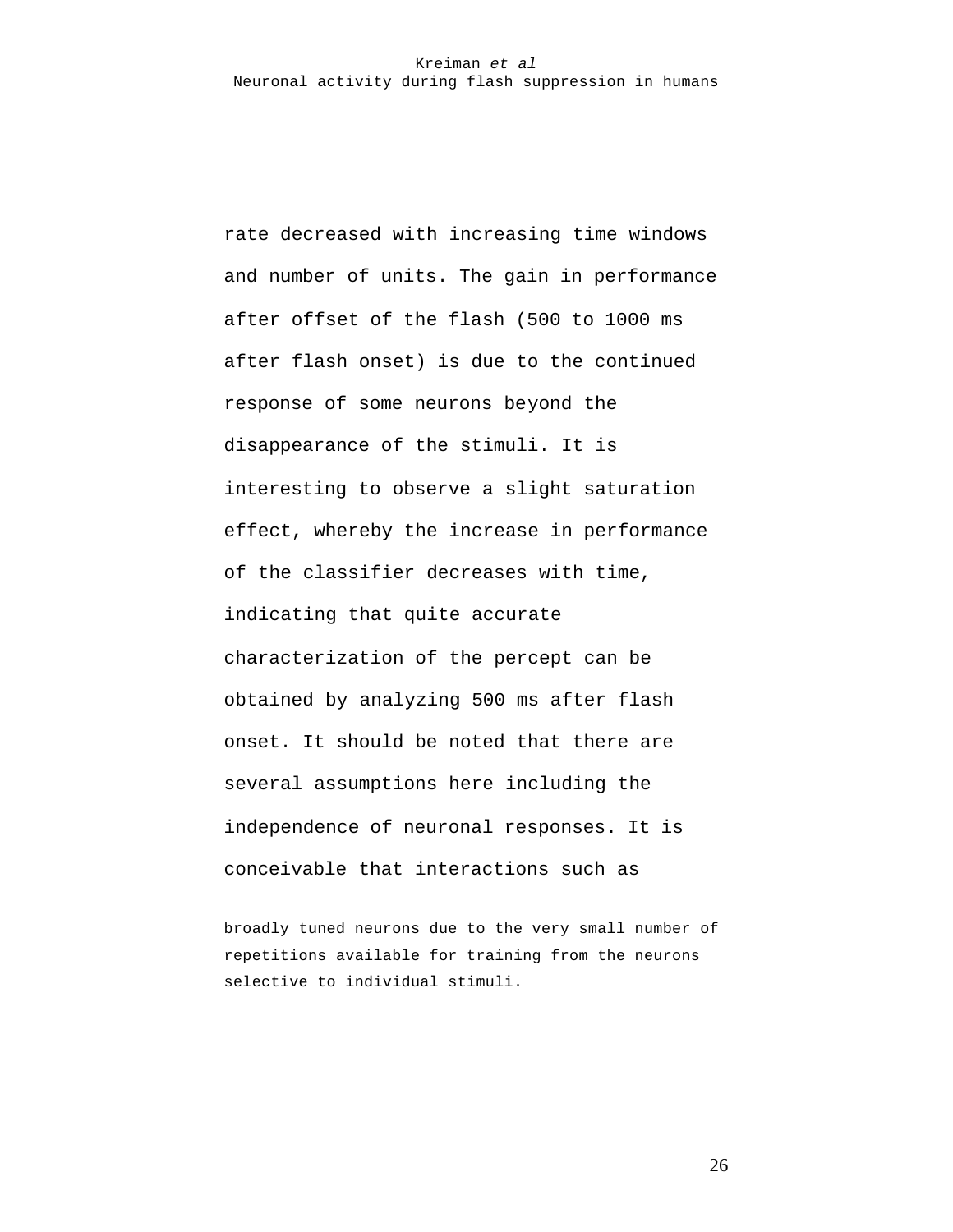synchronous firing could enhance even further the correlation with the percept for small ensembles of neurons.

# **12.4. In search of the neuronal representation of the percept**

Models describing the perception of bistable images often propose a competition between neuronal populations tuned to one or the other alternative representations of the external world (see chapters 3, 17, 18, this volume). Subjectively, one perceives the end result of this competition with one stimulus predominating over the other except during transition states or piecemeal states. Flash suppression constitutes a particularly

 $\overline{a}$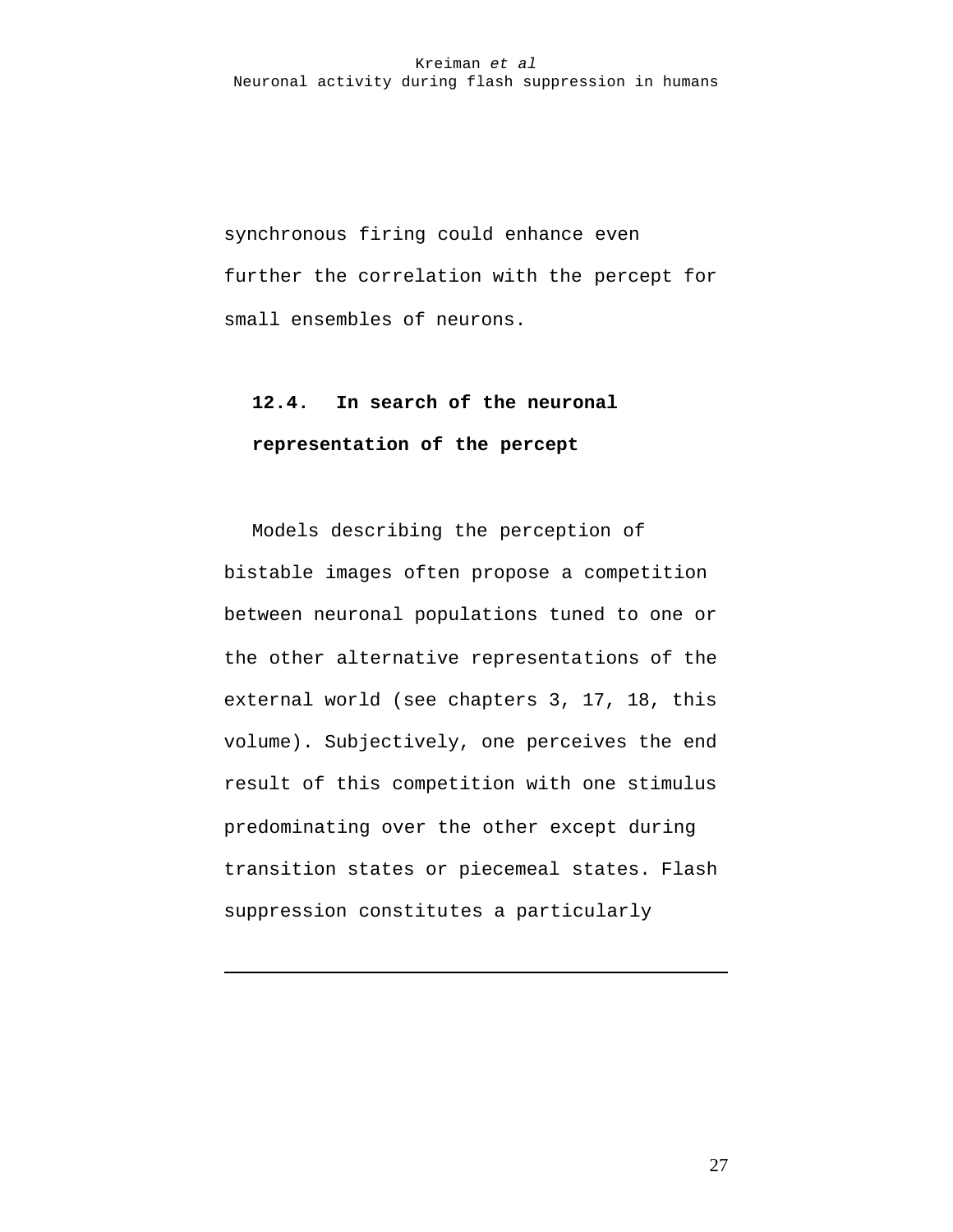strong variant where the transition duration is minimal (in most cases too brief to be noticed).

Our results suggest that the spiking activity of most of the visually selective neurons that we recorded from in the medial temporal lobe correlates well, at the single-trial level, with the visual conscious experience of the subject. These results parallel the observations made in the higher stages of the macaque visual system (Sheinberg and Logothetis, 1997). Similar to the data in the monkey inferior temporal cortex, we do not find any evidence for neurons that represent the perceptually suppressed image, that is, the unconscious image, in the MTL.

While our data reflect the end result of the conflict between alternative percepts,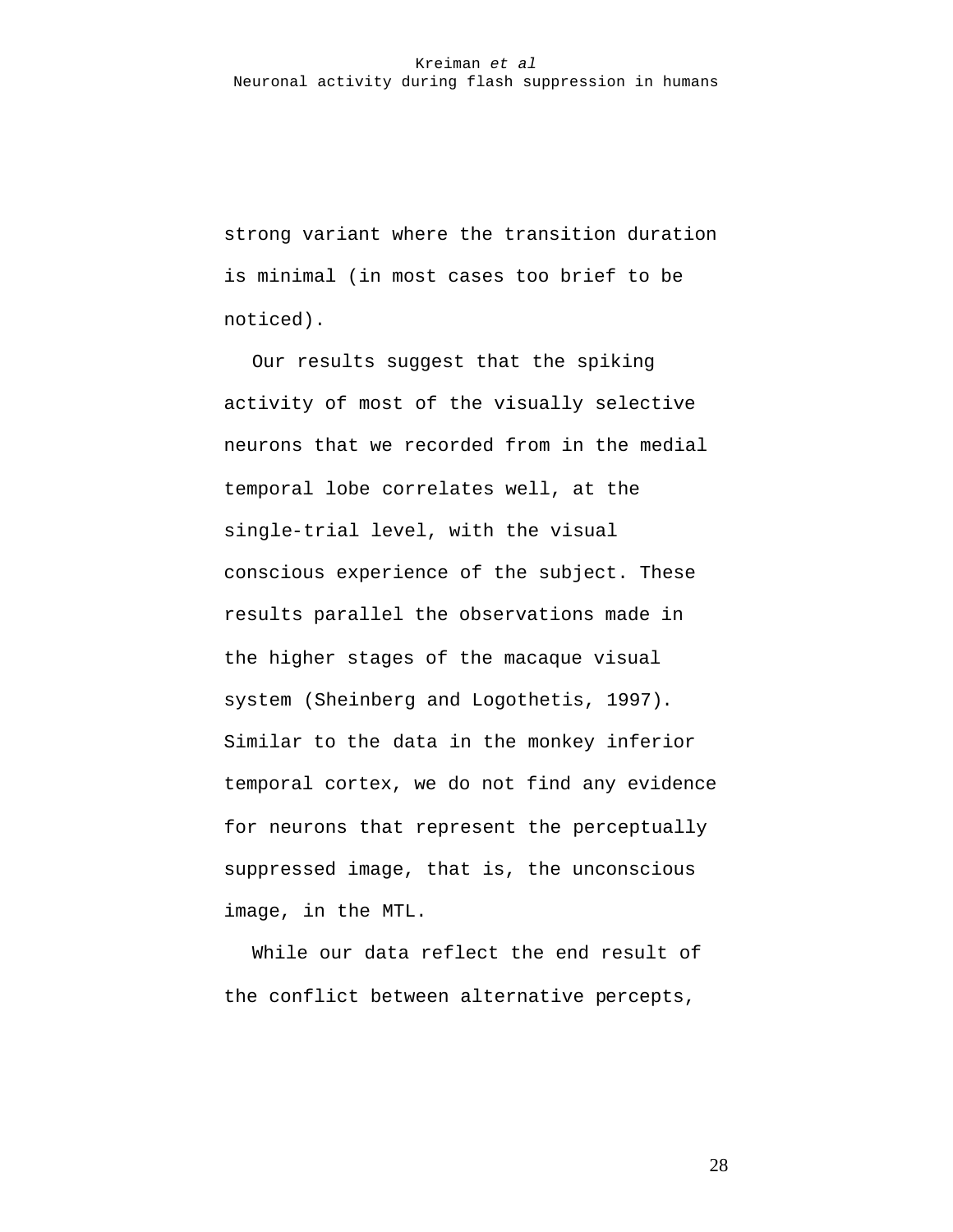it does not address the issue of where and how the competition is resolved. There is a strong projection from the monkey inferior temporal cortex to the MTL structures in monkeys (Cheng et al., 1997; Logothetis and Sheinberg, 1996; Saleem and Tanaka, 1996; Suzuki, 1996; Tanaka, 1996), however, the detailed neuroanatomy is largely unknown in humans. Functional imaging as well as neurological data suggests a possible involvement of frontal areas during internally driven perceptual transitions (Lumer et al., 1998; Ricci and Blundo, 1990). Single neuron studies in earlier visual areas of the macaque monkey reveal that a progressively higher proportion of neurons correlate with the subjective percept as one ascends the visual hierarchy from the LGN to V1 to V4/MT (Lehky and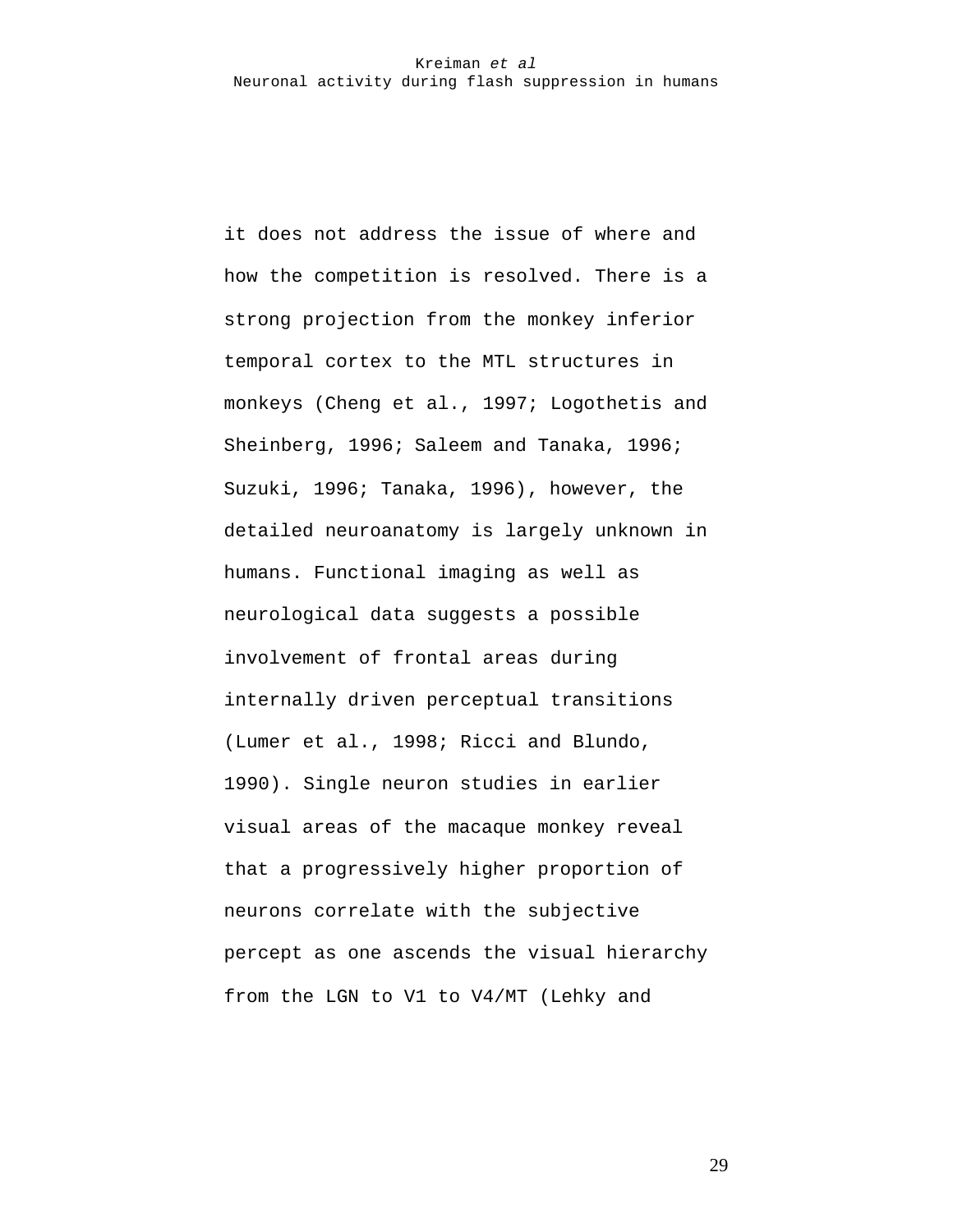Maunsell, 1996; Leopold and Logothetis, 1996; Logothetis and Schall, 1989). For a review see Leopold and Logothetis, 1999). In higher areas, functional imaging also shows a correlation between BOLD measures of activation and perception (Tong et al, 1998).

Interestingly, in earlier visual areas, some neurons showed a response that was anti-correlated with the percept. This type of responses was absent in monkey IT cortex as well as in our MTL recordings. Functional imaging shows that activity in V1 may correlate with the percept in binocular rivalry (Polonsky et al., 2000; Tong and Engel, 2001; Tononi et al., 1998). However, as the biophysical basis of the BOLD signal is not yet understood, great care should be exercised in identifying an increase in BOLD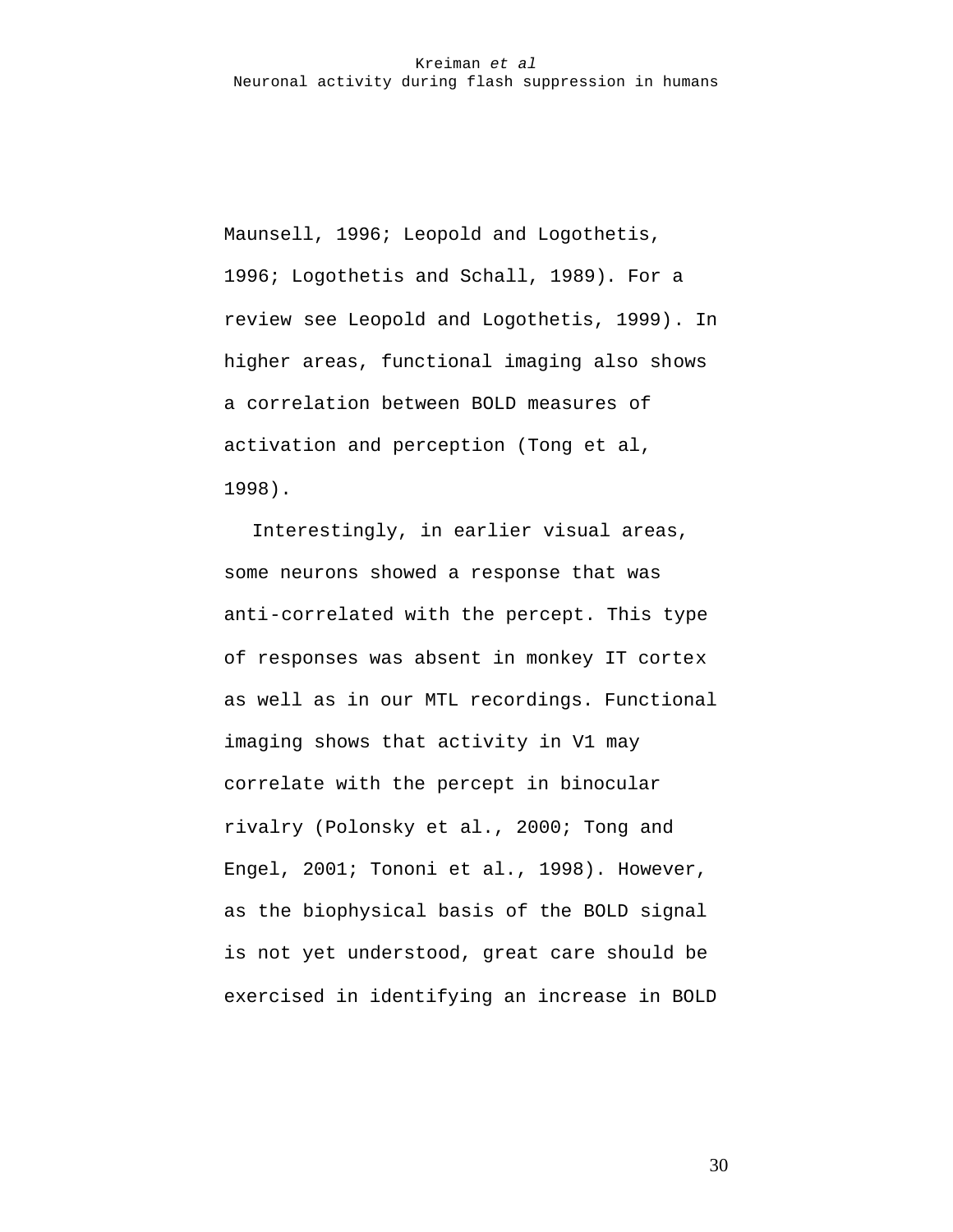with an increase in firing frequency of neurons (Logothetis et al., 2001).

It has been suggested that overtraining in monkeys may influence the neuronal responses studied during binocular rivalry (Tononi et al., 1998). While it is known that training can modify the pattern of dominance during binocular rivalry (Leopold and Logothetis, 1999), our data show that strong neuronal modulation based on the percept can be found in naïve observers. It is plausible that the neuronal correlate of the percept is transferred from IT to MTL where it might be involved in declarative memory storage processes (Eichenbaum, 1997; Kreiman et al., 2000; Rolls, 2000; Zola-Morgan and Squire, 1993). The proportion of human MTL neurons following the percept is smaller than the values reported for monkey IT cells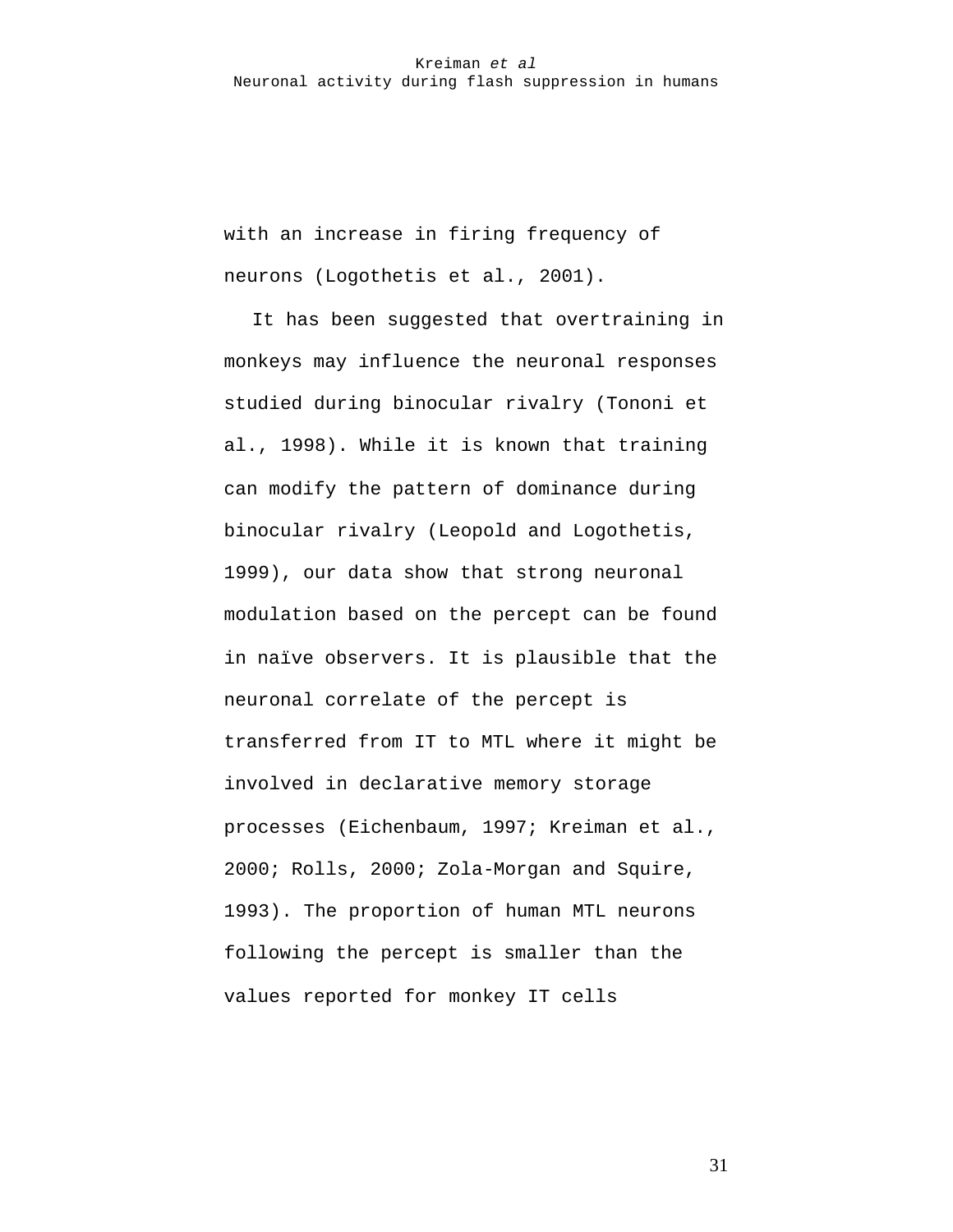(Sheinberg and Logothetis, 1997). These differences could simply be due to the different criteria used to determine neuronal selectivity. They could also be due to differences between species. On the other hand, it is possible that the number of neurons that underlie and generate conscious visual perception peaks in intermediate areas of the brain, such as inferior temporal cortex, and is lower in medial temporal or prefrontal lobe structures (Crick and Koch, 2000; Jackendoff, 1987).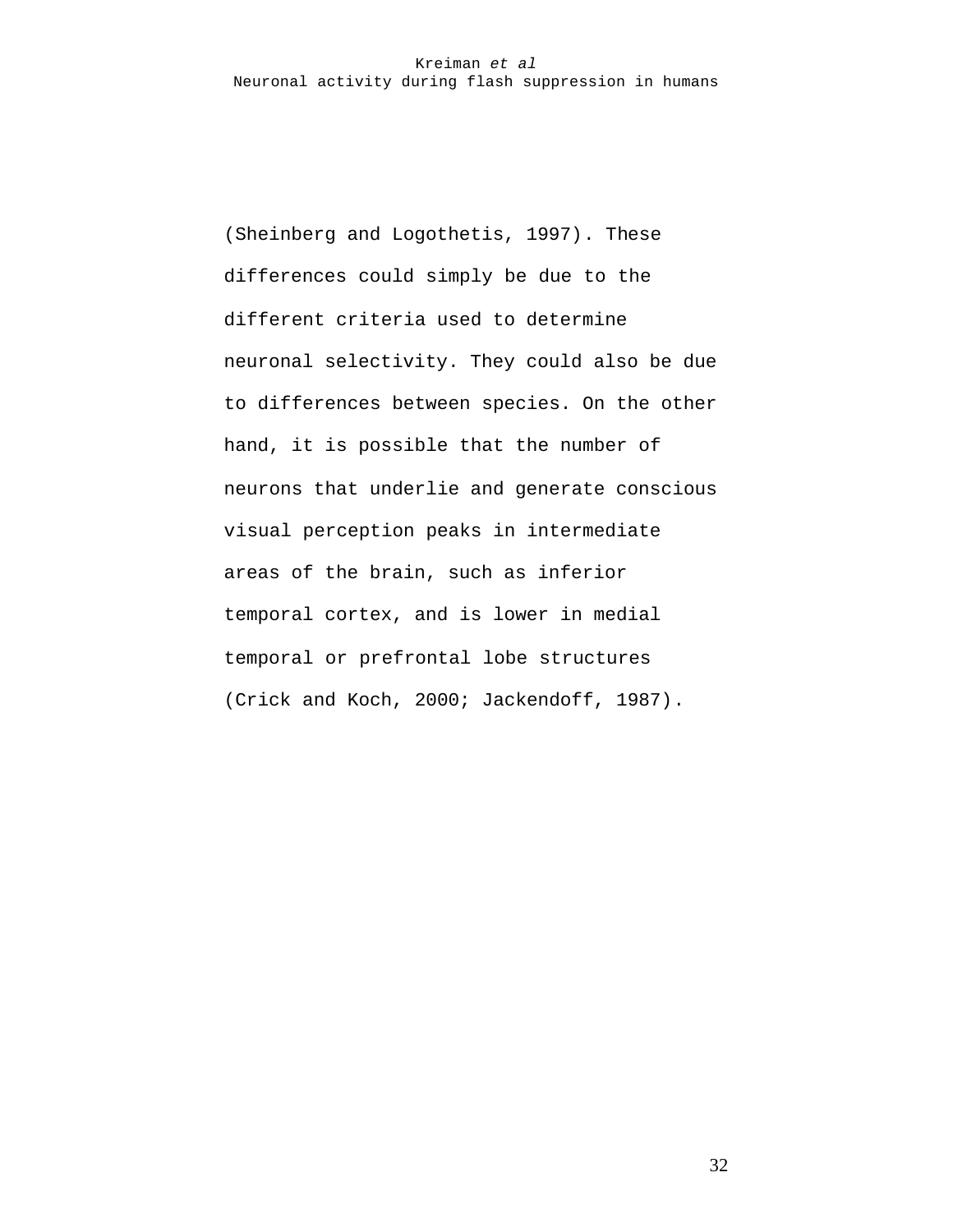# **Figure legends**

# **Figure 12-1: Schematic of electrodes, sample of signals and waveforms**

**A.** Schematic of the type of electrodes that were used (Fried et al., 1999; Kreiman, 2002). Wideband activity was monitored 24 hours per day from the Pt-Ir contacts along the electrode for clinical purposes. Singleunit data were acquired through the eight microwires.

**B.** Magnetic resonance image (1.5 Tesla) showing the position of one electrode in the hippocampus.

**C.** Sample extracellular data obtained from one of the microwires after filtering and amplification. The activity of multiple units can be discriminated from the noise in extracellular recordings.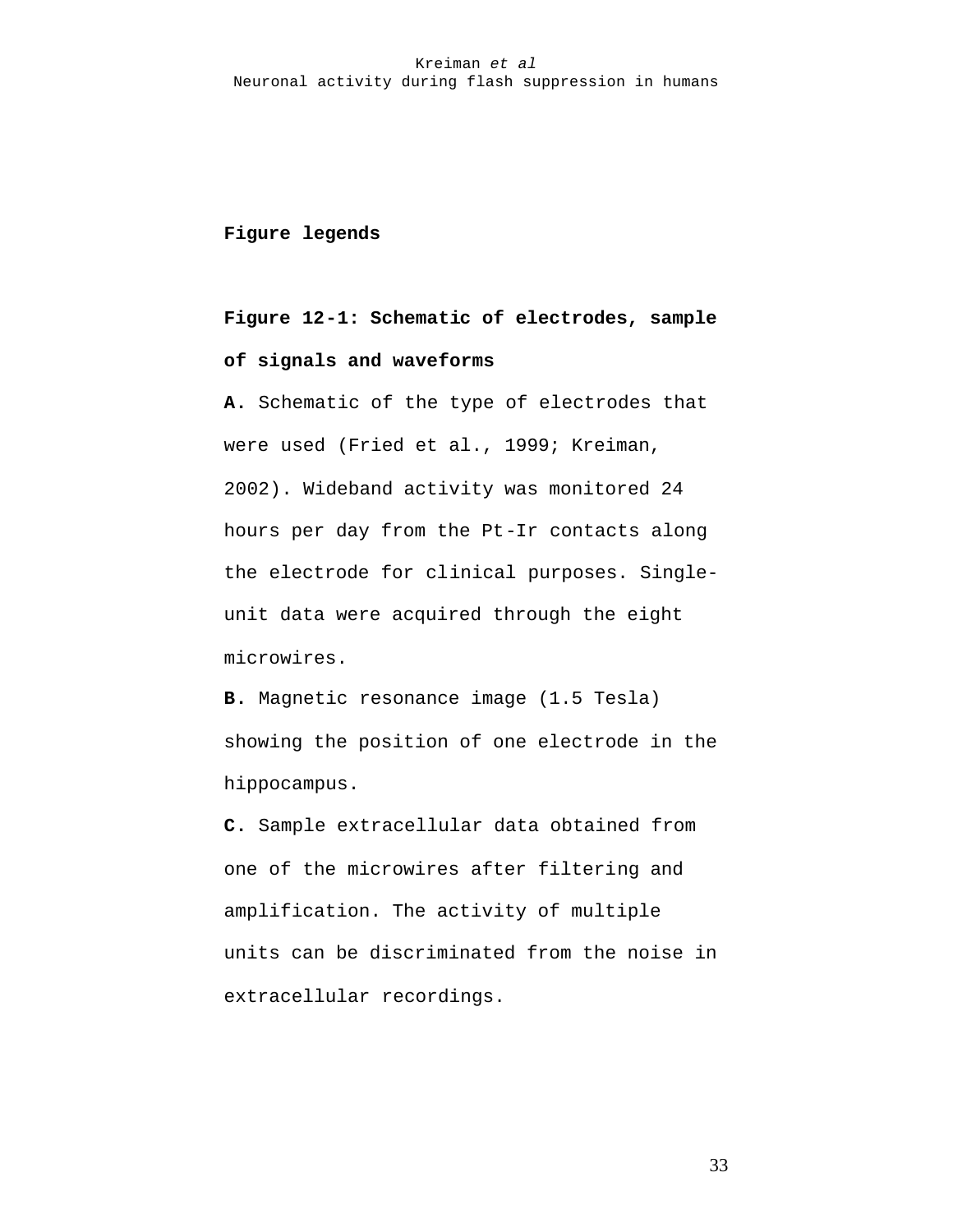**D.** Spike sorting to isolated individual neurons was performed by separating the clusters in two-dimensional plots of several features of the waveforms. Here we illustrate only a subset of these features that include the first three principal components of the data. Distinct gray tones correspond to different clusters. **E.** Sample of the waveforms after spike

sorting. Each cluster is shown as a separate gray tone.

### **Figure 12-2: Flash suppression phenomenon**

**A**. Flash suppression consists of the perceptual suppression of an image that was previously shown monocularly upon flashing a new stimulus to the contralateral eye. The left panel shows the stimulus presentation while the right panel depicts the subjective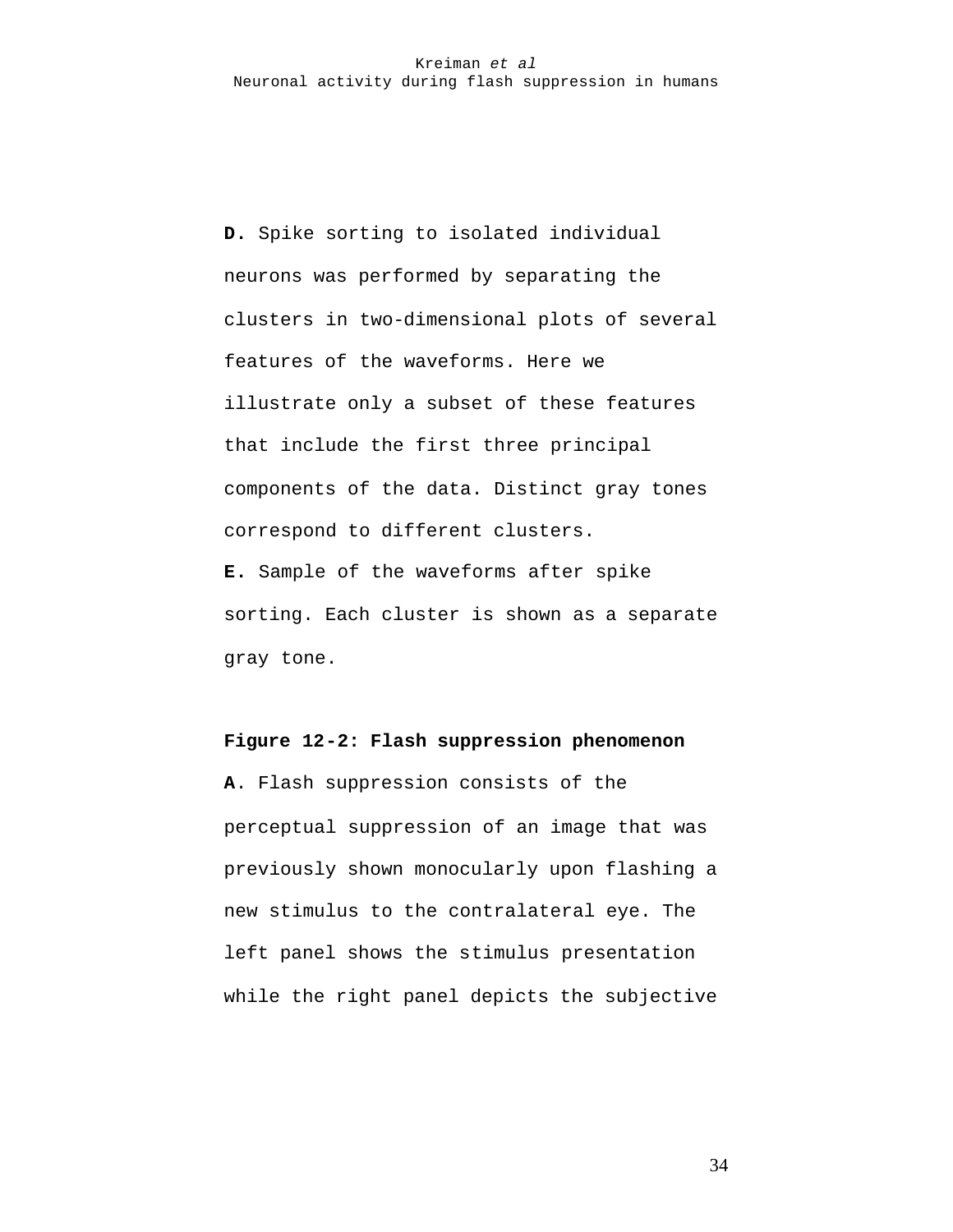perceptual report. In this example, a photograph of Paul McCartney is shown monocularly for 1000 ms after which a horizontal grating is flashed onto the opposite eye for 500 ms, while, the same picture is shown to the original eye. Subjects were instructed to report their percept in a two-alternative forced-choice manner after the disappearance of the flash. **B.** Flash suppression test depicting the complementary condition to that in **A**. During the flash period, the stimuli presented to the two eyes are the same as in **A**. However, the subjective percept is exactly the opposite.

**C.** Percentage of suppression based on the 2AFC report (black bars) or upon debriefing (gray bars) for the flash suppression trials (FS) and the control trials (C).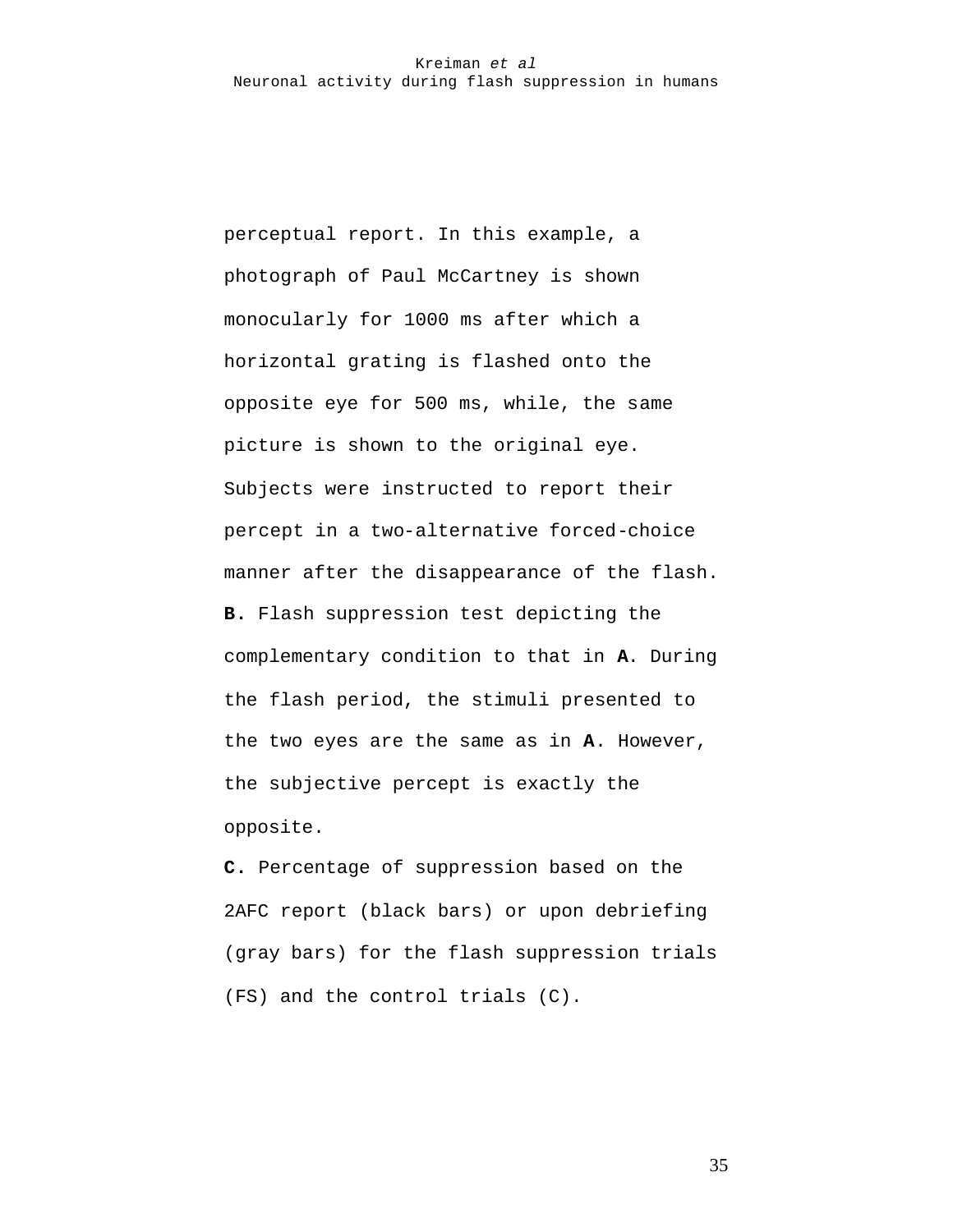# **Figure 12-3: Sample of neuronal response**

**A.** Visual selectivity of a neuron in the right amygdala. Raster plots and poststimulus time histograms (aligned to stimulus onset) of the neuronal responses to a subsample of 12 pictures (out of 47 presented pictures; (Kreiman, 2002)). The neuron enhanced its firing rate only upon presentation of the face of the comedian Curly, shown within a gray-shaded box. The horizontal dashed line shows the overall mean firing rate of this unit (1.7 Hz). Some of the stimuli were in color but are shown here in black and white. The number of presentations is indicated in the upper left corner of the histograms. Bin size = 200 ms. **B.** Responses of the neuron during the flash -suppression test to the image of Curly. The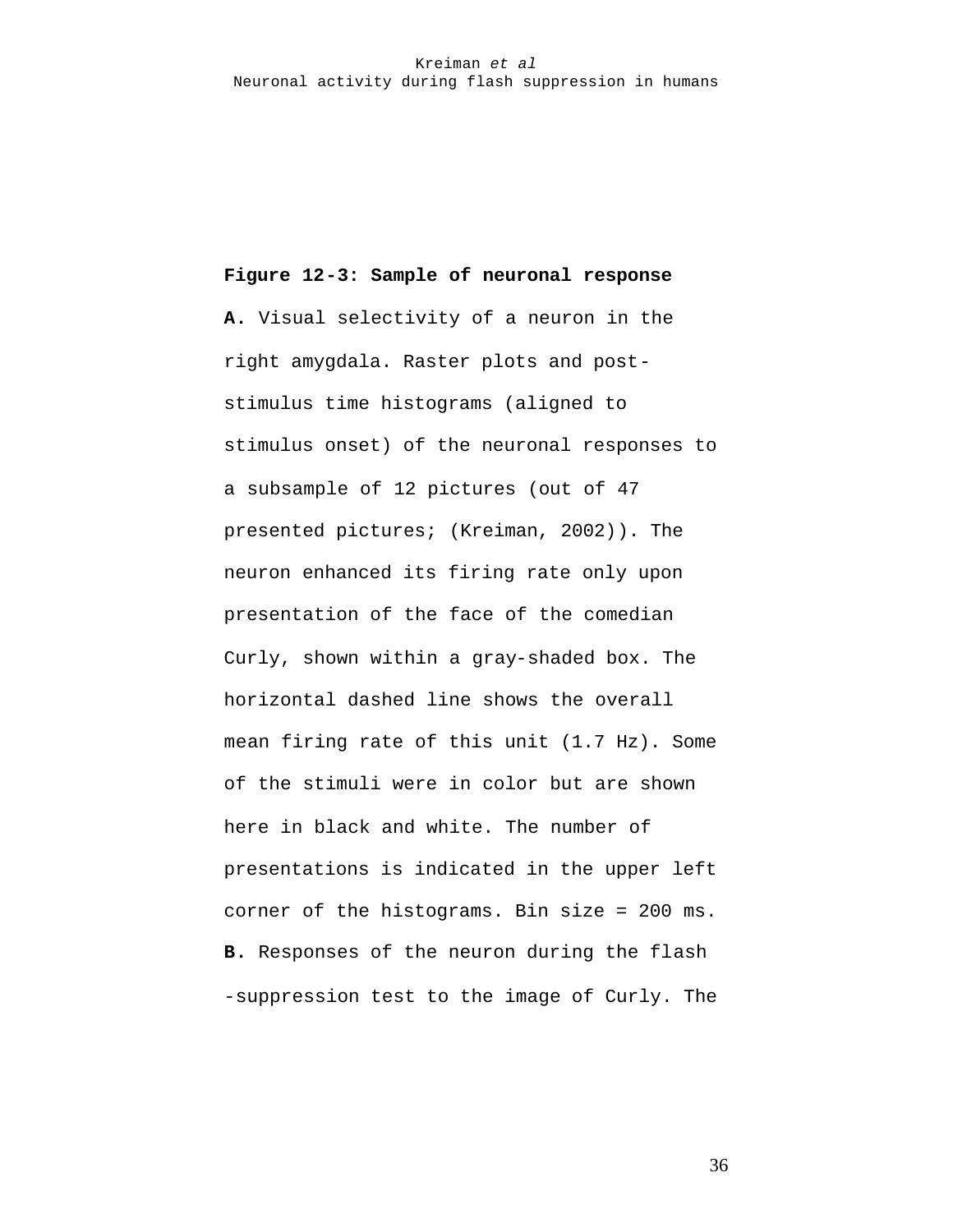format is the same as in panel **A**. On the left, the neuronal responses were aligned to the onset of the monocular presentation of Curly (indicated by the first vertical dashed line). An ineffective stimulus was flashed (at the time indicated by the second vertical dashed line) and perceptually suppressed the image of Curly. On the right, an ineffective stimulus was shown monocularly. The image of Curly was flashed and perceptually suppressed the ineffective stimulus.

# **Figure 12-4 Summary of neuronal responses**

**A**-**B**. Average normalized spike-density function obtained by convolving the spike train with a fixed gaussian of 200 ms and dividing by the peak activity (n = 12 neurons selective to individual stimuli). **A**.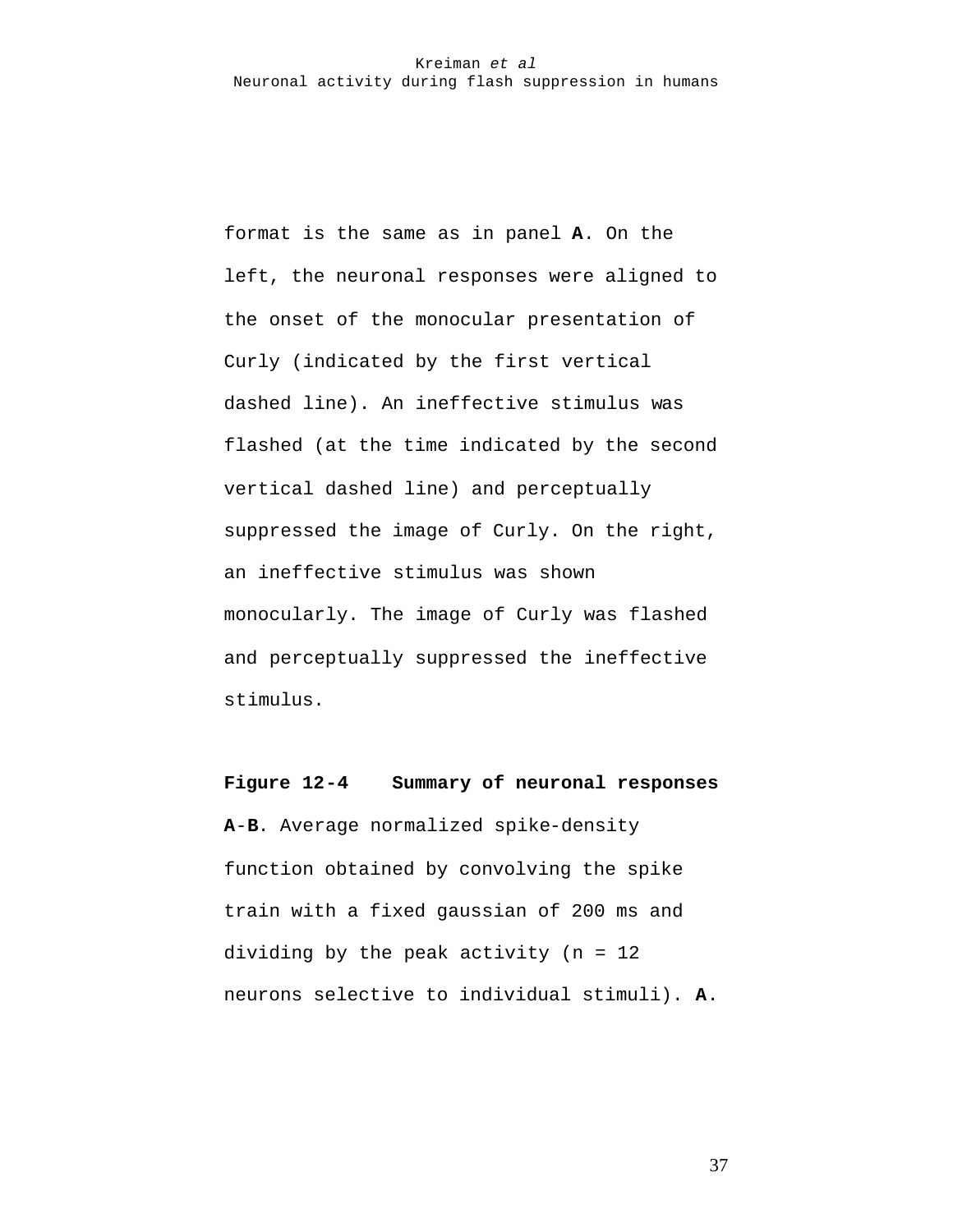The dark gray trace corresponds to the responses aligned to the time of presentation of the monocular preferred stimulus; the light gray corresponds to the responses to all other stimuli. **B**. The dark gray traces correspond to the responses aligned to the onset of the flash of the preferred stimulus after a different stimulus had been presented monocularly; the light gray trace identifies all other presentations. The shaded regions correspond to 95% confidence intervals. The vertical dashed lines denote the monocular and flash onset respectively.

**C**. Distribution of response latencies during the monocular (top) and flash (bottom) presentations (n=35 neurons). Bin size = 50 ms. **D**. Distribution of response durations during the monocular and flash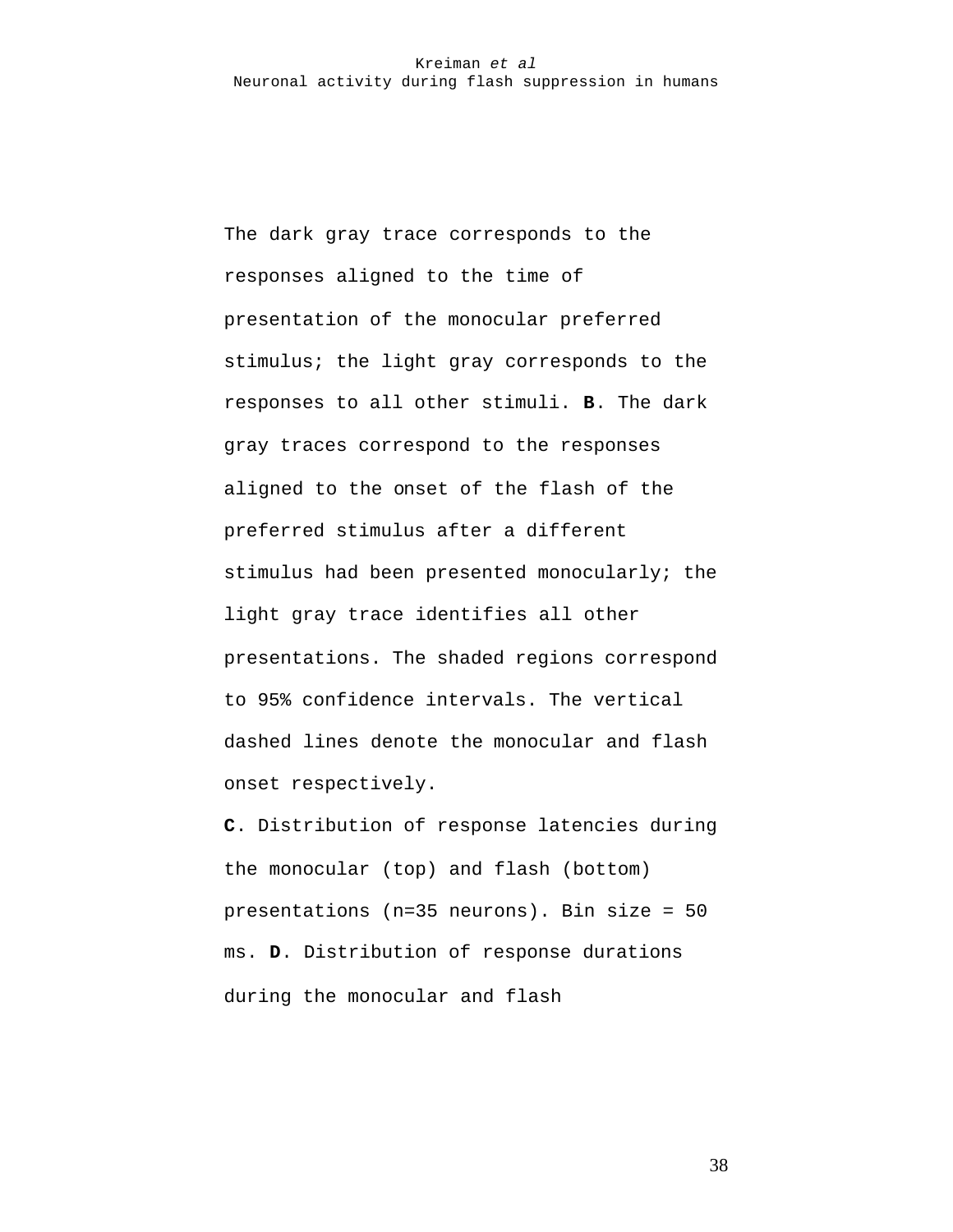presentations. Bin size = 50 ms. **E**. Distribution of the magnitude of the response during the monocular and flash presentations. Bin size = 2 spikes/s.

**Figure 12-5. Lack of change in response to consecutive presentation of the preferred stimuli.** 

Distribution of the change in firing rate for consecutive presentations of preferred stimuli. For this figure, we pooled data from several different experiments (Kreiman et al., 2002; Kreiman et al., 2000a,b) (n = 104 neurons). The main plot shows the ratio of firing rate in one presentation to that in the previous presentation (mean ratio = 1.23±1.55, median ratio = 0.94). Bin size = 0.1 (only points with non-null firing rates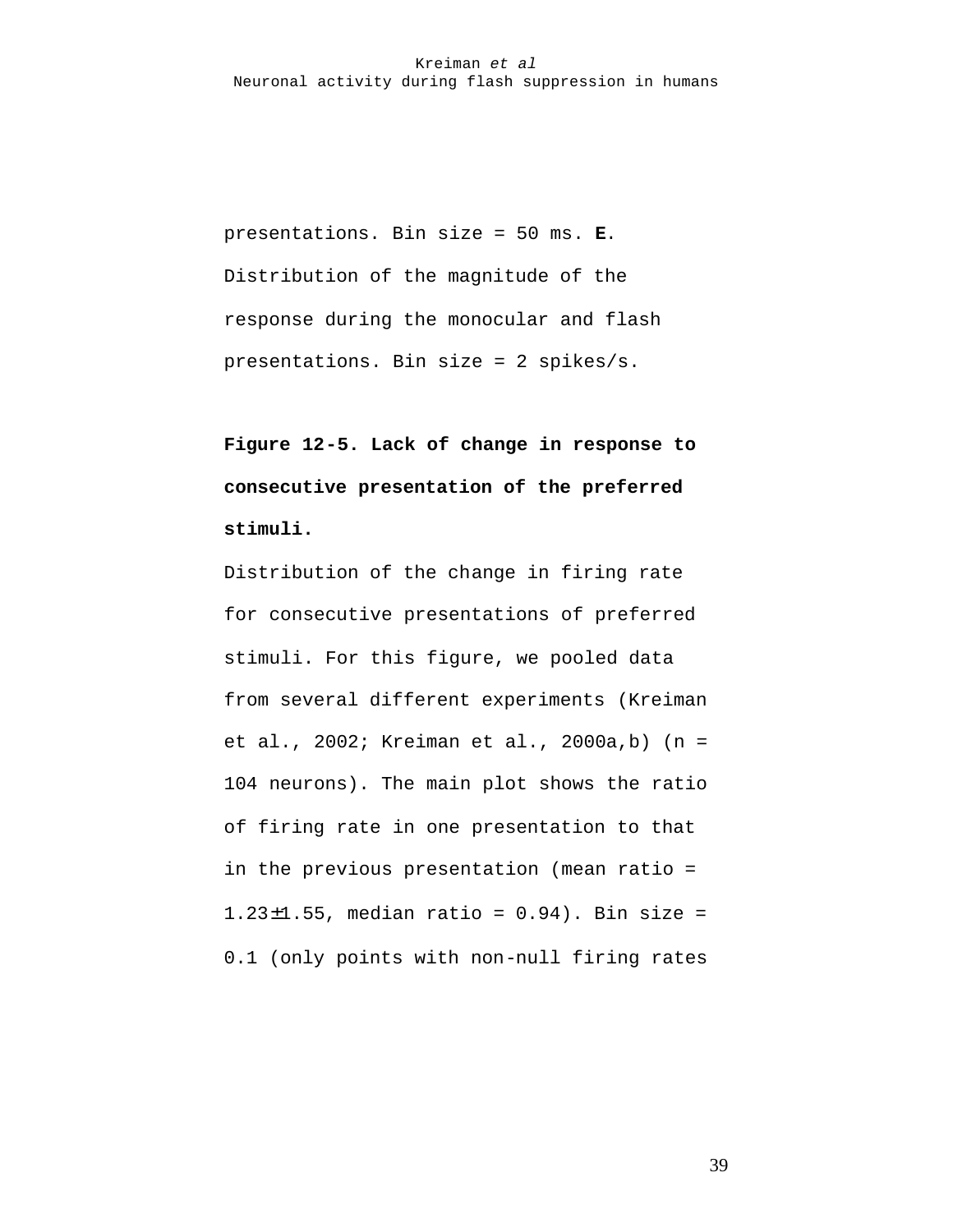were included here). The inset shows the difference in firing rates (all points included here, mean difference = -0.07±4.84  $spikes/s$ ). Bin size = 1 spike/s.

# **Figure 12-6 Estimating the percept from the neuronal response**

ROC analysis showing the probability of misclassifying the subject's perceptual report ( $p_e$ ,  $0 \leq p_e \leq 0.5$ ) based on the spike counts in different time windows. (**A**) 23 neurons broadly tuned to categories of natural stimuli. (**B**) 12 neurons selective to individual images. The time window starts 100 ms after stimulus or flash onset (circles: monocular stimulus; squares/triangles: perceived/suppressed flash period respectively). (**C**)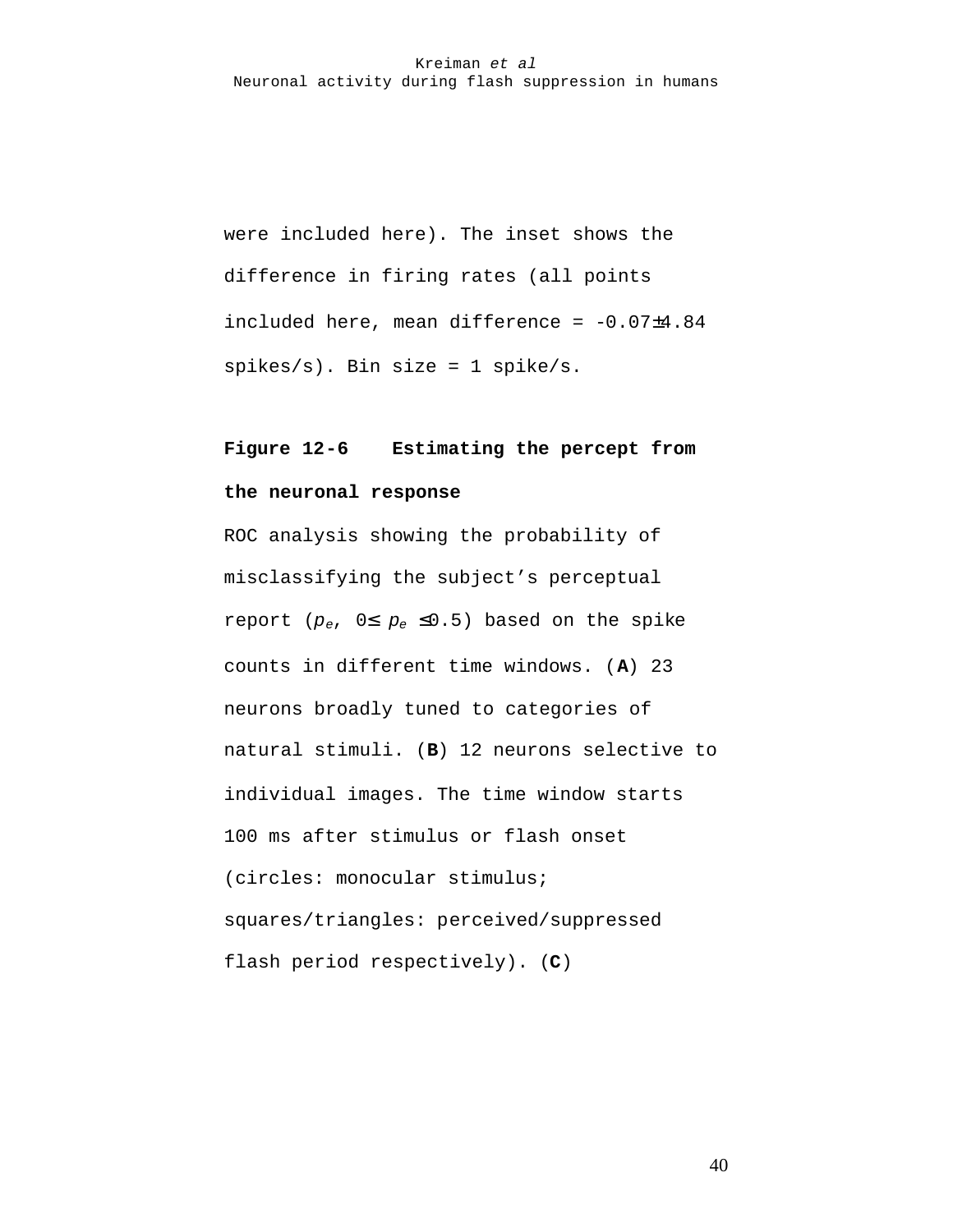Classification of the subject's perceptual report using a linear SVM (Vapnik, 1995) after pooling different numbers of broadly tuned, independently firing neurons. We used the implementation of SVM classifiers by Rifkin (Rifkin, 2000) with the following parameters: linear cost per unit violation of the margin = 2, tolerance for the Karush-Kuhn-Tucker conditions =  $10^{-4}$  (see Vapnik, 1995), equal weights for false alarms and miss errors, linear kernel with normalizer = 1. The x-axis denotes the time from onset of the flash. In all cases, the data were split evenly and randomly between training and test sets (we tested leave-one-out crossvalidation in a random subset of 20% of the cases and this yielded similar results). The normalized spike density function of each neuron was computed by convolving the spike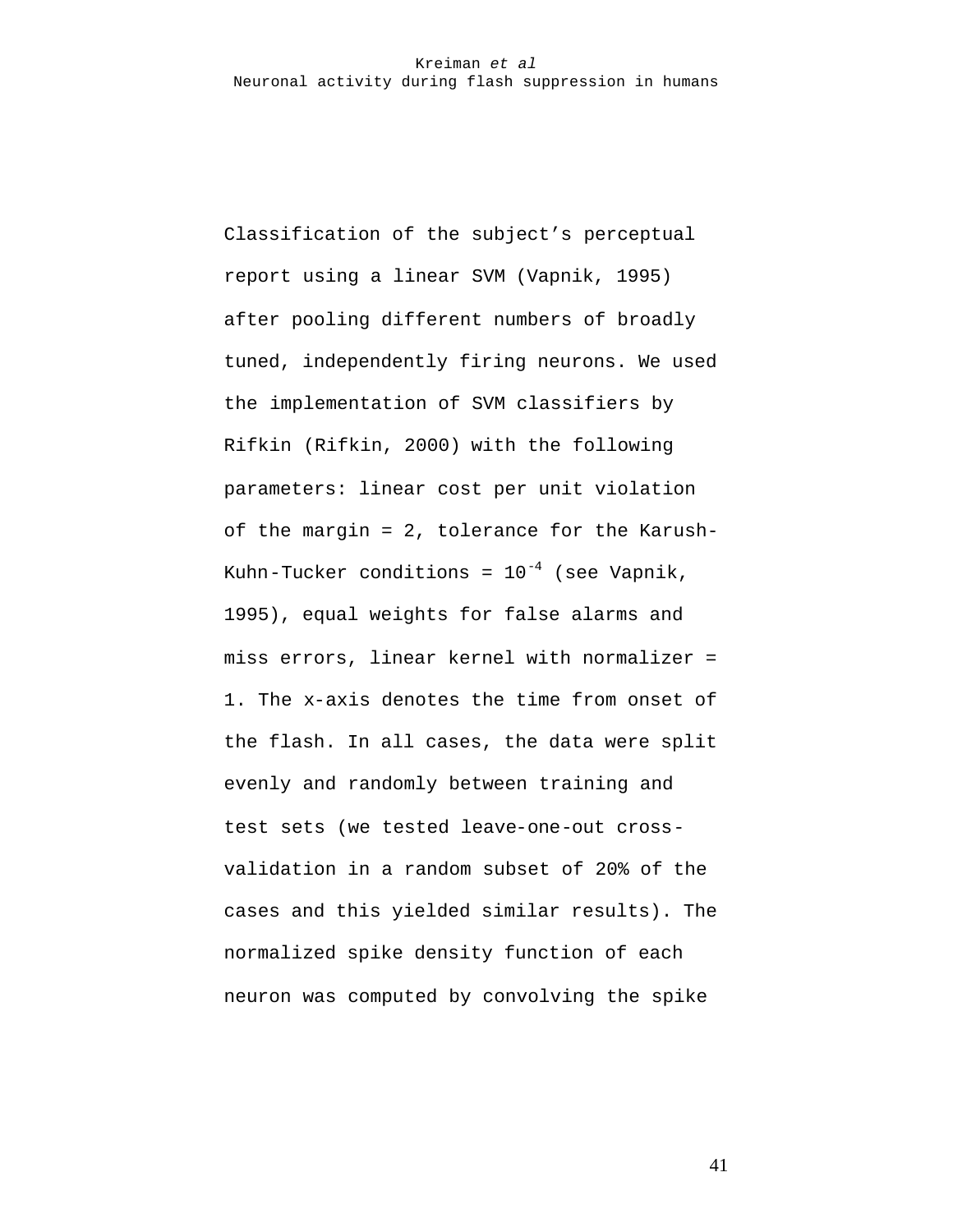train with a fixed width gaussian of 100 ms and dividing by the peak response. The normalized neuronal responses during the flash period of 1, 2, 5 or 10 neurons integrated over the indicated time windows were used as input to a SVM classifier with a linear kernel to discriminate between those trials in which subjects reported perceiving the preferred stimulus or the non-preferred stimulus. The size of the marker indicates the number of neurons. For n = 1, we averaged over 20 possible selections of neurons. For  $n = 2$ , 5 and 10, we averaged over 50 random combinations of *n* neurons. As discussed in the text, it should be noted that there are many strong assumptions underlying this computation, including that the firing rates of these neurons are independent.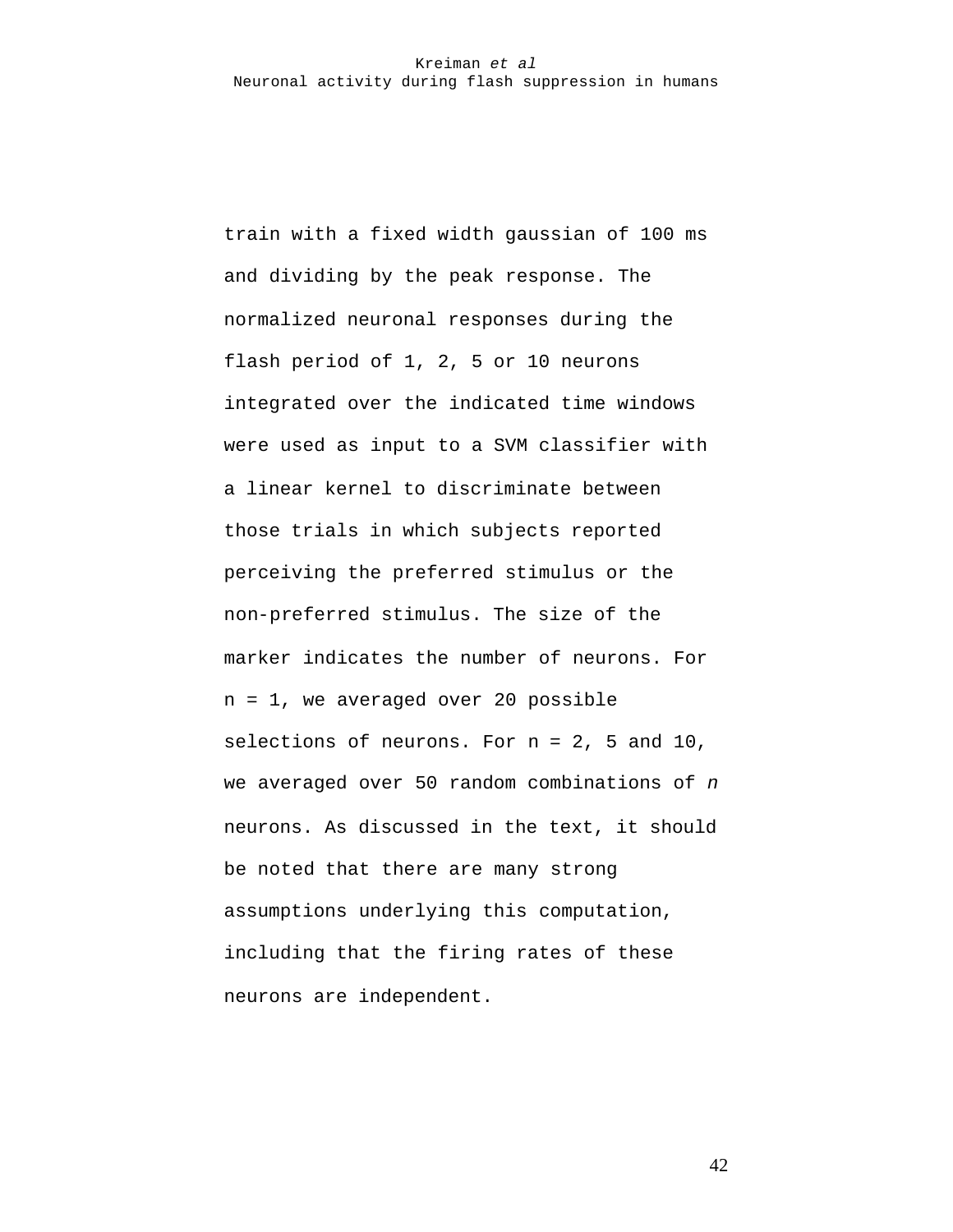We would like to thank Geraint Rees, Nikos Logothetis and John Allman for advice throughout this work, all patients for their participation, Ryan Rifkin for support with the SVM analysis and Eve Isham, Charles Wilson, Tony Fields and Eric Behnke for help with the recordings. This work was supported by grants from NIMH, NINDS, NSF, the Mettler Fund for Research Relating to Autism, the McDonnell-Pew Program in Cognitive Neuroscience, the W.M. Keck Foundation Fund for Discovery in Basic Medical Research and a Whiteman Fellowship to GK. Parts of this report were described previously (Kreiman, 2002; Kreiman et al., 2002).

#### **References**

Blake, R., and Logothetis, N. (2001). Visual competition. Nature Reviews Neuroscience *3*, 1-11.

Cheng, K., Saleem, K. S., and Tanaka, K. (1997). Organization of Corticostriatal and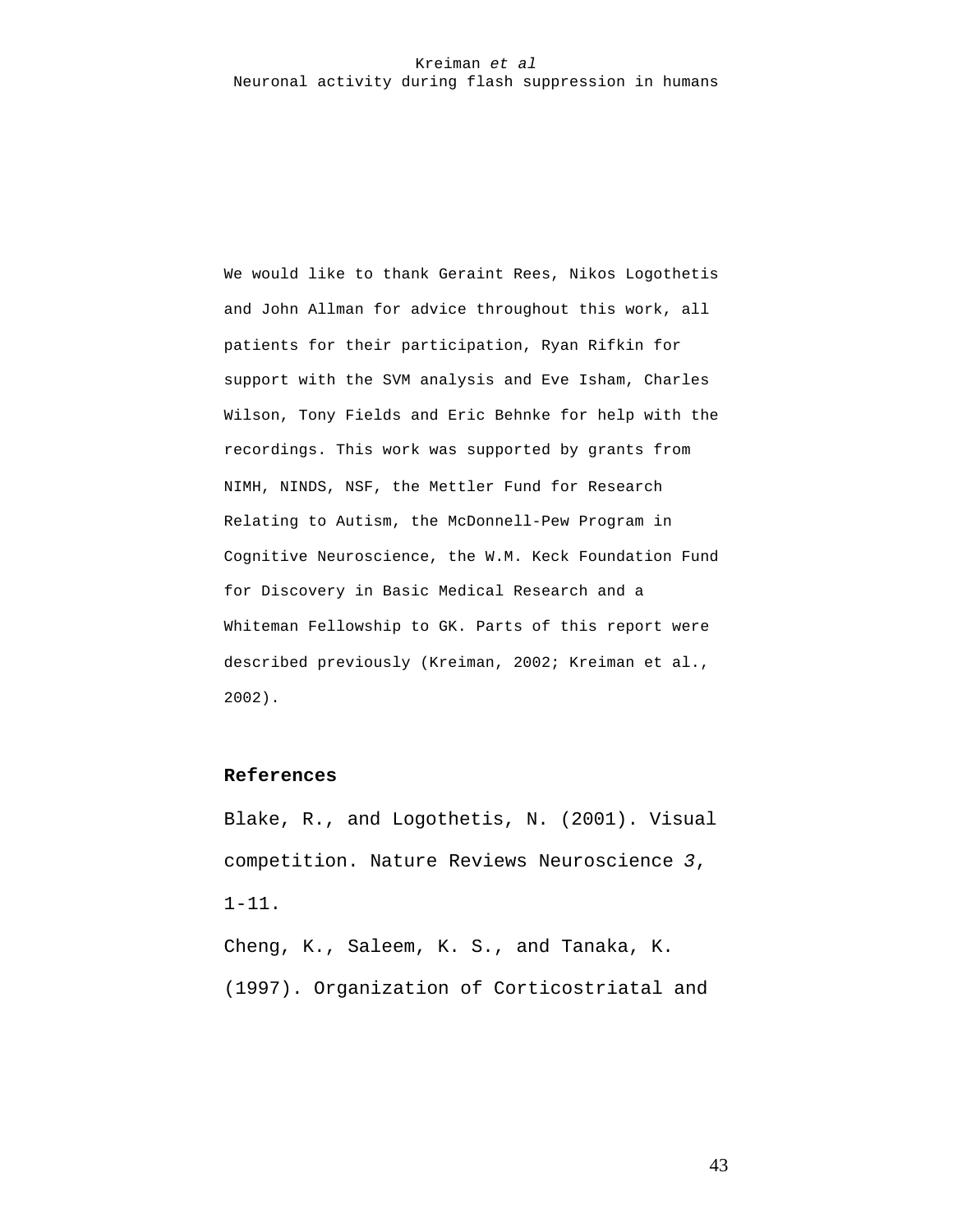Corticoamygdalar Projections Arising from the Anterior Inferotemporal Area TE of the Macaque Monkey: A *Phaseolus vulgaris*  Leucoagglutinin Study. Journal of Neuroscience *17*, 7902-7925. Crick, F., and Koch, C. (1998). Consciousness and neuroscience. Cerebral Cortex *8*, 97-107. Crick, F., and Koch, C. (2000). The unconscious homunculus. Neuro-Psychoanalysis *2*, 3-59.

Eichenbaum, H. (1997). How doe the brain organize memories? Science *277*, 330-332. Ekman, P. (1976). Pictures of facial affect (Palo Alto, CA: Consulting Psychologists Press).

Felleman, D. J., and Van Essen, D. C. (1991). Distributed hierarchical processing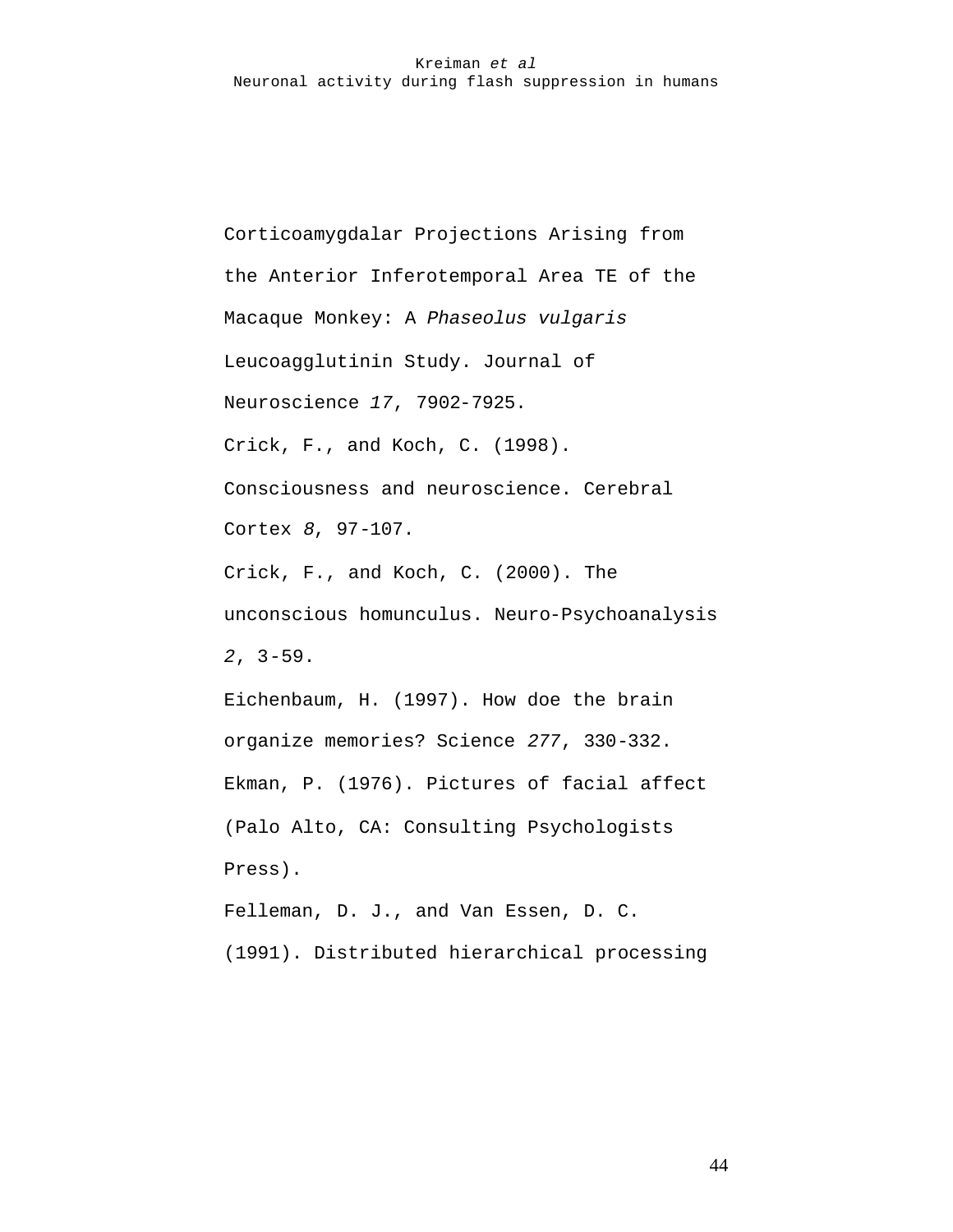in the primate cerebral cortex. Cerebral Cortex *1*, 1-47.

Fried, I., MacDonald, K. A., and Wilson, C. (1997). Single neuron activity in human hippocampus and amygdala during recognition of faces and objects. Neuron *18*, 753-765. Fried, I., Wilson, C. L., Maidment, N. T., Engel, J., Behnke, E., Fields, T. A., MacDonald, K. A., Morrow, J. M., and Ackerson, L. (1999). Cerebral microdialysis combined with single-neuron and electroencephalographic recording in neurosurgical patients. Journal of Neurosurgery *91*, 697-705. Green, D., and Swets, J. (1966). Signal detection theory and psychophysics (New York: Wiley).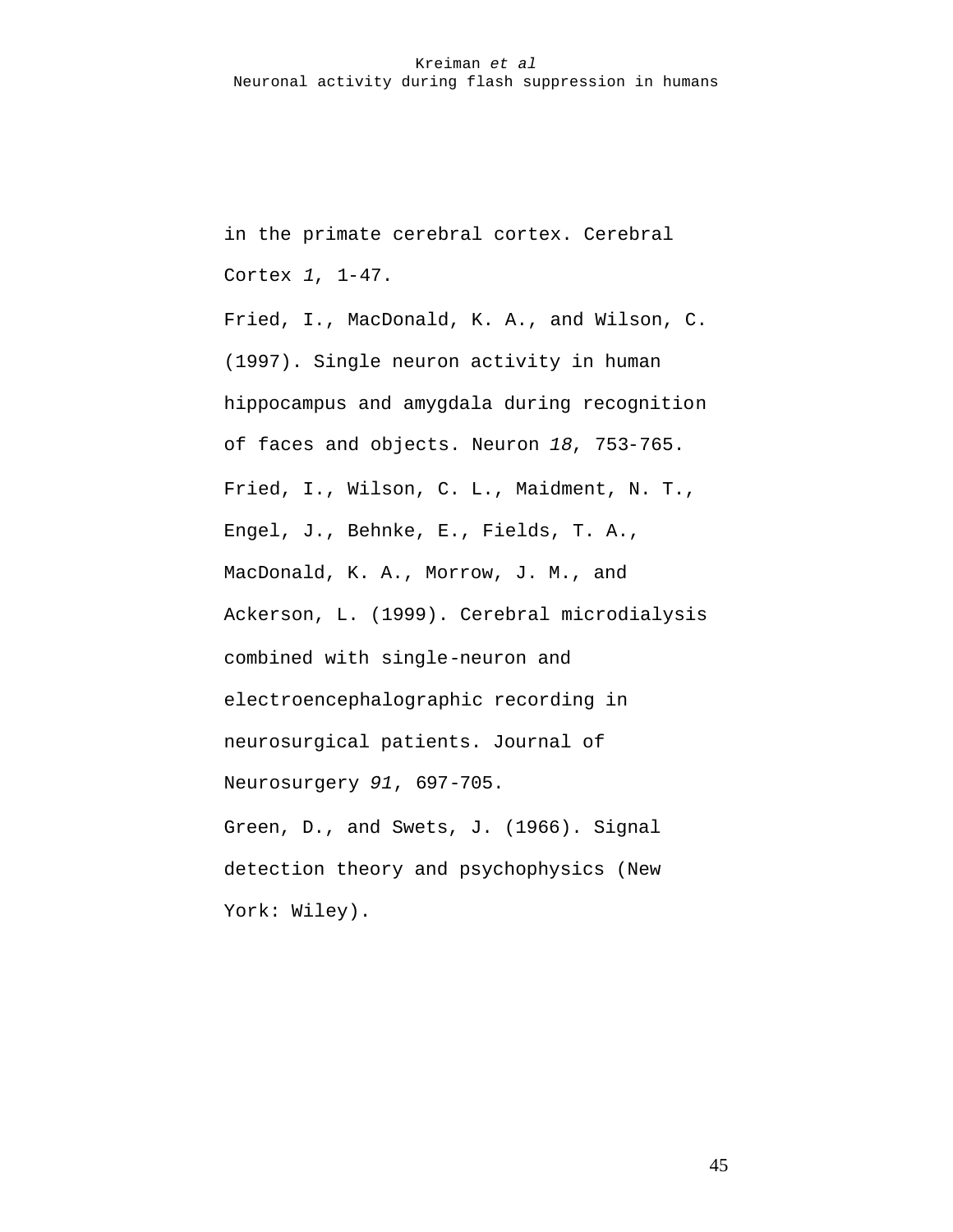Jackendoff, R. (1987). Consciousness and the computational mind (Cambridge, MA: MIT Press).

Kandel, E., Schwartz, J., and Jessell, T. (2000). Principles of Neural Science, 4th Edition (New York: McGraw-Hill). Kreiman, G. (2002). On the neuronal activity in the human brain during visual recognition, imagery and binocular rivalry. In Biology (Pasadena: California Institute of Technology). Kreiman, G., Fried, I., and Koch, C. (2002).

Single neuron correlates of subjective vision in the human medial temporal lobe. PNAS *99*, 8378-8383.

Kreiman, G., and Koch, C. (1999). Flash Suppression: Competition Between Eyes or Patterns? In ARVO (Fort Lauderdale: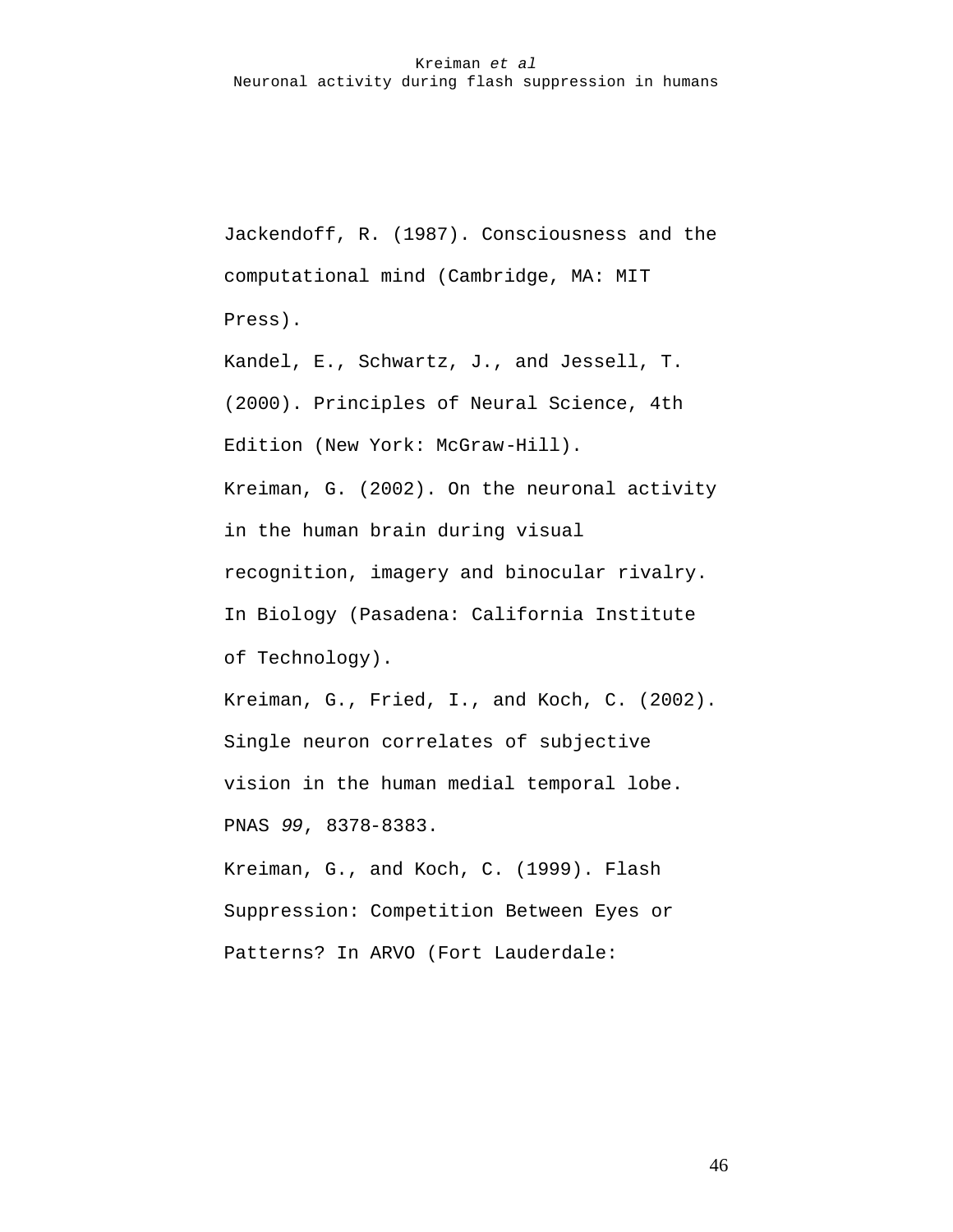Investigative Opthalmology and Visual Science), pp. S421.

Kreiman, G., Koch, C., and Fried, I. (2000a). Category-specific visual responses of single neurons in the human medial temporal lobe. Nature Neuroscience *3*, 946- 953.

Kreiman, G., Koch, C., and Fried, I. (2000b). Imagery neurons in the human brain. Nature *408*, 357-361.

Lehky, S. R., and Maunsell, J. H. R. (1996). No binocular rivalry in the LGN of alert monkeys. Vision Research *36*, 1225-1234. Leopold, D. A., and Logothetis, N. K. (1996). Activity changes in early visual cortex reflect monkeys' percepts during binocular rivalry. Nature *379*, 549-553. Leopold, D. A., and Logothetis, N. K. (1999). Multistable phenomena: changing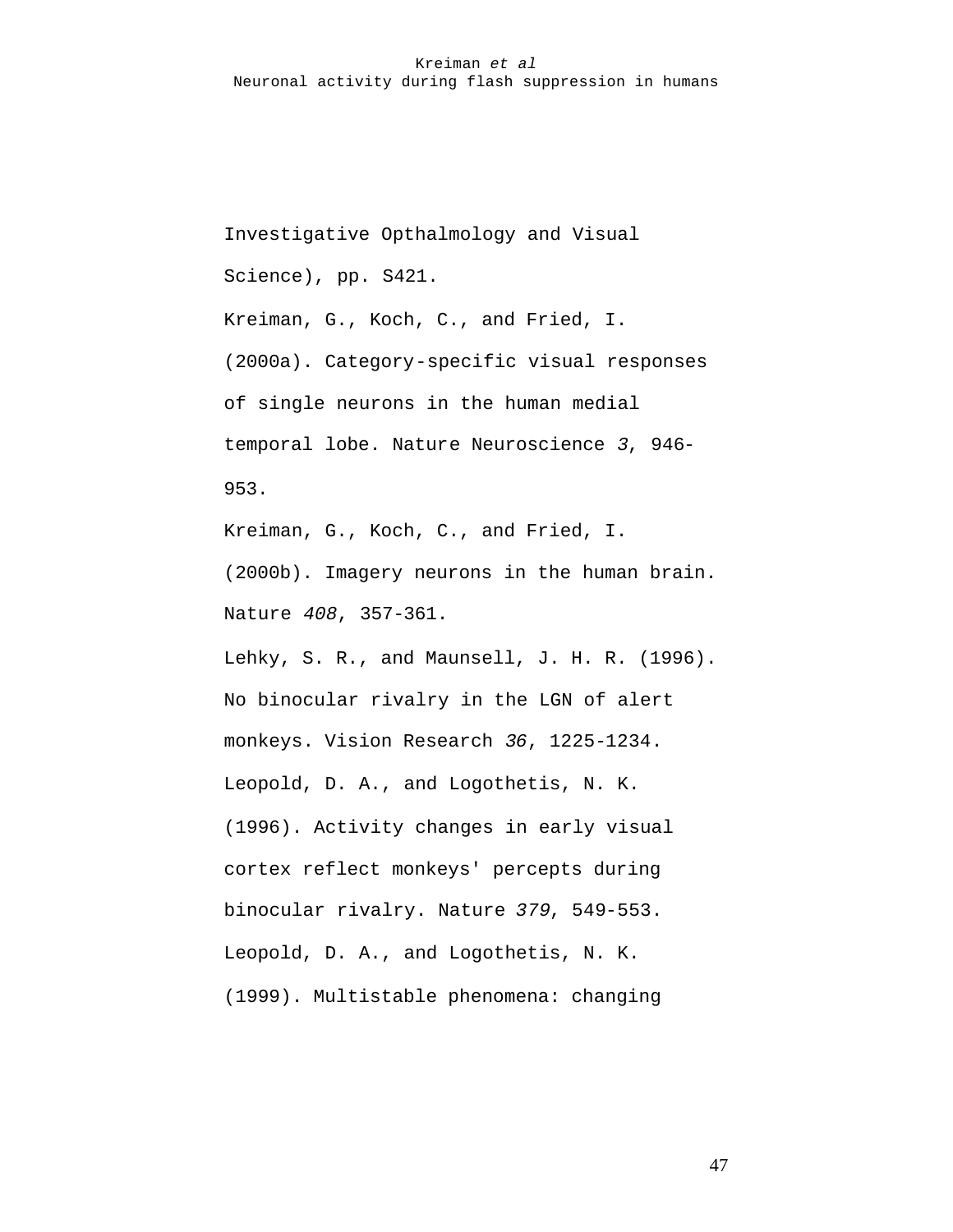views in perception. Trends in Cognitive Sciences *3*, 254-264.

Logothetis, N., Pauls, J., Augath, M., Trinath, T., and Oeltermann, A. (2001). Neurophysiological investigation of the basis of the fMRI signal. Nature *412*, 150- 157.

Logothetis, N. K. (1998). Single units and conscious vision. Philosophical Transactions of the Royal Society of London Series B *353*, 1801-1818.

Logothetis, N. K., and Schall, J. D. (1989). Neuronal correlates of subjective visual perception. Science *245*, 761-763. Logothetis, N. K., and Sheinberg, D. L. (1996). Visual object recognition. Annual Review of Neuroscience *19*, 577-621. Lumer, E. D., Friston, K. J., and Rees, G. (1998). Neural correlates of perceptual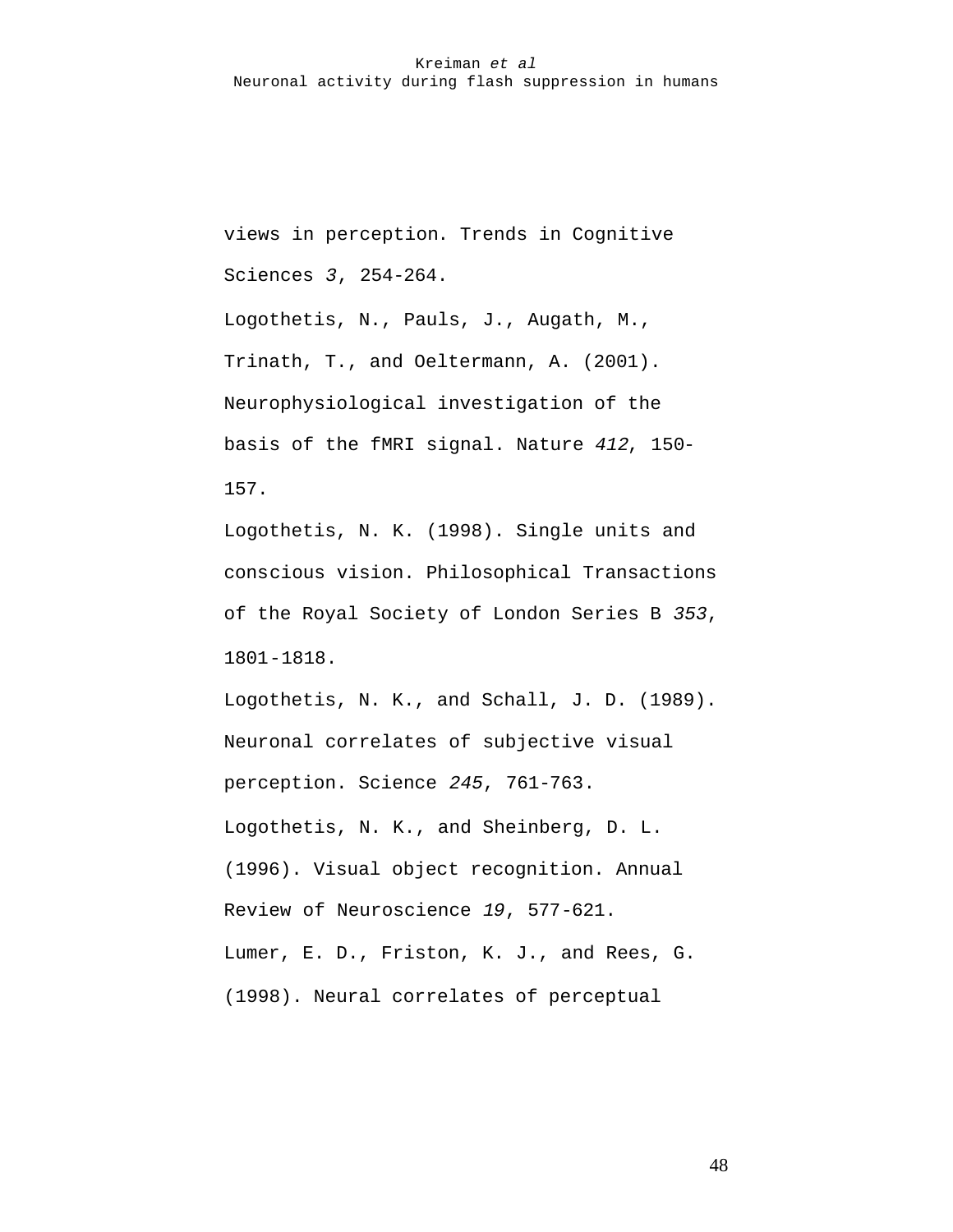rivalry in the human brain. Science *280*, 1930-1934.

Myerson, J., Miezin, F., and Allman, J. (1981). Binocular rivalry in macaque monkeys and humans: a comparative study in perception. Behavioral Analysis Letters *1*, 149-159.

Ojemann, G. A. (1997). Treatment of temporal lobe epilepsy. Annual Review of Medicine *48*, 317-328.

Polonsky, A., Blake, R., Braun, J., and Heeger, D. (2000). Neuronal activity in human primary visual cortex correlates with perception during binocular rivalry. Nature Neuroscience *3*, 1153-1159.

Ricci, C., and Blundo, C. (1990). Perception of ambiguous figures after focal brain lesions. Neuropsychologia *28*, 1163-1173.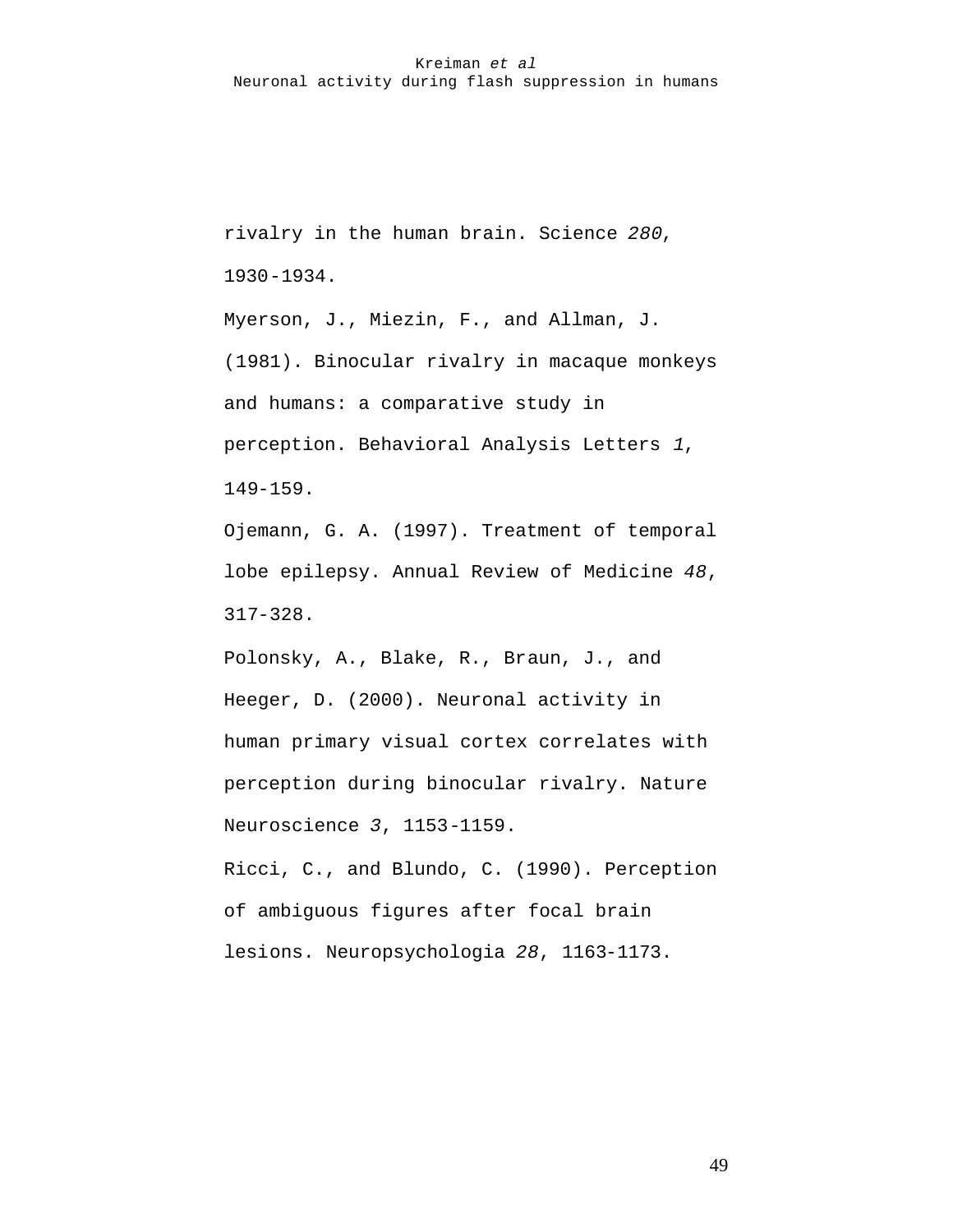Rifkin, R. (2000). SvmFu.

http://www.ai.mit.edu/projects/cbcl/software

-datasets/index.html

Rolls, E. (2000). Memory systems in the brain. Annual Review of Psychology *51*, 599- 630.

Saleem, K. S., and Tanaka, K. (1996). Divergent projections from the anterior inferotemporal area TE to the perirhinal and entorhinal cortices in the macaque monkey. Journal of Neuroscience *16*, 4757-4775. Sheinberg, D. L., and Logothetis, N. K. (1997). The role of temporal areas in perceptual organization. Proceedings of the National Academy of Sciences, USA *94*, 3408- 3413.

Squire, L., and Zola-Morgan, S. (1991). The medial temporal-lobe memory system. Science *253*, 1380-1386.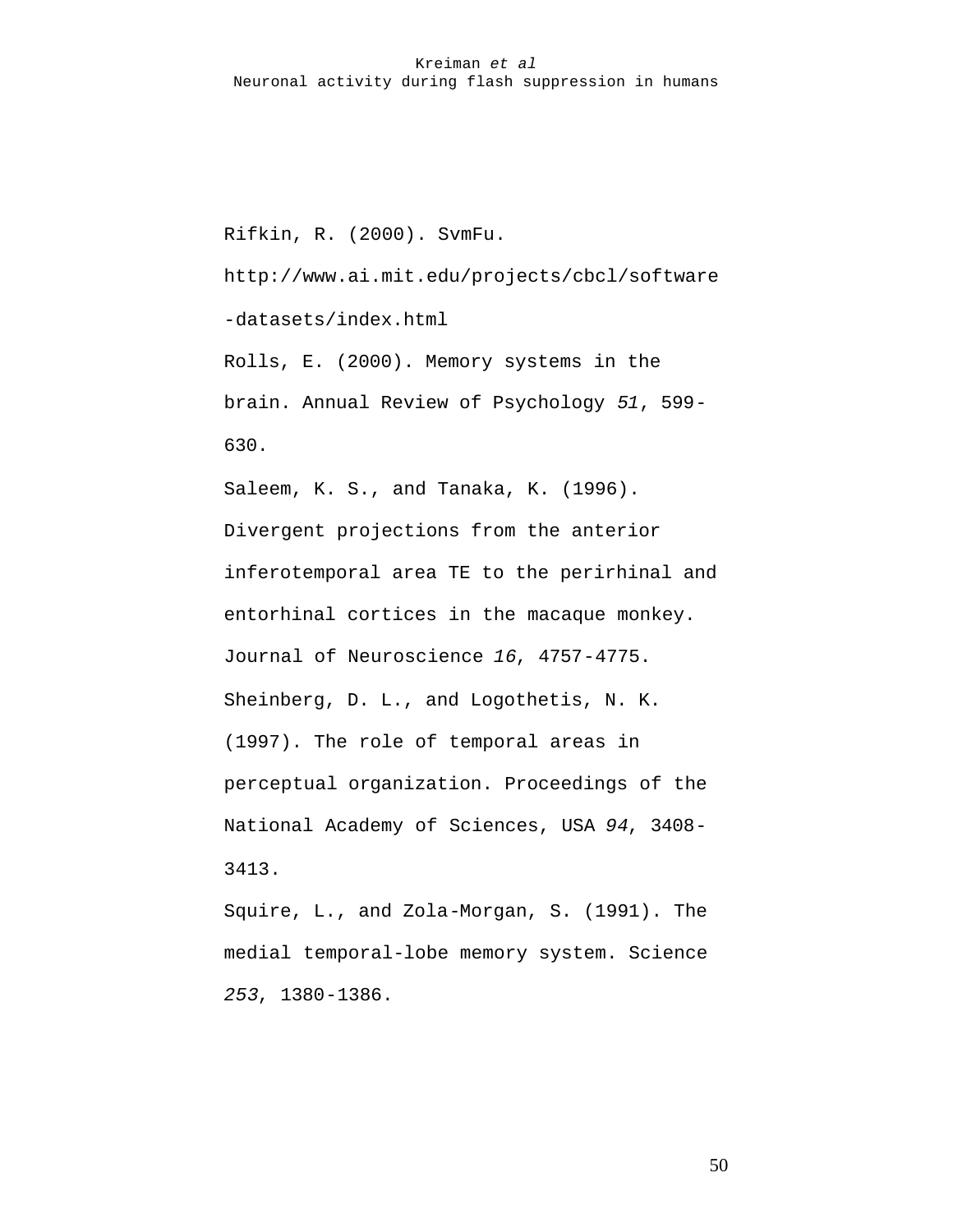Suzuki, W. A. (1996). Neuroanatomy of the monkey entorhinal, perirhinal and parahippocampal cortices: Organization of cortical inputs and interconnections with amygdala and striatum. Seminars in the Neurosciences *8*, 3-12.

Tanaka, K. (1996). Inferotemporal cortex and object vision. Annual Review of Neuroscience *19*, 109-139.

Tong, F., and Engel, S. (2001). Interocular rivalry revealed in the human cortical blind-spot representation. Nature *411*, 195- 199.

Tong, F., Nakayama, K., Vaughan, J. T., and Kanwisher, N. (1998). Binocular rivalry and visual awareness in human extrastriate cortex. Neuron *21*, 753-759. Tononi, G., Srinivasan, R., Russell, D., and

Edelman, G. (1998). Investigating neural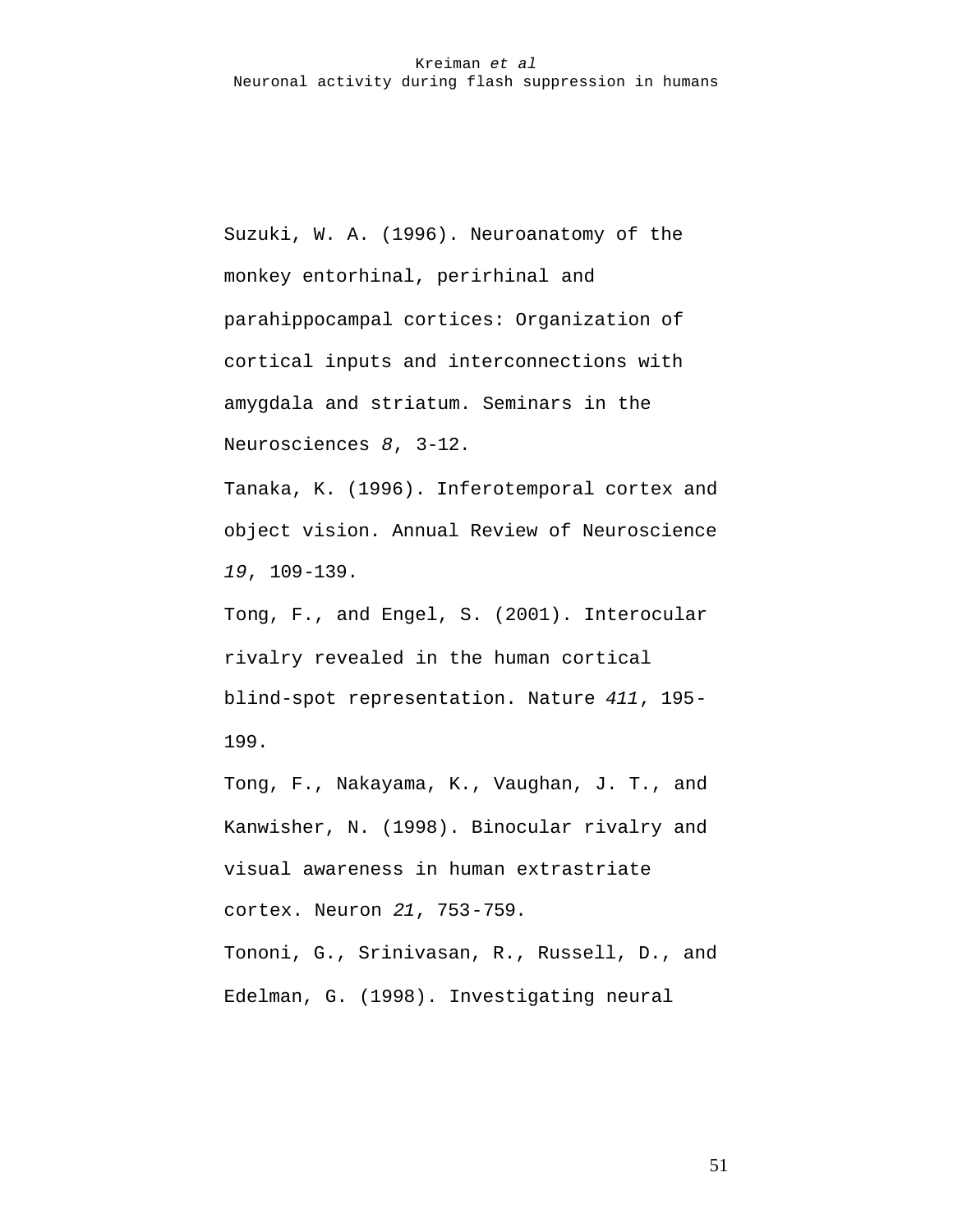correlates of conscious perception by frequency-tagged neuromagnetic responses. Proceedings of the National Academy of Sciences, USA *95*, 3198-3203. Vapnik, V. (1995). The Nature of Statistical Learning Theory (New York: Springer). Wilke, M., Leopold, D., and Logothetis, N. (2002). Flash suppression without interocular conflict. In Society for Neuroscience Annual Meeting (Orlando: Society for Neuroscience), pp. 161.15. Wolfe, J. (1984). Reversing ocular dominance and suppression in a single flash. Vision Research *24*, 471-478. Zola-Morgan, S., and Squire, L. R. (1993). Neuroanatomy of memory. Annual Review of

Neuroscience *16*, 547-563.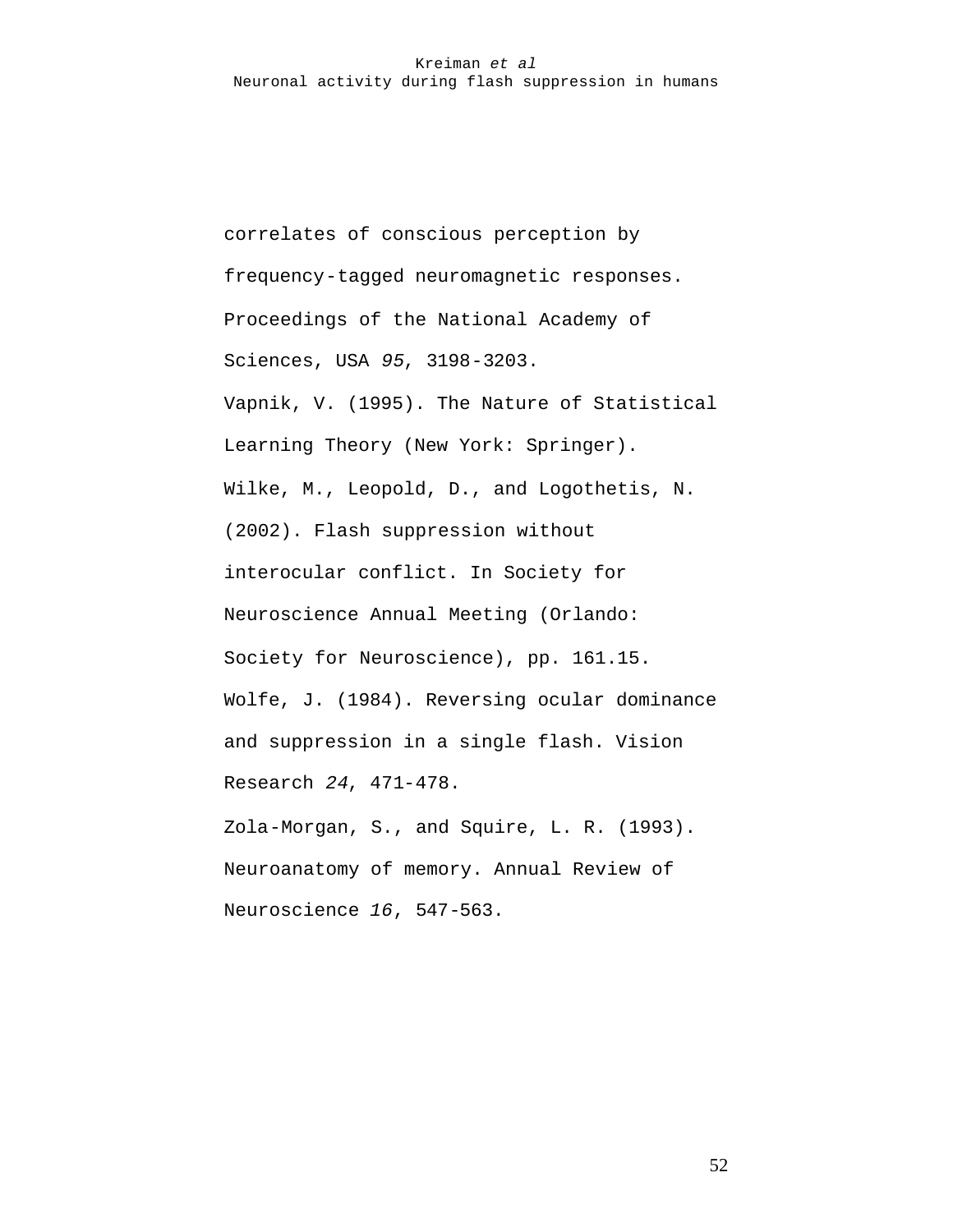

Kreiman et al. Neuronal responses during flash suppression in the human brain<br>Figure 12-1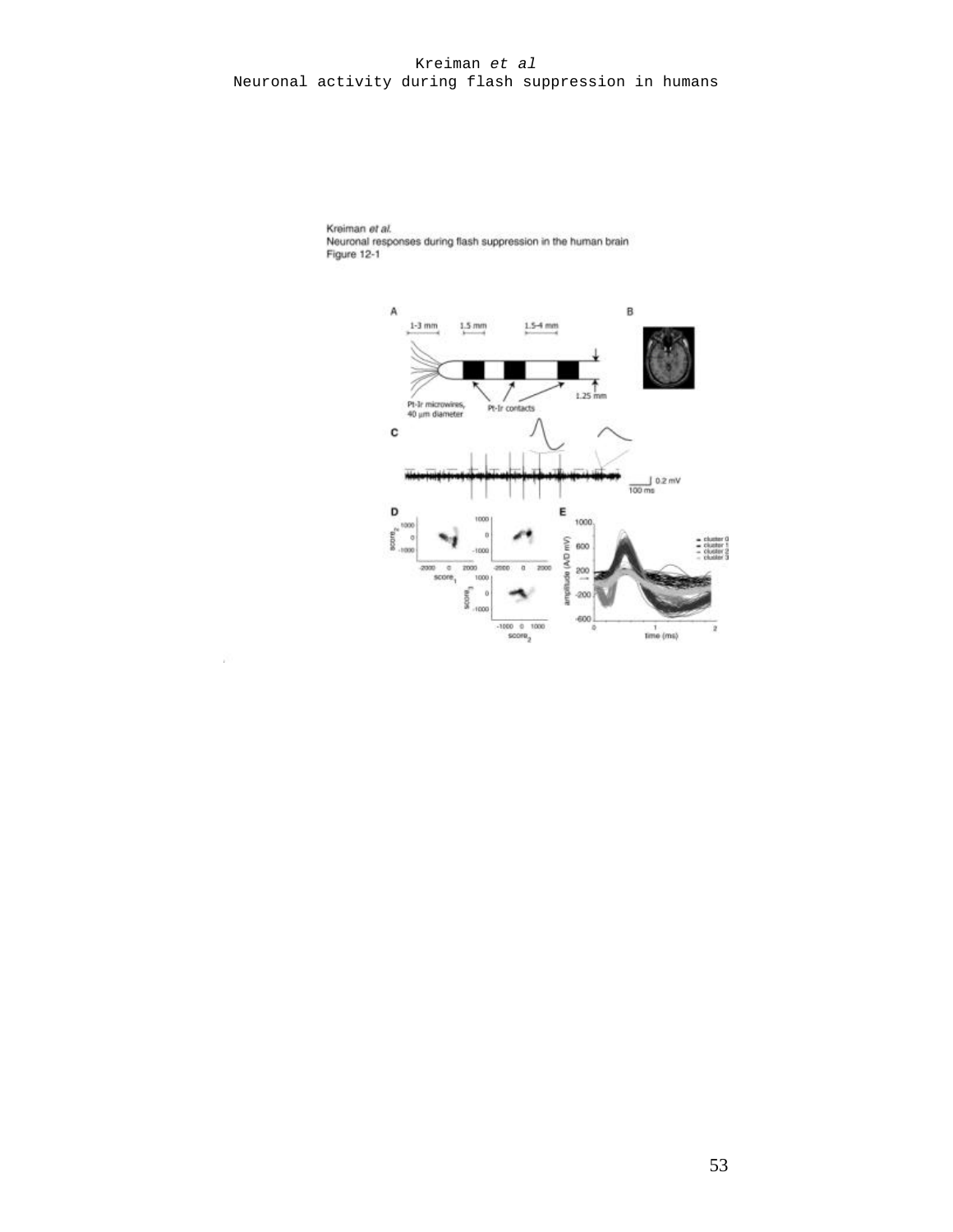Kreiman et al. Neuronal responses during flash suppression in the human brain Figure 12-2

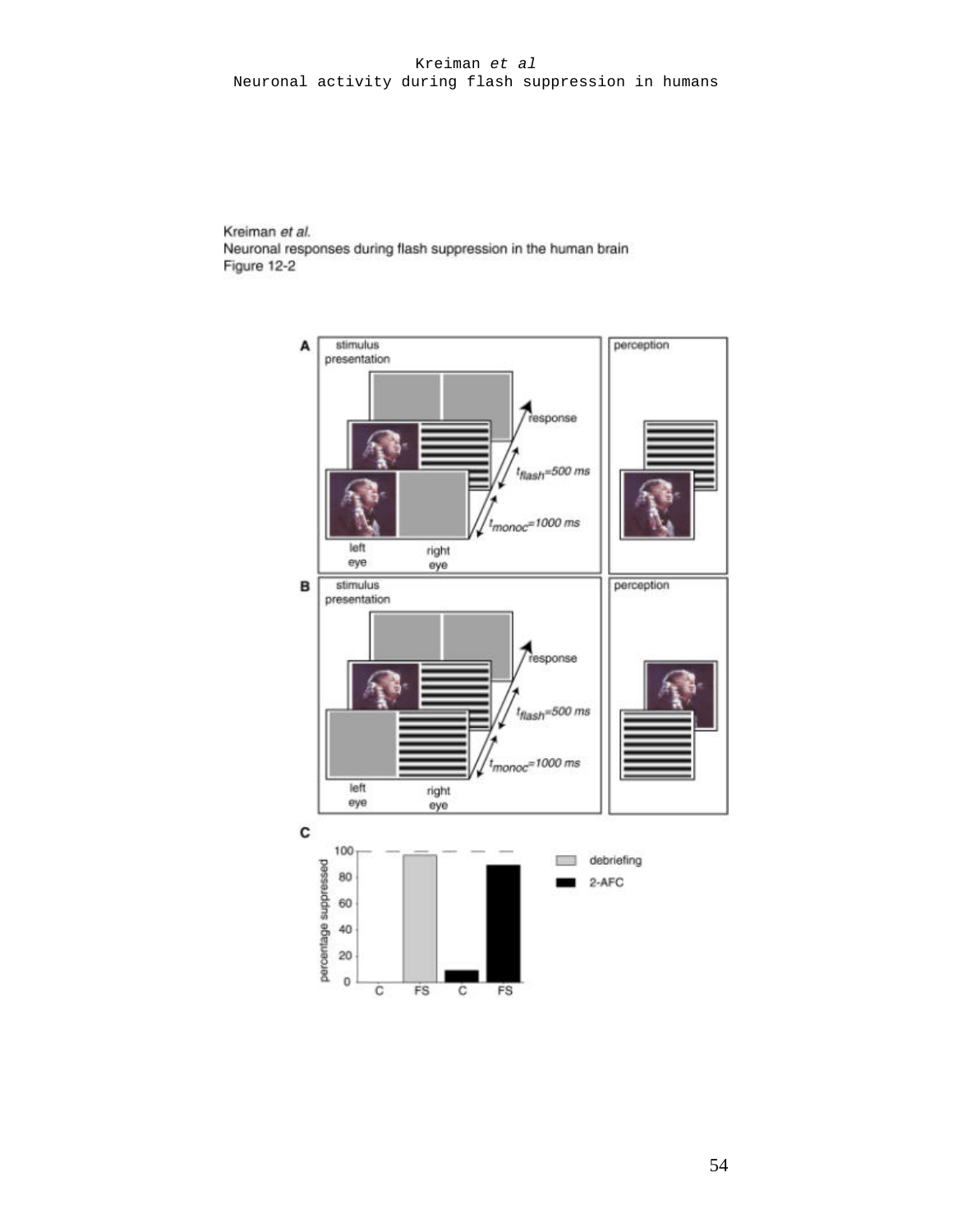Kreiman et al. Neuronal responses during flash suppression in the human brain Figure 12-3

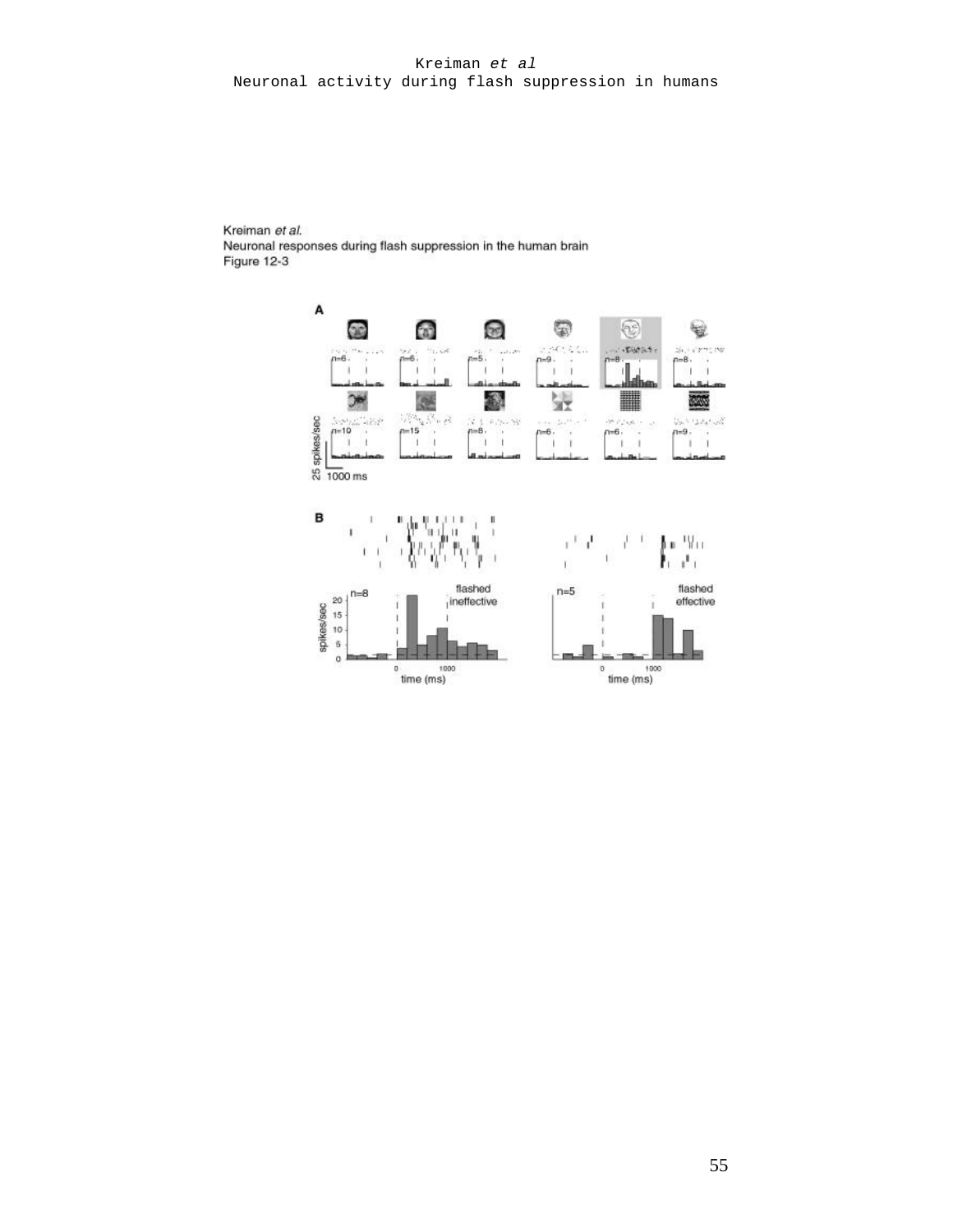Kreiman et al. Neuronal responses during flash suppression in the human brain Figure 12-4



 $\begin{matrix} 1 & 20 \\ 1 & 20 \end{matrix}$ <br>firing rate (spikes/s)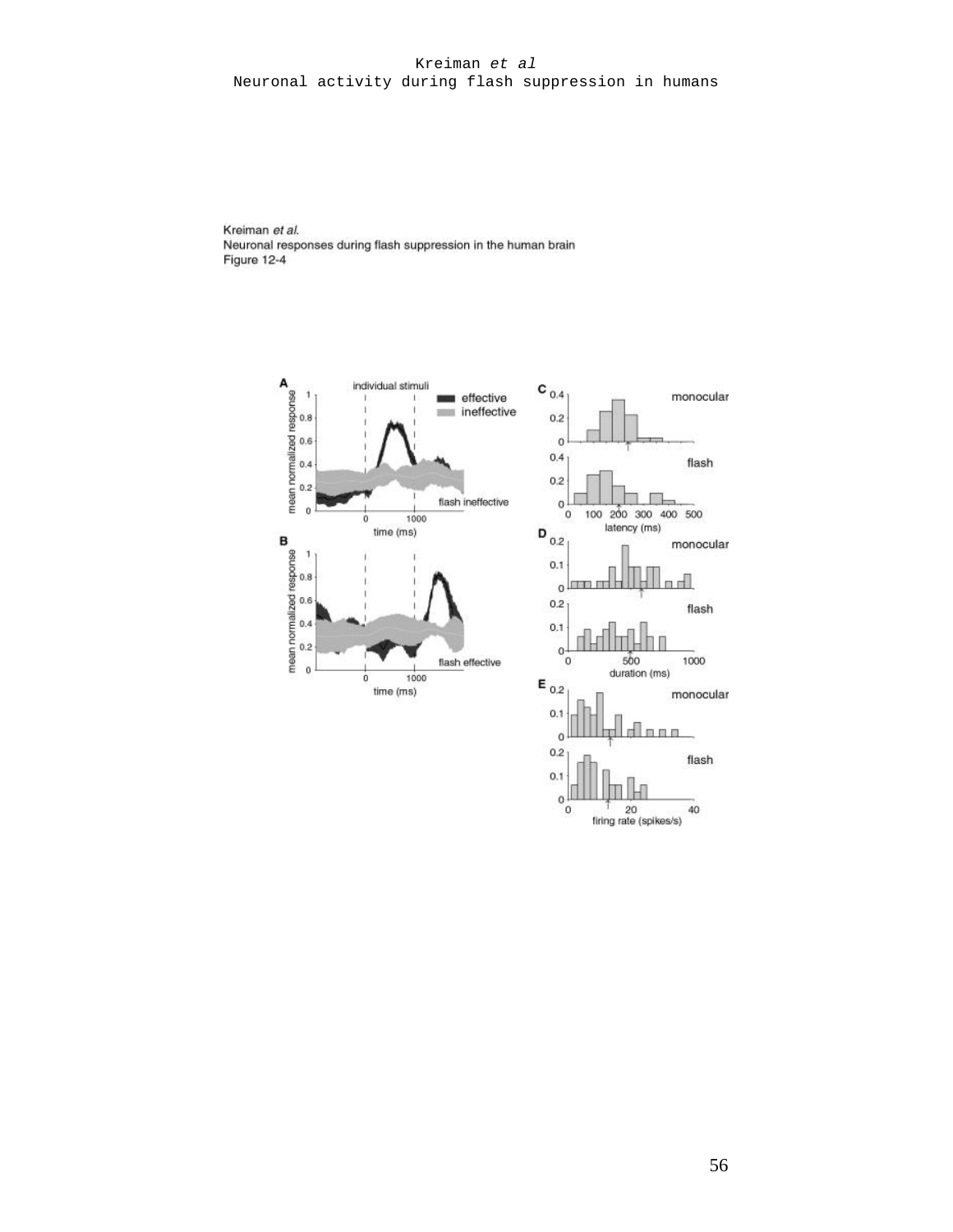Kreiman et al.

Neuronal responses during flash suppression in the human brain Figure 12-5